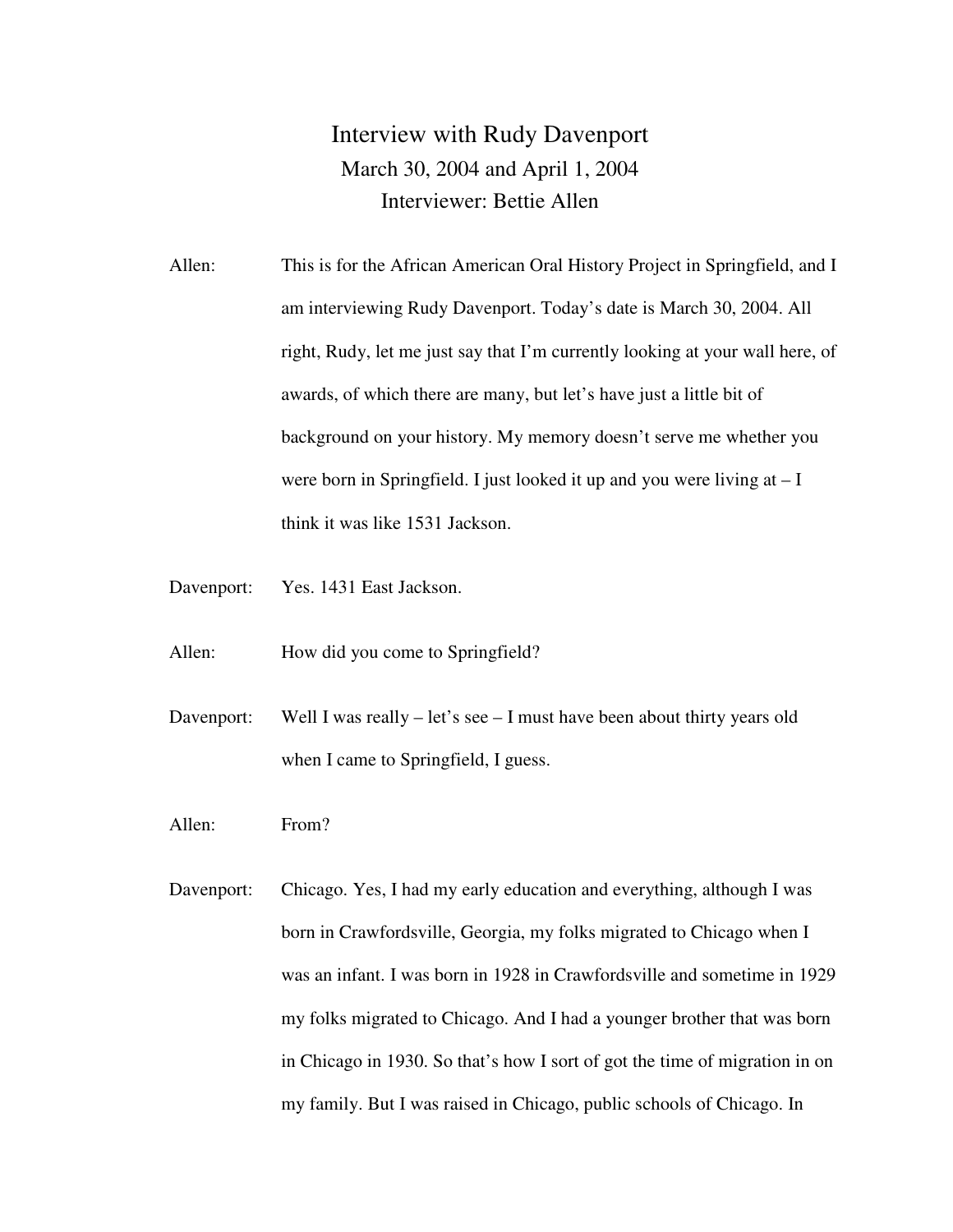fact, I went to Roosevelt University in Chicago. So almost all of my formal schooling was in Chicago.

- Allen: Good. Was there a reason for your folks leaving Georgia? I know it was during a period of high migration from the south.
- Davenport: Strangely enough, they never talked about it to their children. They just emphasized the opportunities that we had that they were deprived of in Georgia. And they let us know that education was one of the foremost things. And of course, jobs had to be a major reason that they came north.
- Allen: What kind of work did your father do?
- Davenport: Well he was really in service to white people in the south. That was about the only thing that was open, as far as a job was concerned. And in Chicago, he remained in service; working at a drugstore, and I remember him as a bartender for many years, but he ended up working for the railroad for many, many years. So he retired from the railroad. He did very well. My father was a very steady worker and even in times of very scarce work opportunities, he seemed to always give something to be able to support his family. So looking back upon that time, I can have a great appreciation for what he did.
- Allen: I don't know whether that was following Booker T. Washington's theory that you have to have more than one skill in a lifetime. So you just share –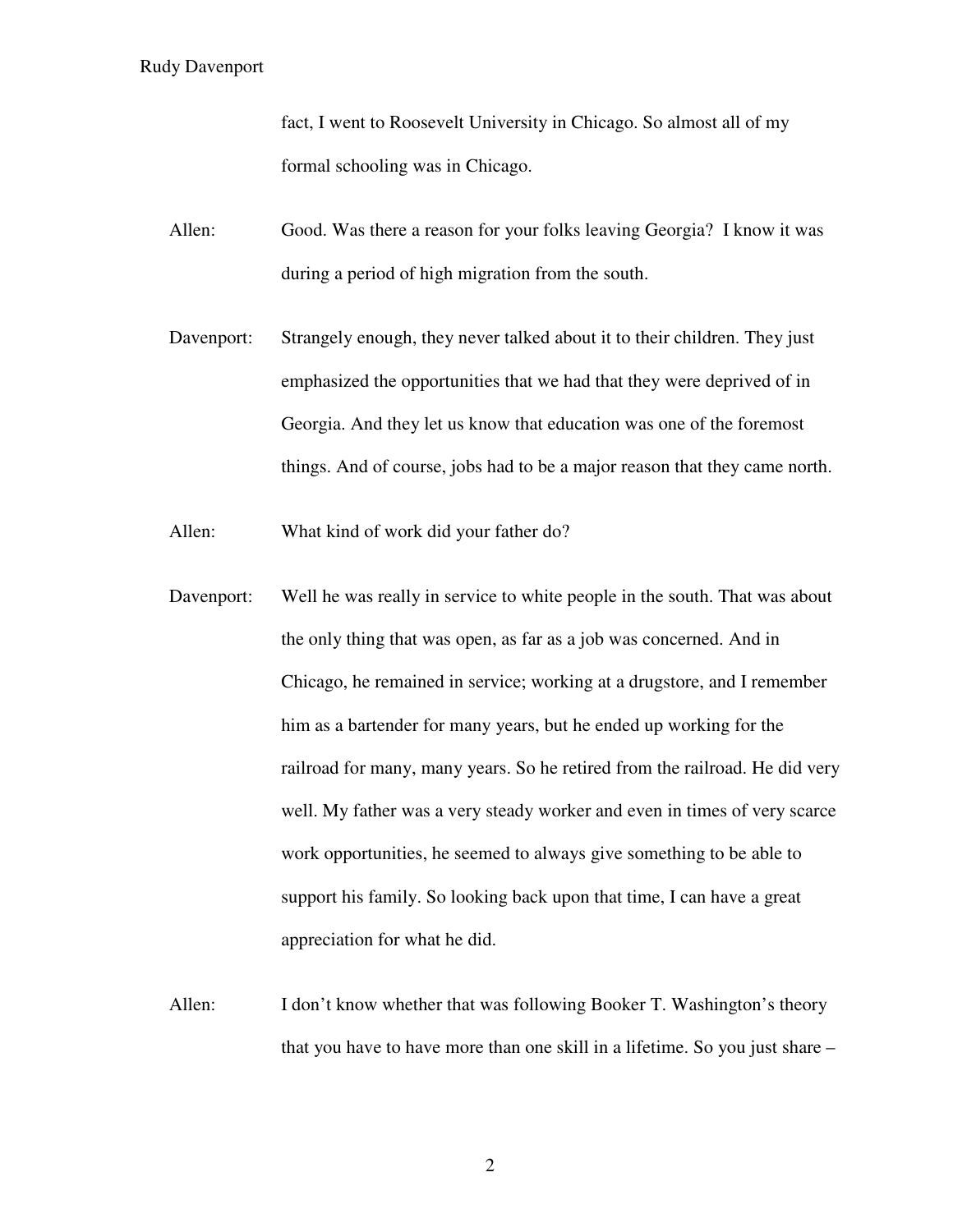- Davenport: Yes, I think that my folks really were driven by need. And they had this great need to have their children have, first of all, a roof over their head and food, and secondly that they had a need to see their children successful. That meant staying in school and whatever they could do to help us towards that success, they would do.
- Allen: All right. I'm assuming that your parents, coming from Georgia, did not have much opportunity for education. What was their background in terms of school?
- Davenport: Well my mother did a little bit better than my father in that department. My father was barely literate, really, I'd say about a second grade education, if it was that much. What he did was pick it up on his own. He was a good learner and he was a good one to pick up the basics. He picked up the basics on reading and writing and arithmetic, and he was very good at arithmetic, I might add. But that was picked up in spite of the denial of formal education to him. My mother, my grandmother that is, was a schoolteacher in Georgia, so she sort of taught my mother, and so my mother finished high school in Chicago, went to night school and finished in Chicago. She did have some education in Georgia from what her mother had passed on to her.
- Allen: I think that's commendable, move from one area to another and...? (unintelligible). Okay now, getting back to why you came to Springfield.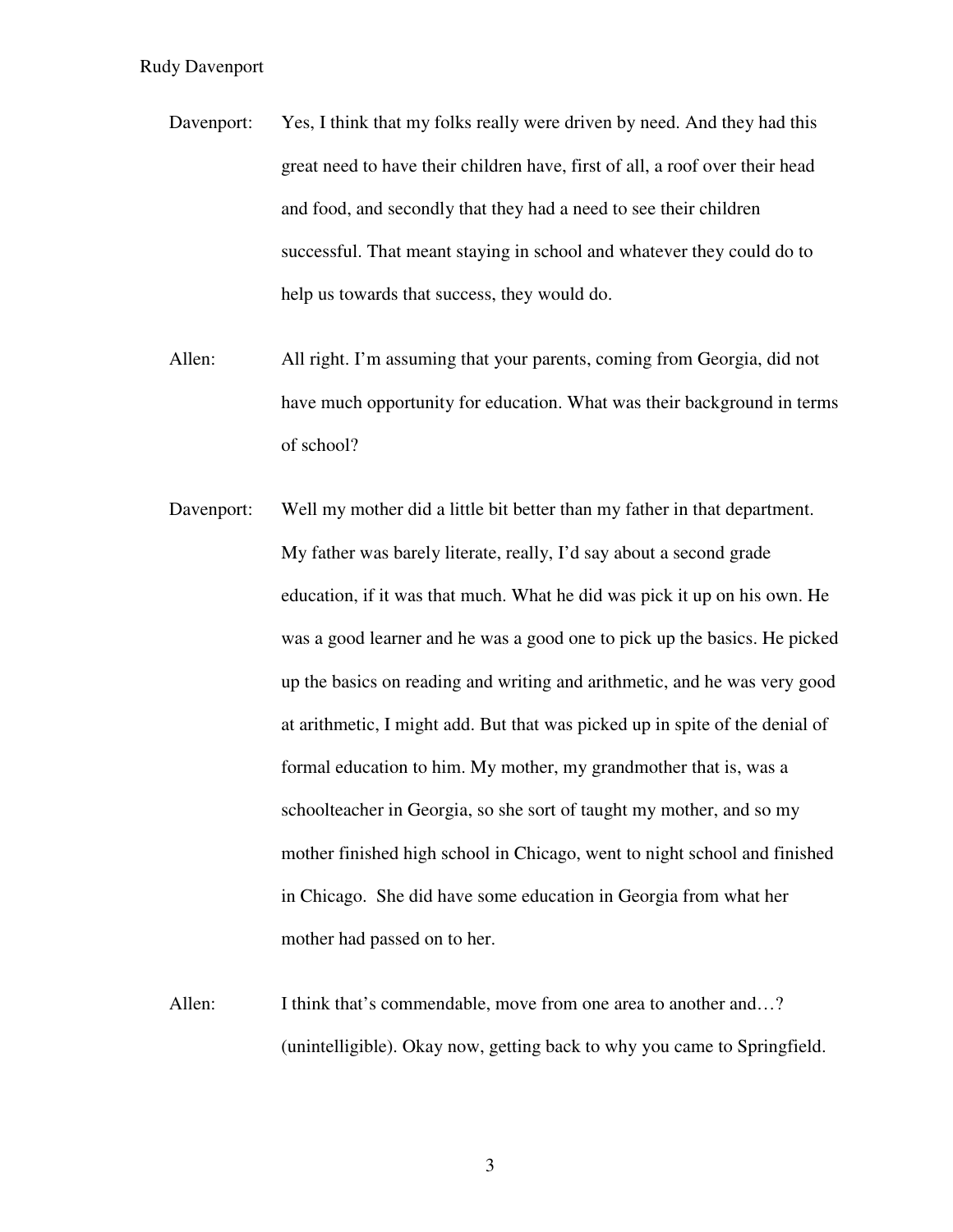- Davenport: Well, I married my wife is from Springfield, and I met her in Chicago, and we married in Chicago. And for, perhaps, the first couple of years of marriage we were very happy and things went relatively well. But she developed a mental condition and due to that mental condition she had to have some type of extensive care, and I had to work during the day. So her mother was still living in Springfield. Her mother was Maisie Halford and her mother was born in Cornland, Illinois, which is not far from Springfield –
- Allen: (unintelligible)
- Davenport: In 1900 as a matter of fact. So her mother lived in Springfield, and had bought a house in Springfield. So I really had no place to turn, but to her mother, for care in taking care of her, because my folks could not do it and I didn't have anyone in Chicago who we could move in with that could do it. So we moved in with her mother at 1429 East Edwards and the first year or so that we were here, that's where we lived, in that house. And her mother took care of her during the day while I first sought work, and then found work, in Springfield. And so I was able to sort of keep that together until we were able to buy a home ourselves in Springfield. And I mean, by that time, her condition had been diagnosed that it was going to be permanent, and it probably would last a lifetime, and so we bought a home, 1431 East Jackson. We stayed there many years and I went to work.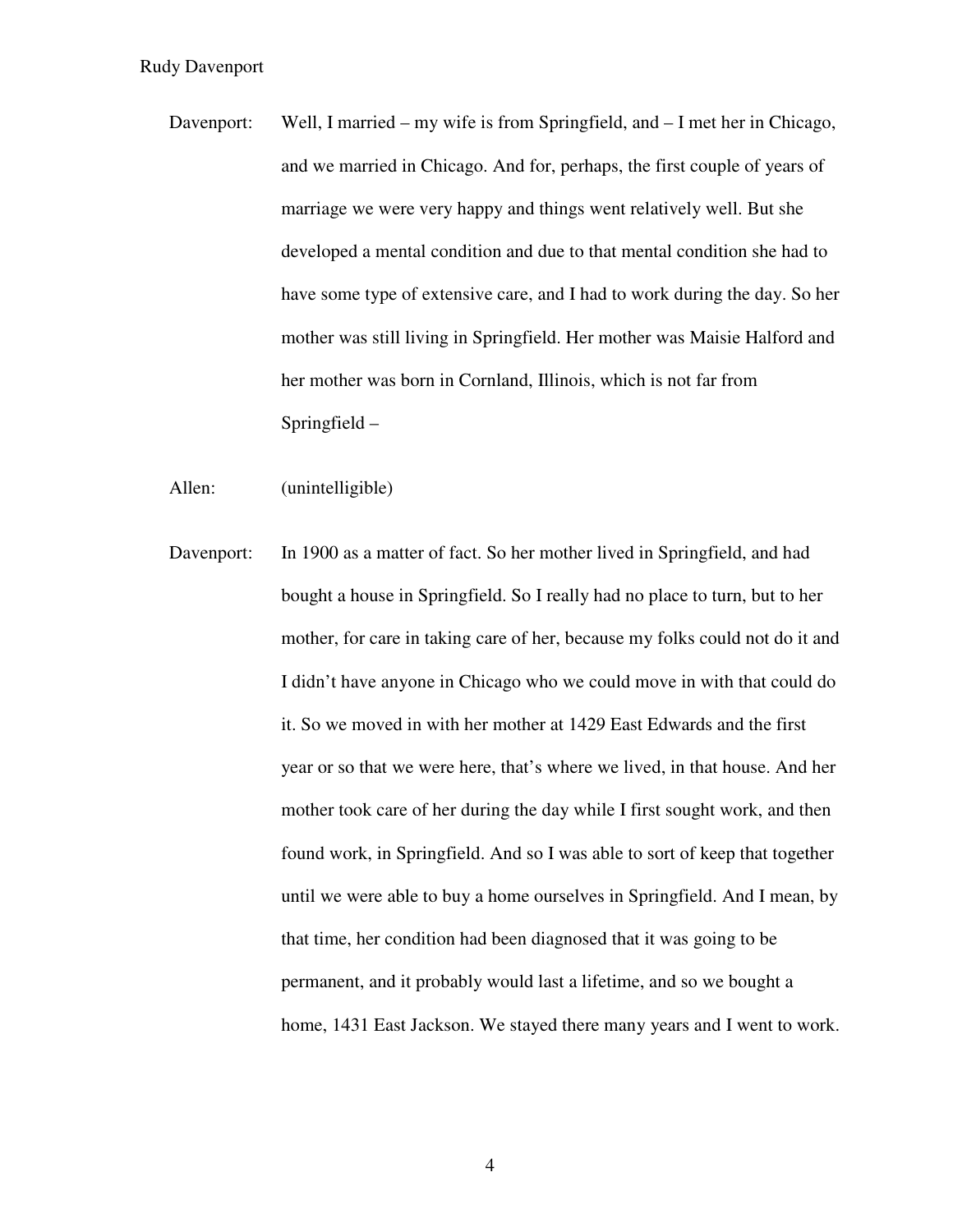That's basically how I came to Springfield and how I lived in Springfield for many years.

Allen: What kind of job did you have?

- Davenport: I was an accountant. I had a degree. At the time that I got here, I had graduated from Roosevelt University, so I did have a degree. And at that time, they had exams for state jobs, and if you scored high on the exams, chances of you getting a job were pretty good. But everything worked very well for me because I came to Springfield in 1966. And that was just in the wake of the civil rights [movement] and Martin Luther King because that happened in 1968. And surprisingly, when things did open up because of the civil rights marches and other things, they seemed to open up in the State of Illinois as far as jobs were concerned, and also in Springfield. So I received the benefits of some of that civil rights work, really, because jobs did open up. In fact, some of the agencies were even going out of their way to see if they could find qualified blacks to move into some of the heretofore white-collar positions that they had, that they did not have blacks in.
- Allen: Yes, from what I remember, because later on, when affirmative action officers were installed in these agencies, we talked about fair employment practices – you may remember that the FEP Act…

Davenport: Fair Employment Practices.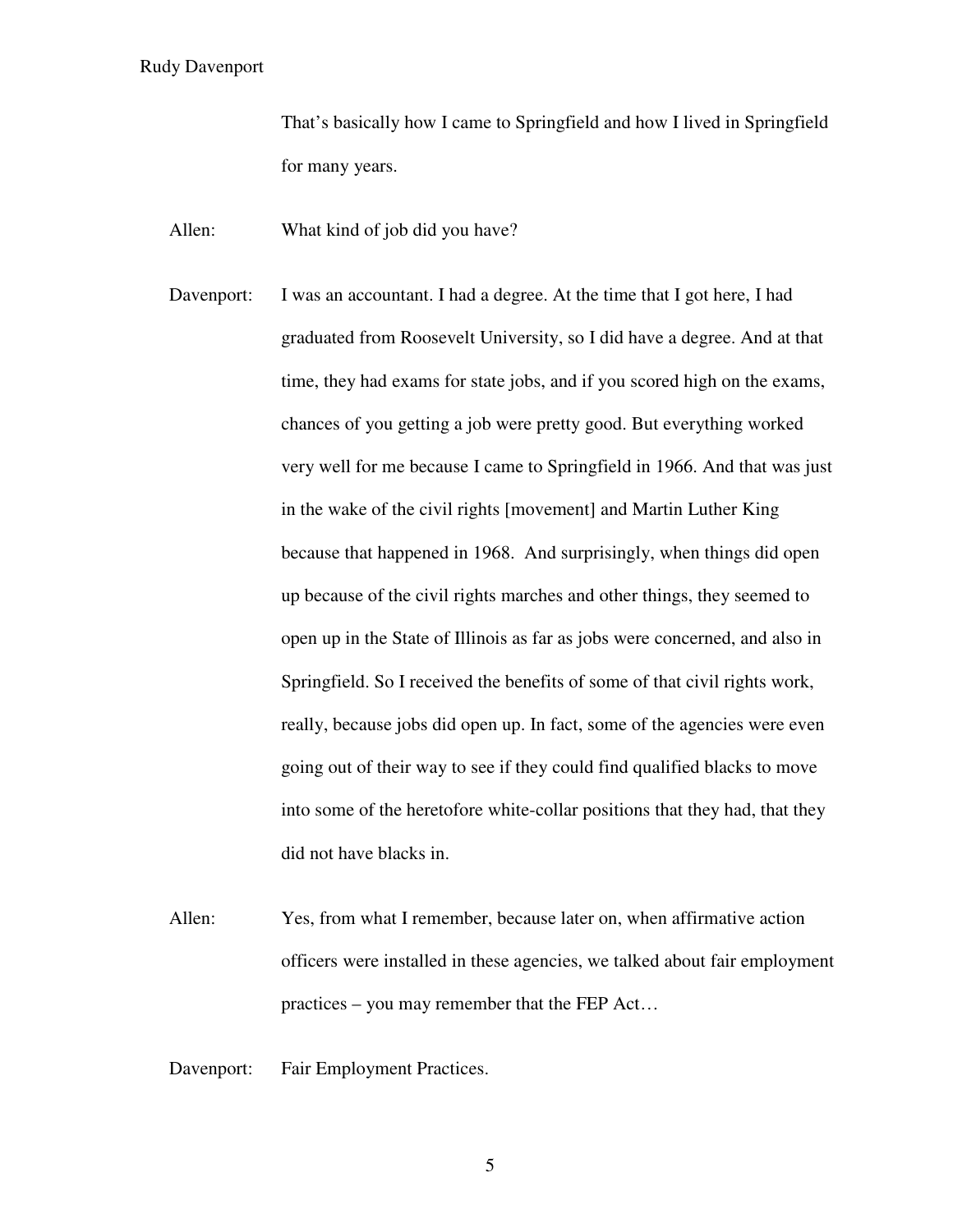Allen: (??) ... was something that came during the war.

Davenport: Yes, right.

Allen: And all they were talking about were to find qualified people and give them opportunities for jobs. And that was really Federal more than State affirmative action.

- Davenport: Yes, affirmative action, yes.
- Allen: Do you remember the governor that did the affirmative action thing?
- Davenport: No, I don't.
- Allen: Okay. It was a governor that followed, or preceded Dan Walker. He was a Republican governor – Ogilvie.
- Davenport: Ogilvie.
- Allen: Ogilvie. And he lost the re-election –
- Davenport: He did?
- Allen: Well, on account of he established the income tax.
- Davenport: Oh yes,  $(??)$ . Yes.
- Allen: And then he went to the affirmative action. I think he was committed and probably shouldn't have advising (??) –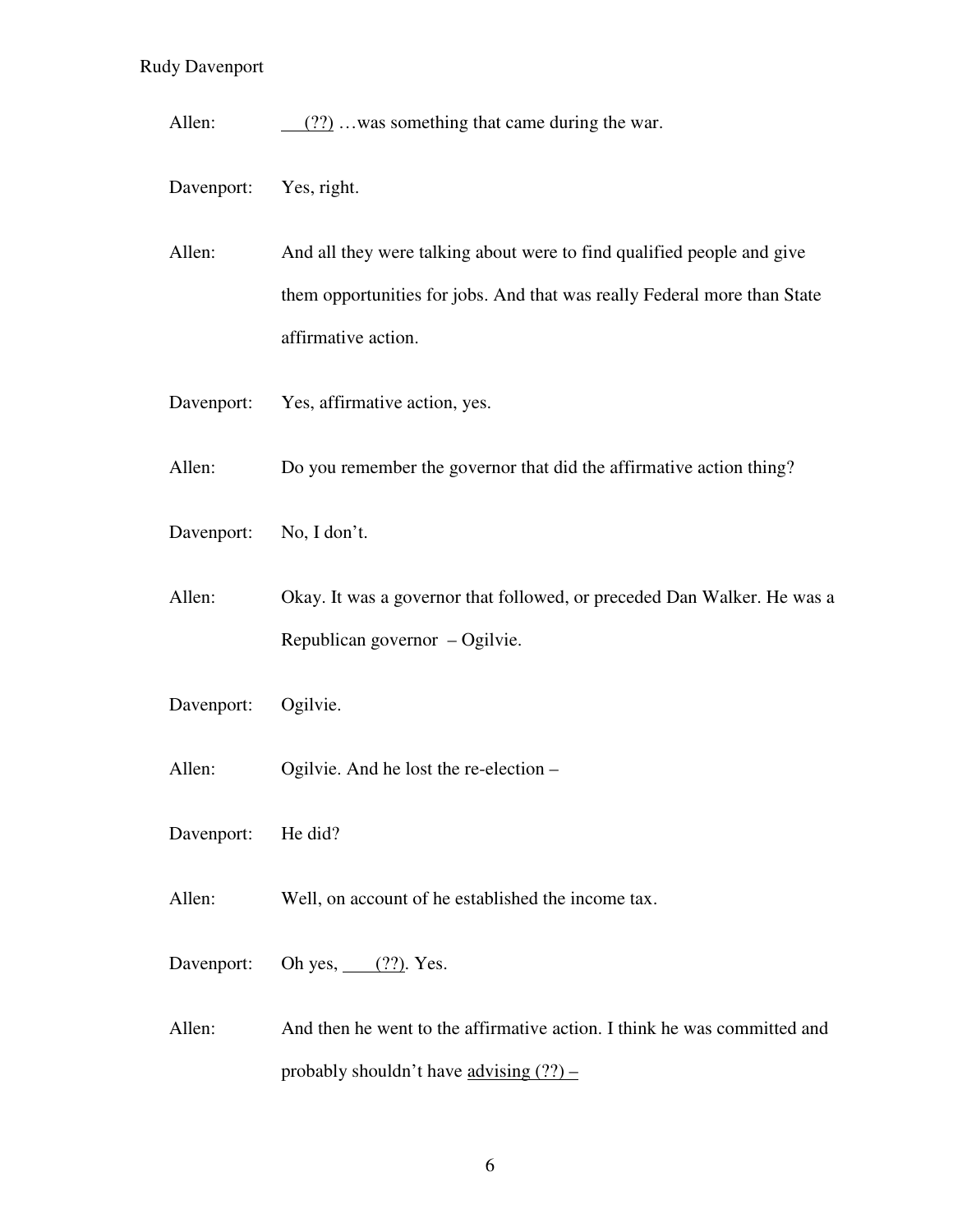- Davenport: Yes, and it took awhile; the first are always the ones that run into difficulties, and other things.
- Allen: And sometimes we don't really know what we have to do, and in many cases our <u>Senate(??)</u> and are afraid.
- Davenport: Anything new is always a mystery.
- Allen: I think I'd be really interested in why she got the  $\frac{??}$  because I was the first in the region – (unintelligible). You didn't really know what to do. They'd send us away to learn what to do, and they'd come back and they wouldn't let us do what we needed to do. But there were too many, I think, that were afraid to do anything.  $(?)$ .
- Davenport: Sure, sure,
- Allen: Okay, now. Since you've been in Springfield you have been in various organizations and I have to congratulate you on (??) really good on struggles with housing in Springfield. But  $(??)$ .
- Davenport: Probably. I don't keep a chronological record or anything like that, but just to touch on a few things.
- Allen: Okay, well let's talk about housing. Because, very often, those who are not intimately involved in housing, we don't understand, why, in the beginning, there wasn't more effort, and then secondly, because we have under the axe, not concentrated or easily concentrated on keeping (??)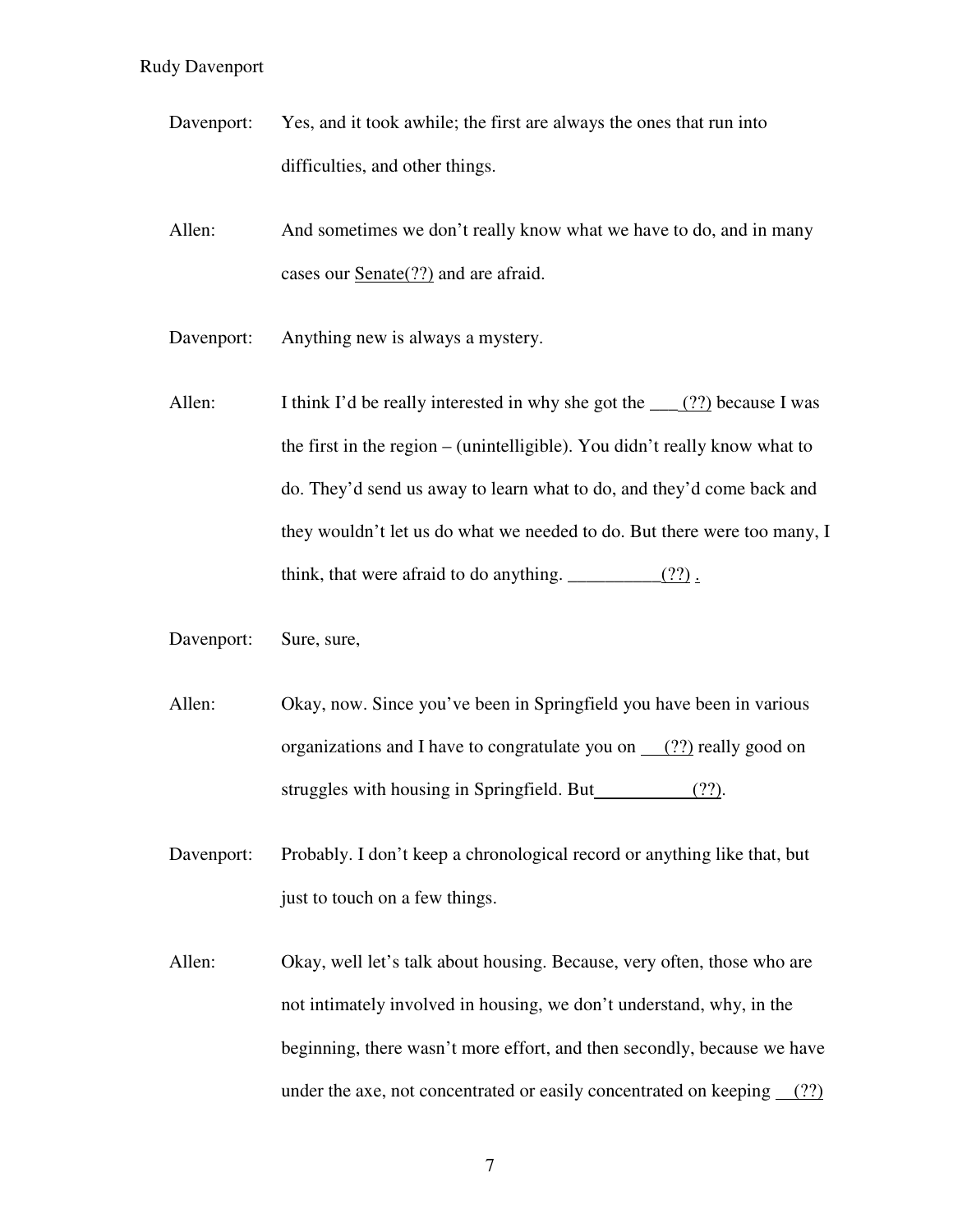in a block by block (??). What has been your efforts, and (unintelligible) uncovered something –

Davenport: Yes, I was going to say, before the NAACP I always had an interest in civil rights, I guess. I came in on the wave of the Martin Luther King revolution, if you want to call it an internal revolution, but it came on the wave of the civil rights activities that were going on. We were just made aware of civil rights that many of us had been denied. And plus with awareness of some unevenness with your situation and you want to change it, and you can become more knowledgeable of what inequities exist, and there's an urge in us to change things. I don't know, maybe, actually, in the late sixties were the Martin Luther King years, and the early seventies when we came in on the wake of it, started doing things in our neighborhood and our own communities. And I guess one of the earliest things I remember was working with the group called "People on Progress." That was William Washington and a few other people were trying to just bring people in the communities together to take a look at some things, and see if there was anything that we could do to make life better for ourselves and for our children. So "People on Progress," we met, generally around – Bill Washington had been doing this, and I joined with him in that effort.

Allen: Was that more or less, and  $Bob(??)$  I know the two of you were (??).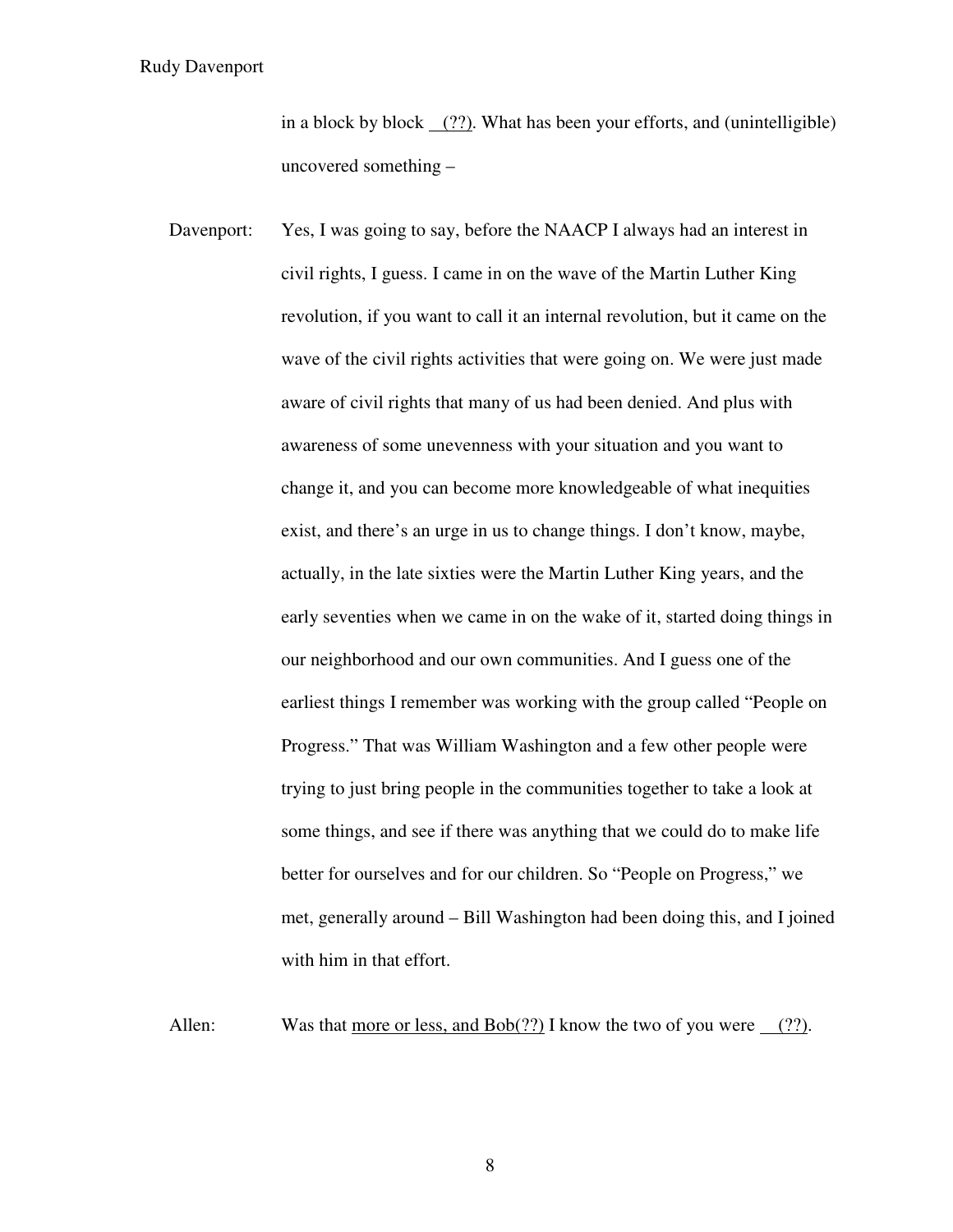- Davenport: It was out of that church, because that's where I met Bill, really, and became aware of what he had been working on and how hard he was working. And of course there was an opportunity for me to link up with someone who thought a little bit like I did, that you really need to do something if you ever expect to find change in your life, you must do something. So we started doing some things to make life better, and he had, and of course still has, a newspaper.
- Allen: And give me correct name of that newspaper?
- Davenport: You may have me, but I think it's *The Voice*?
- Allen: *The Springfield Voice.*
- Davenport: It was out of that effort that I really got involved into the NAACP. And I guess what affected me was not so much that I was uncomfortable working with "People On Progress," but I found that I had a need to be linked with a national organization, some group, nationally and regionally, that I could work with, and then – because we were just limited by our little knowledge and sphere of influence, and really couldn't do much.
- Allen: And in my mind the NAACP was the key organization. So let me raise the question, why didn't you think about the Urban League?
- Davenport: Different type of organization. Urban League jobs, progress, and economic development. The Urban League, and still to this day, are not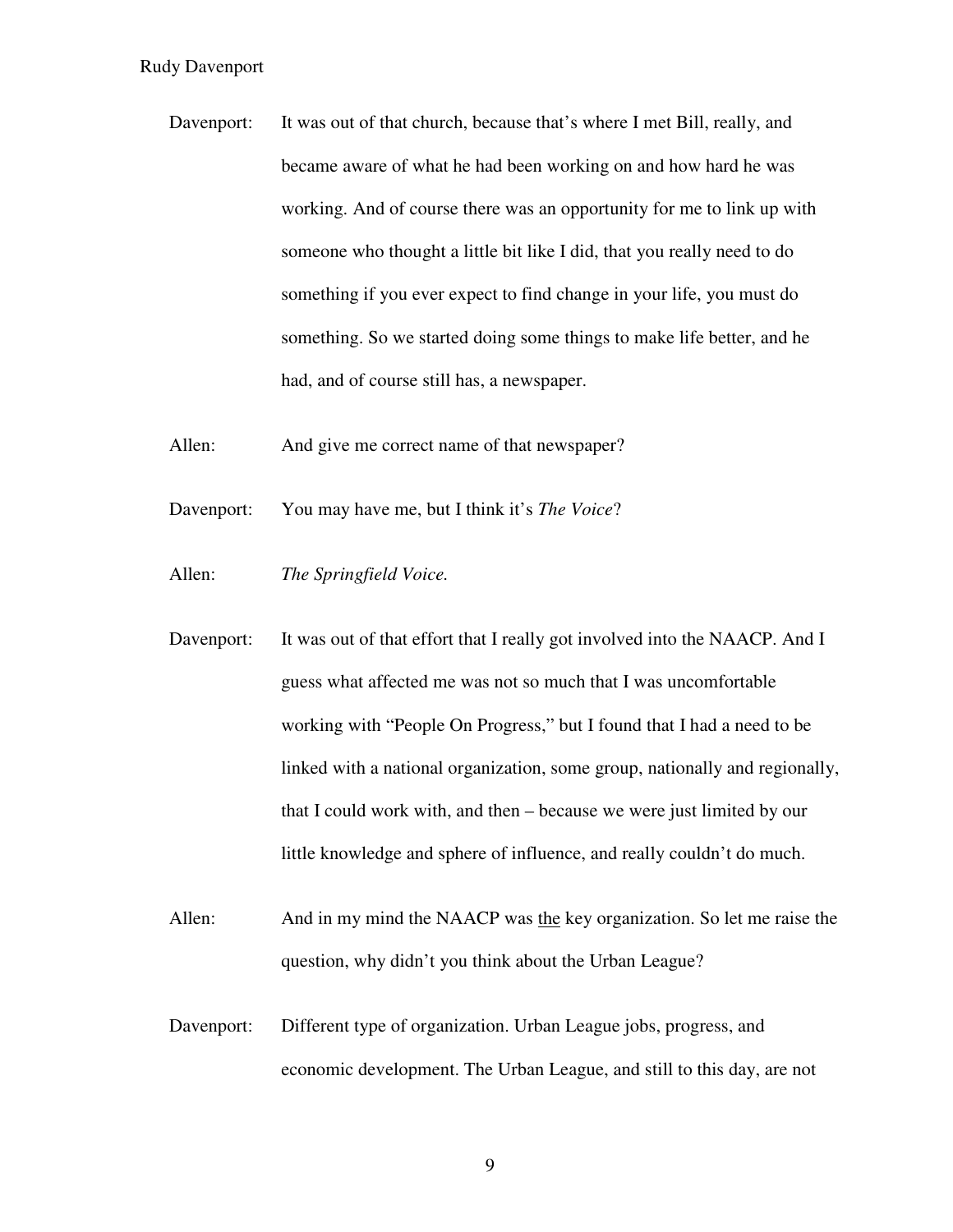focused on civil rights as the NAACP is. The philosophy and the direction of the organizations are just not the same. And it all depends on what it is that you like to do. Personally, I like civil rights, and I guess I was drawn to the NAACP.

Allen: The funding for them, also, is different.

Davenport: Still is. Much different. Still is, because the NAACP, generally, does not necessarily need the funds that the Urban League needs to do their work. You have to remember, the Urban League was staffed by social workers and people who really – I mean, that was the reason for the Urban League and that's how they got their name, to help people, like my folks, migrating to a city, a northern city, and it was to help those people who recently arrived into an environment like that, to find housing that they need, and a job that they need, and other services that – family health services and others that they need in the community, to make lives meaningful and better. And that was very difficult before the Urban League. I mean, if you didn't know someone, and didn't have any relatives, you were sort of left out. And even if you did know someone, and had some relatives, they just did not know all of the resources that may be available to newcomers coming into the city. And that's the social work type activities. Their leaders have been supposed to work with social workers, by and large, and for the NAACP it's been civil rights.

Allen: (unintelligible)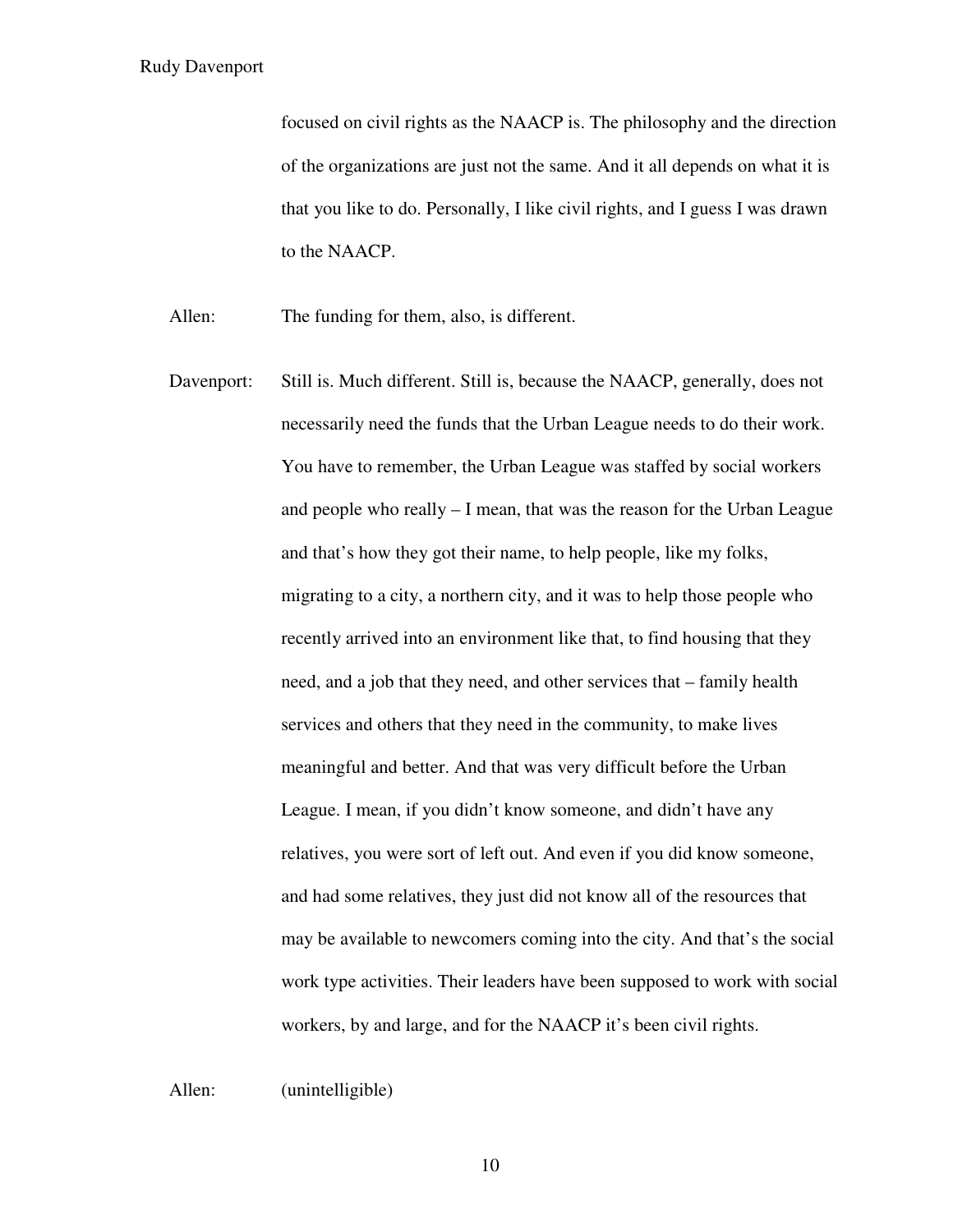Davenport: Sure.

Allen: (unintelligible)

Davenport: Yes, sure. And they may have been in tune more with the government wanted, or had a need for it.

Allen: As opposed to (??).

Davenport: Yes. In other words, we petitioned the government, sometimes forcibly, to do what we think is right. And many times, you better not count on the government because you're really petitioning the government in a vigorous way, to do something that maybe the government hasn't done, or maybe does not want to do. But certainly we believe it's the right thing for the government to do it.

Allen: (??). What did the NAACP do about (??) What law or –

Davenport: Well, I don't know. I wasn't particularly, as far as the civil rights part of concern – I worked with housing. And the Fair Housing Act, was the one, the federal, when they did pass it – again, when they passed a group of civil rights laws, that was one of them. So it came in that we had a right to end discrimination in housing. Civil rights, that's what we tried to do. End discrimination, through direct action. We had some marches, we had some lockouts, we had some other things that we did in regards to the housing, and just tried to bring – first of all be offensive(??) to the breaking of the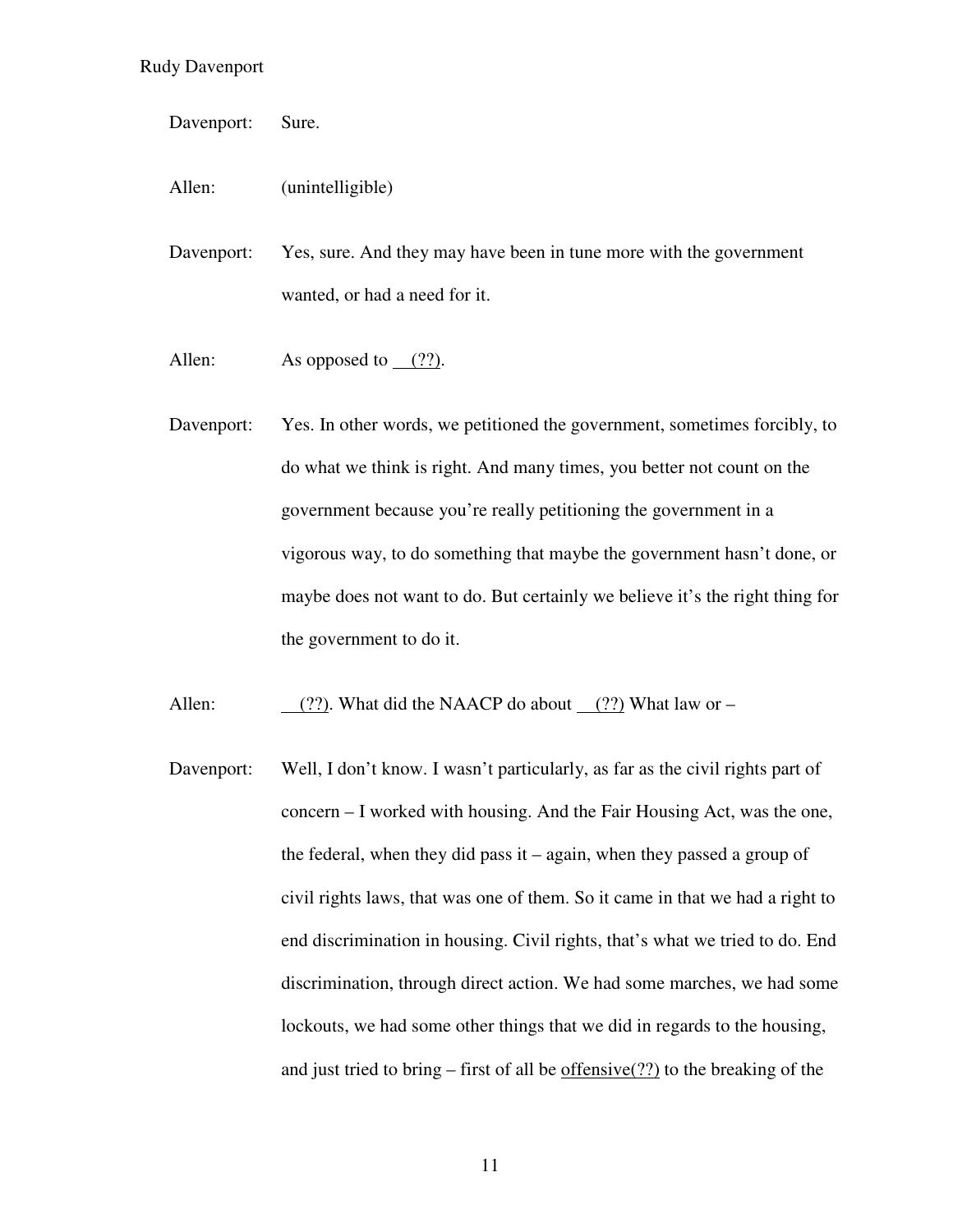promise of America, to a certain group of citizens as far as housing was concerned.

- Allen: Yes, and you know I'd like to say the breaking of the covenant that had been established through unity from anyone on that end.
- Davenport: Sure. Breaking the covenants was part of our target, very much so. That is completely opposed to what many of us take for granted that America stands for, and that is the right of association. And so people were talking about how that violated the law – you have a right to associate with whomever you want, and that's true, but you do not have a right to stop others from associating in the public domain. And generally, the housing – you had to get a license, believe it or not, to build a house and to put it someplace. And you had to register it in the courthouse, and you're doing that with the permission of the government. So that means that with that permission comes certain, if you will, promises, that you said that you will keep, and one is that you will not discriminate.
- Allen: And in that process with the housing, (??) response about building (both talking; unintelligible).
- Davenport: Well, not as many were actually denied. Let me put it this way. We did some testing and our testing showed that the number of denials were a lot larger that the number who actually came to us with a complaint.

Allen: (unintelligible)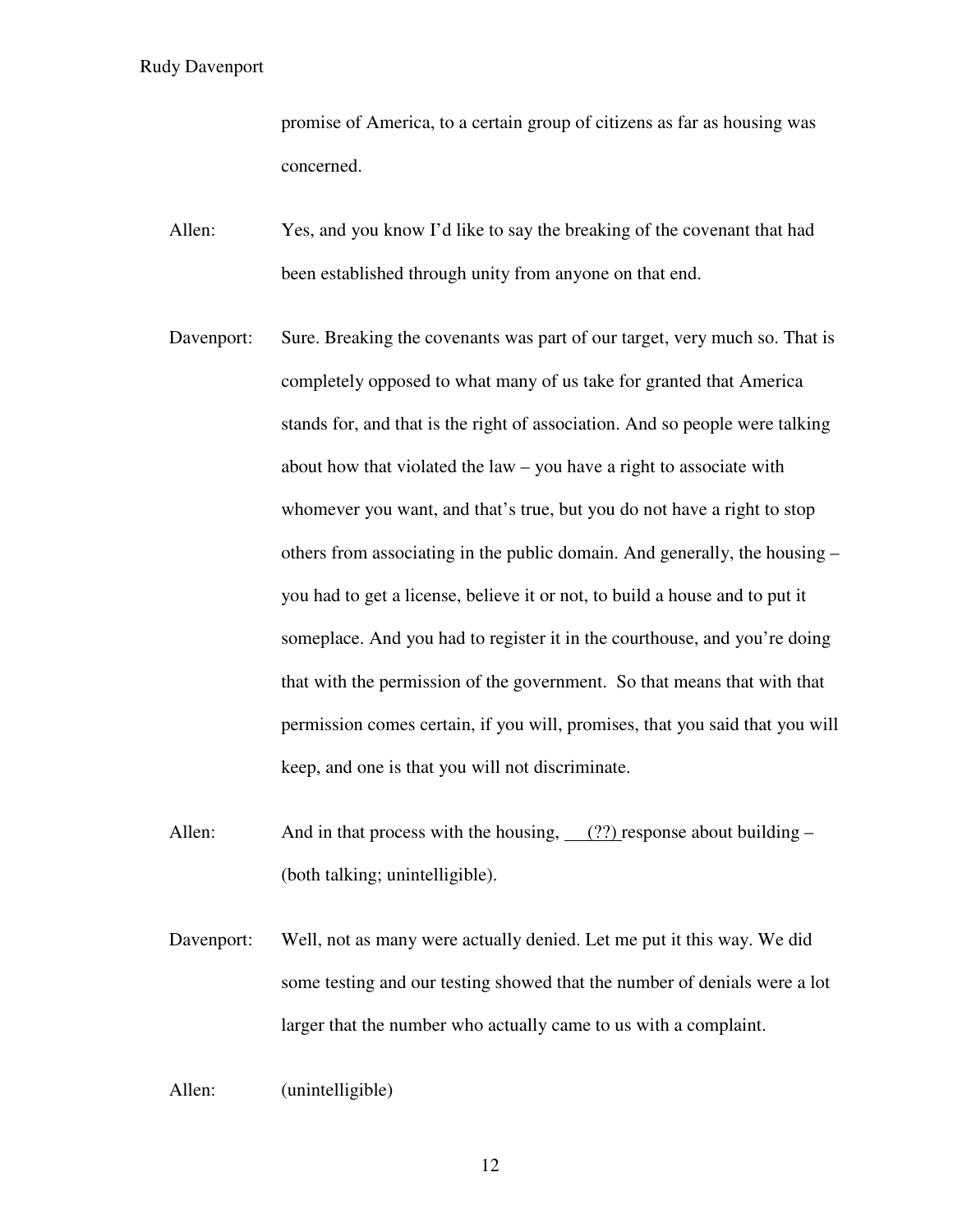- Davenport: Yes. So I said about maybe one quarter of in other words, outnumbered three to one of what we found in our testing. And this is not unusual, because when you go against the establishment and you are an individual, like an individual trying to buy a home in a neighborhood that is restricted to only white people, or has been. It's very difficult to get a volunteer, if you will, to put their life savings into something such as a house, and then look at the possibility in the face and believe that they've made a good decision. To be honest with you, the comfort zone for all of us is really among those who are like ourselves. We've had like experiences, we've had like understandings, we've had a like sympathy for this group of people that can provide us protection and you can live with us in a community, even if the housing was run down, at least you know it was safe from hostility that many first time buyers in a white neighborhood may start experiencing. This was a very real fear.
- Allen: And let me tell you that  $I$  want to thank you for giving that cure (??) – (unintelligible) information that you were testing, is so relevant  $(?)$  neighborhood –
- Davenport: Well and I think too, that's where belonging to a large organization comes in because whatever it is you wanted to do, generally there was a history of this being done in other communities, in other areas, and they should give us the do's and don'ts. What works and what doesn't. And it's a (unintelligible)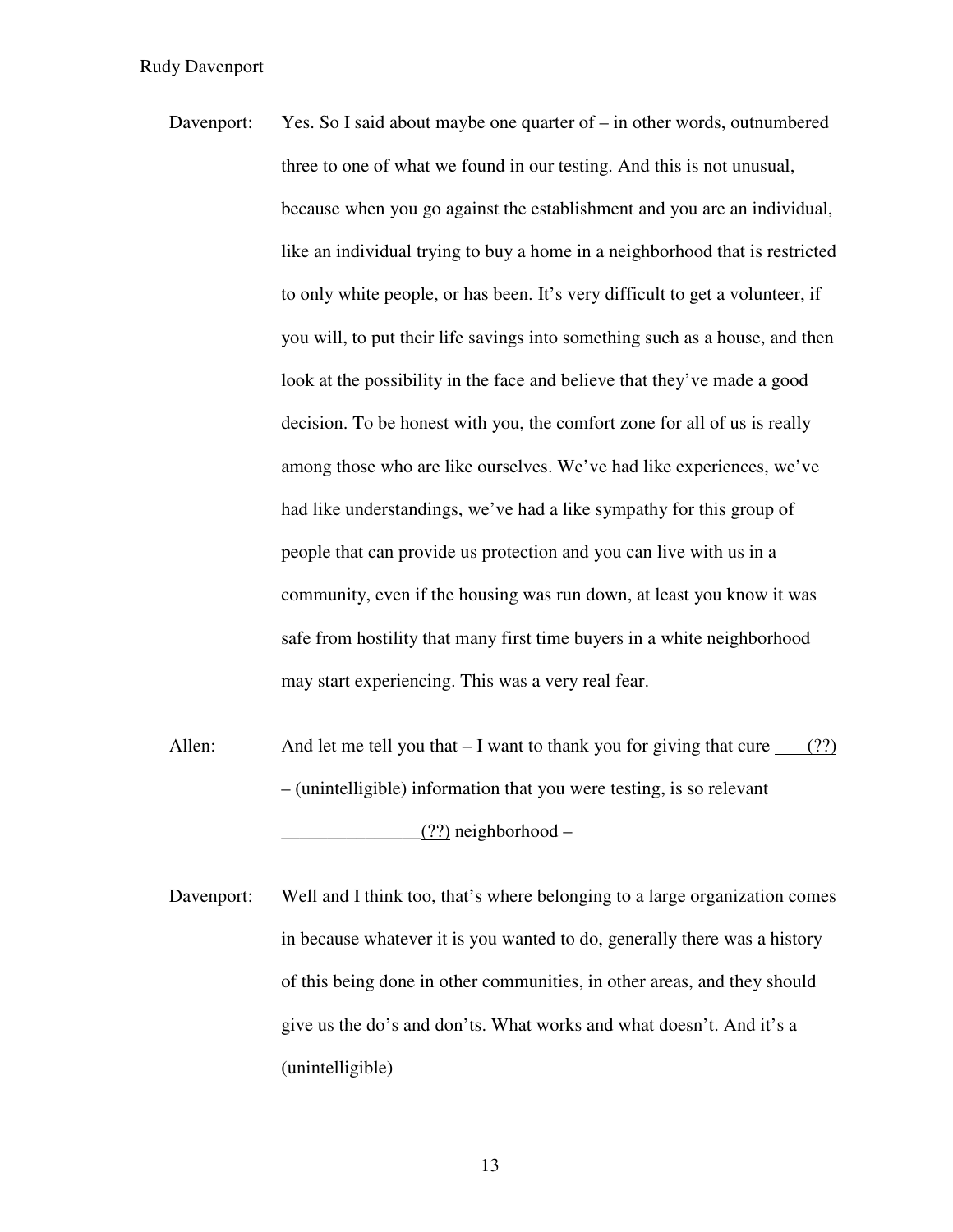Allen: No, I guess, I don't remember – (long stretch of unintelligible).

Davenport: For housing, there was housing in Illinois, in Chicago.

Allen: (unintelligible) as far as that kind of care, that was made  $(?)$  in the housing sphere. Last I looked at that (??), at the NAACP and what was happening with the \_\_\_\_ (mostly unintelligible).

Davenport: Well, now, that's something that the NAACP was involved in, but actually the citizens under an organization which has been formed actually started the action for making sure that education was open in Springfield, and then they linked up with the NAACP, who had legal resources, and under Rev. McPherson that effort was successful.

- Allen: Were you a part of this?
- Davenport: No, I was not a part of it at that time. Not in  $-$  yes, I was just getting involved with the NAACP, but not a part of that. I think as I said, it was a new grassroots organization that had been formed for that, and then the NAACP came, and the NAACP had the court order and other people, and then the NAACP took a very prominent role in how that came out.

(break in tape)

Allen: Now, related to housing, was Habitat your major involvement other than another involvement, because I have been a very  $(?)$  we've had different experiences like rehabbing, and buying housing –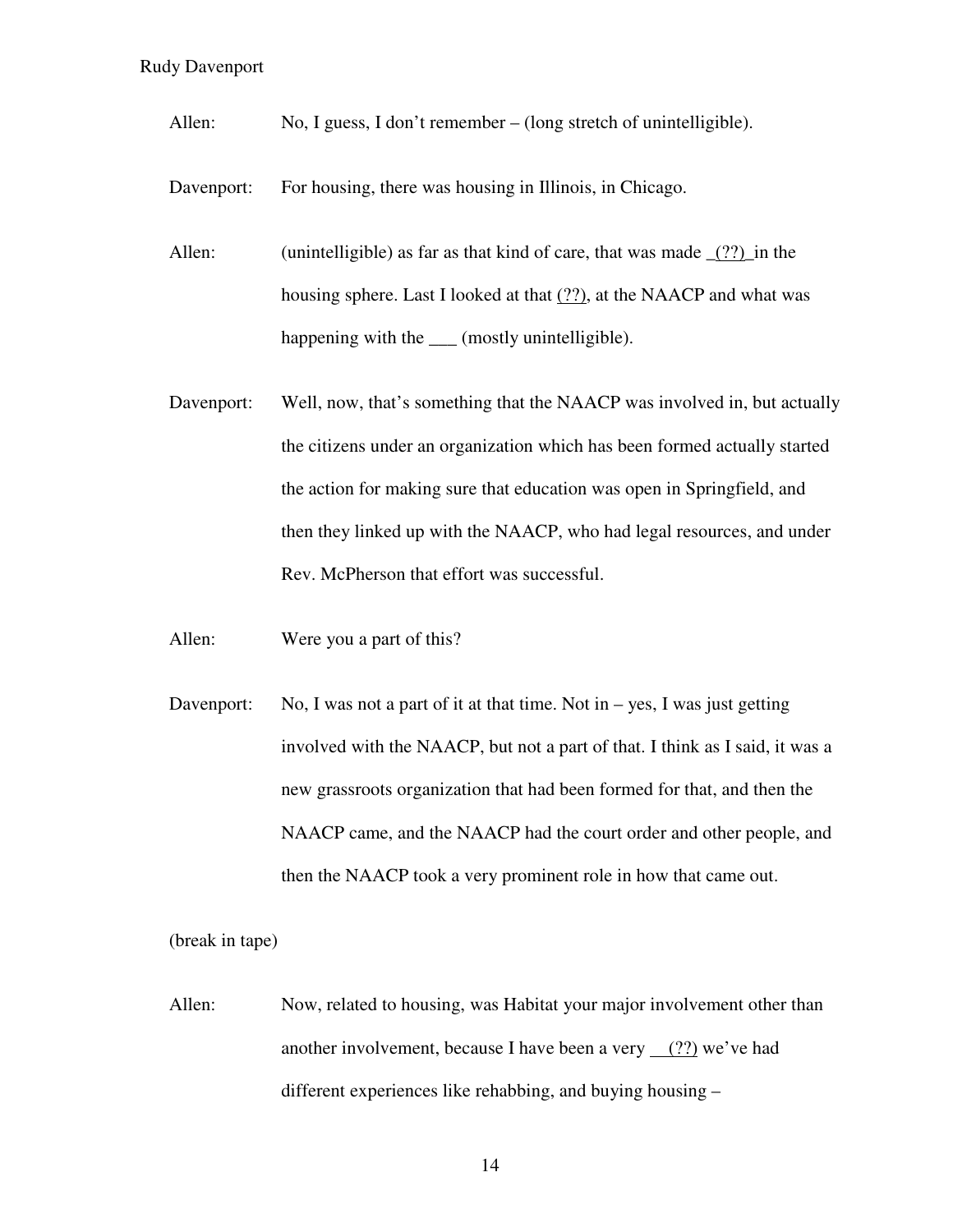- Davenport: Sure.
- Allen: To help people, so Habitat your first and only?
- Davenport: That's my first, and the only one that I had a prominent role in. That one, for some reason, I became interested in it because it's faith-based.
- Allen: Okay, so does this mean –
- Davenport: That the churches, including the church that I belonged to, Grace United Methodist, I became interested in becoming a member of Habitat for Humanity. So when it was put together in Springfield, that is the board of directors, I was one of the founding members when we put it together in Springfield and established the board. We had a cross section of churches. This was quite interesting to me because, again, that went back to civil rights and the unity that exist between people of goodwill, especially churches and other organizations, labor organizations and others. So Habitat was, to me, an experience that down that road, of being united and getting something done. Secondly, I liked the way Habitat approached it, that is, separate from government subsidy, trying to get a grant or government help, and having the determination that you can actually raise the money and do it yourself, even if it just meant building one house. Oddly enough, in Habitat for Humanity, I think our first house took a year and a half, for us to build, by the time we formed our board and raised the money, and found the family and did all these things, actually putting it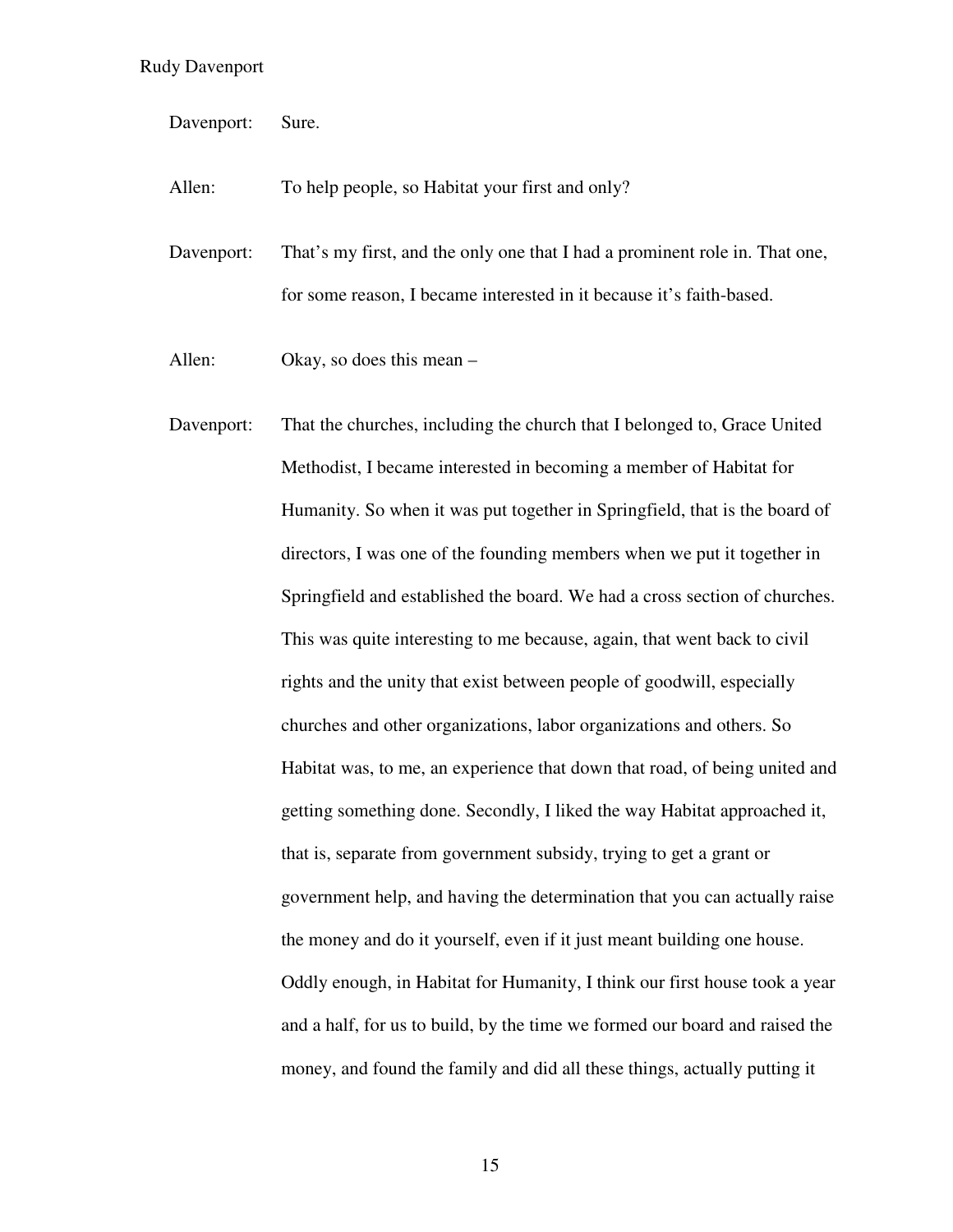together, I know it was over a year or so. I think it was about a year and a half to put the house together. But now they're up for their fiftieth house in Springfield so –

Allen: That's quite a celebration then.

- Davenport: It is quite a celebration. And I was in on the early part of it, and to be honest, I haven't been with them lately. I don't know what they're doing, because they have other people that are able to take over and do things, too.
- Allen: (unintelligible)
- Davenport: And not only that, but I'm finding with the limitations that I have on my time, I just – when others can do, and perhaps do it better, they do.
- Allen: (unintelligible)
- Davenport: Yes. (unintelligible)

Allen: Okay. If you could just say a bit more about how Habitant funds the housing. Is it a credit, or is it a  $(?)$ .

Davenport: Eventually, the people who live there buy their own – buy their house. But certainly to fund it initially, we have to raise the money. Someone has to pay for the building materials and the time – we use a lot of volunteer help, that was a thing that I liked about it. A lot of volunteer help and the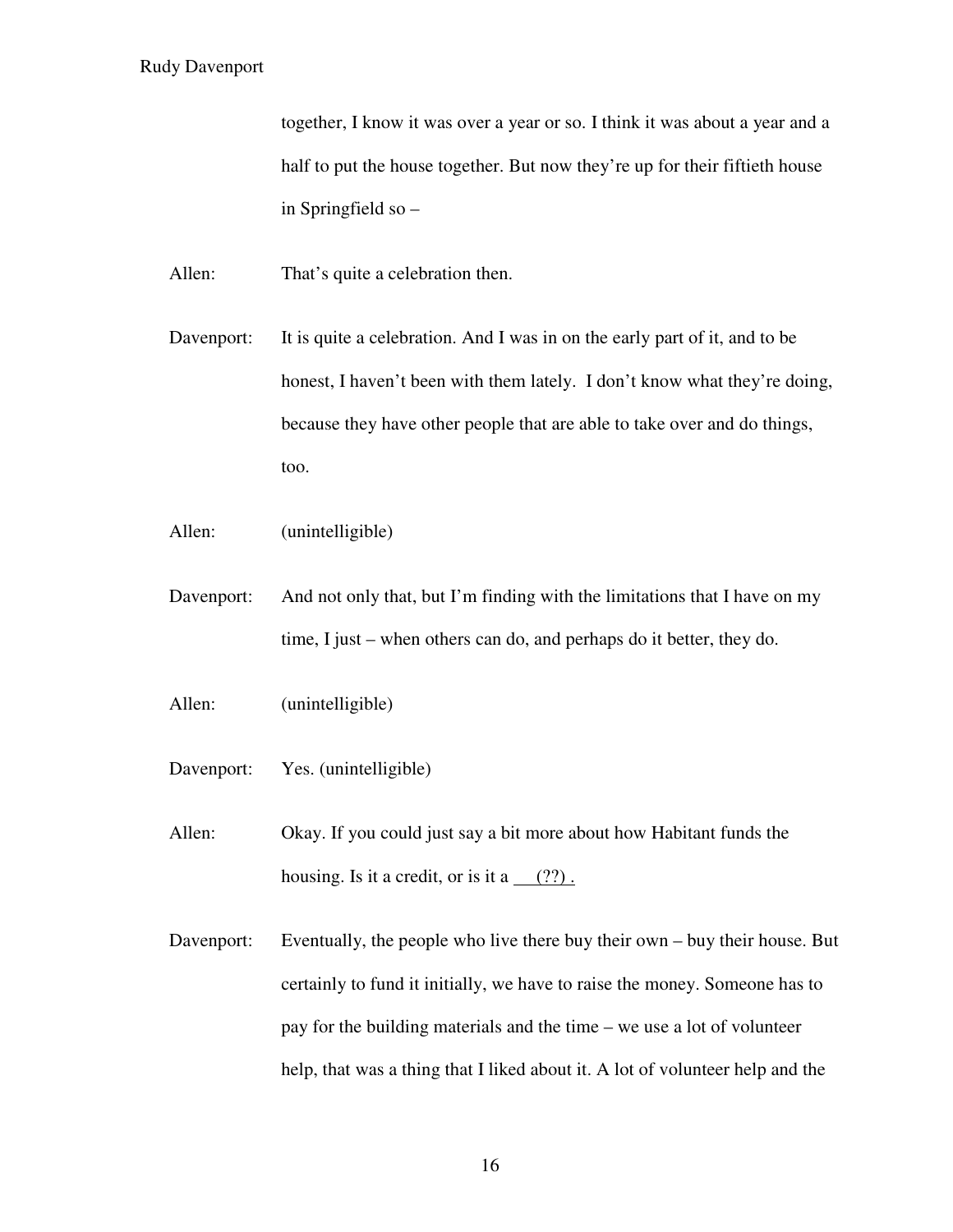family that are going to receive the house, they have to do some type of volunteer service to be eligible for it, so it's really a cooperative project. But it starts with our own pockets and our own sweat and our own whatever, to build it and put it together, once it's completed and turned it over to a family and that family has the obligation to pay for it. And they only pay whatever is the cost. There's no profit in it, there's no interest in it, we don't charge anything like that. So the family gets the home for maybe half or a third of what it would cost on the market, if you take profit and interest out of it, you'd be surprised.

- Allen: (unintelligible; both speaking)
- Davenport: Everyday, yes, everyday. Yes, that's a factor. We are able to get materials and a lot of things donated, so it really is a great organization.
- Allen: Somewhere I read in the paper, or I heard, that there is a place that is collecting materials –
- Davenport: Yes, that's other –
- Allen: Is that a spin-off or –
- Davenport: Yes, it's still the same organization. They're still learning how to do things better, and rather have anything thrown away or discarded, because no one could use it in a particular house, they have now a warehouse where they can collect things in, and people that have a freezer breakdown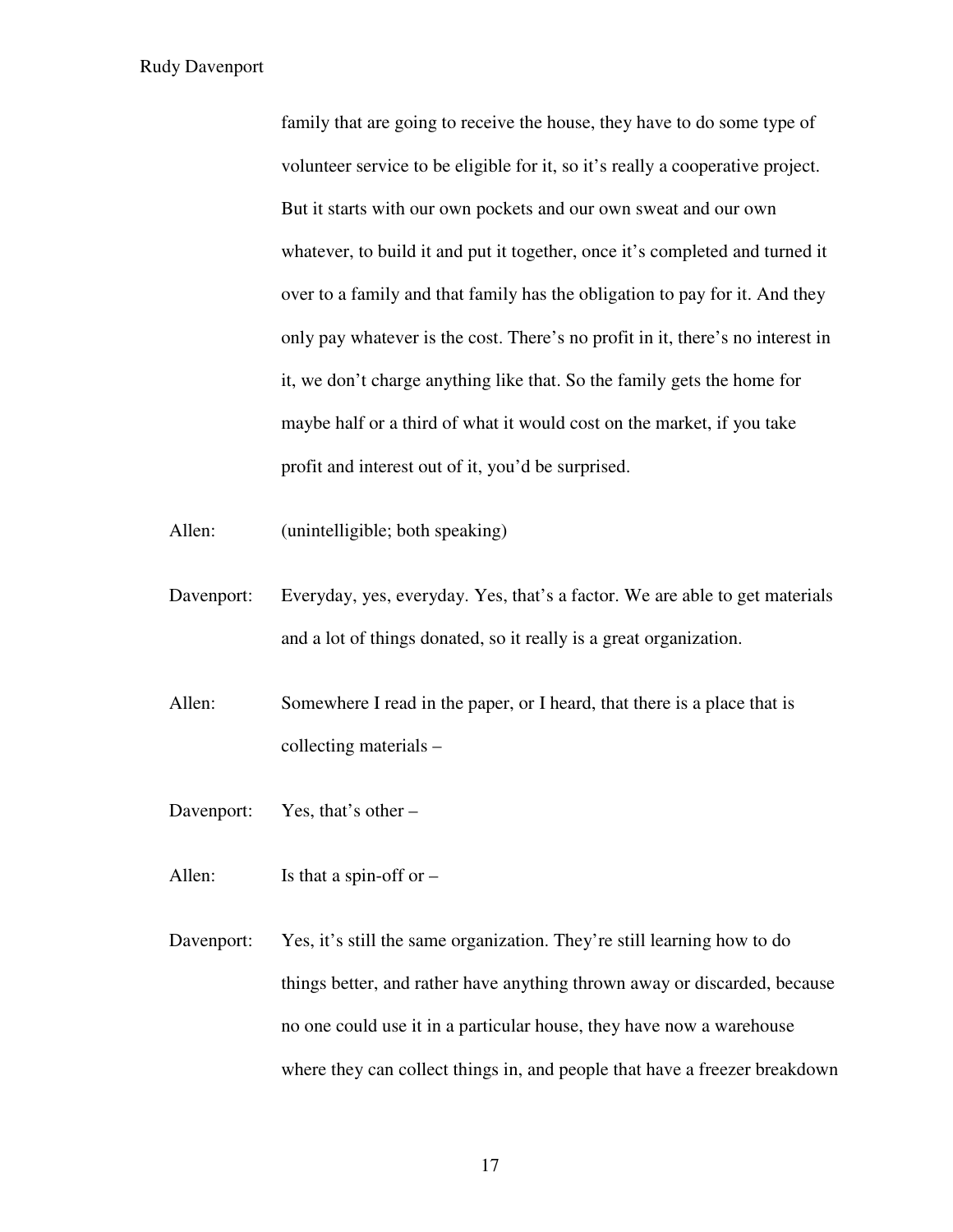or a furnace or something else, and someone has given them a perfectly good furnace that's suitable for that house, one of the tenants can come in and get it at certainly reduced cost, and many of them can get it for free. Donate it for free, they get it for free.

Allen: (unintelligible) that (unintelligible) I had not heard otherwise, something about Habitat (unintelligible) it's so fantastic (unintelligible). What has been (unintelligible)?(Long unintelligible question)

Davenport: Well, as I said, that they are up to at least fifty.

Allen: (??) have you done more than one or two houses a year?

Davenport: Oh, yes, I think they get about two or three houses, especially if they get a piece of land that's suitable for two houses, in other words, a double lot, and they want to put two houses on that instead of one, there's a lot of economic savings to do two houses at the same time, because you save a lot of money that way. Both houses are going to be basically the same, so you're buying for two houses instead of one. It will help, so that you don't have to transport things back and forth and bring the crane and materials and the labor people are working, they're interchangeable between the houses. An electrician finishes on one, they can go into the other, while the plumber goes…

Allen: Well (unintelligible).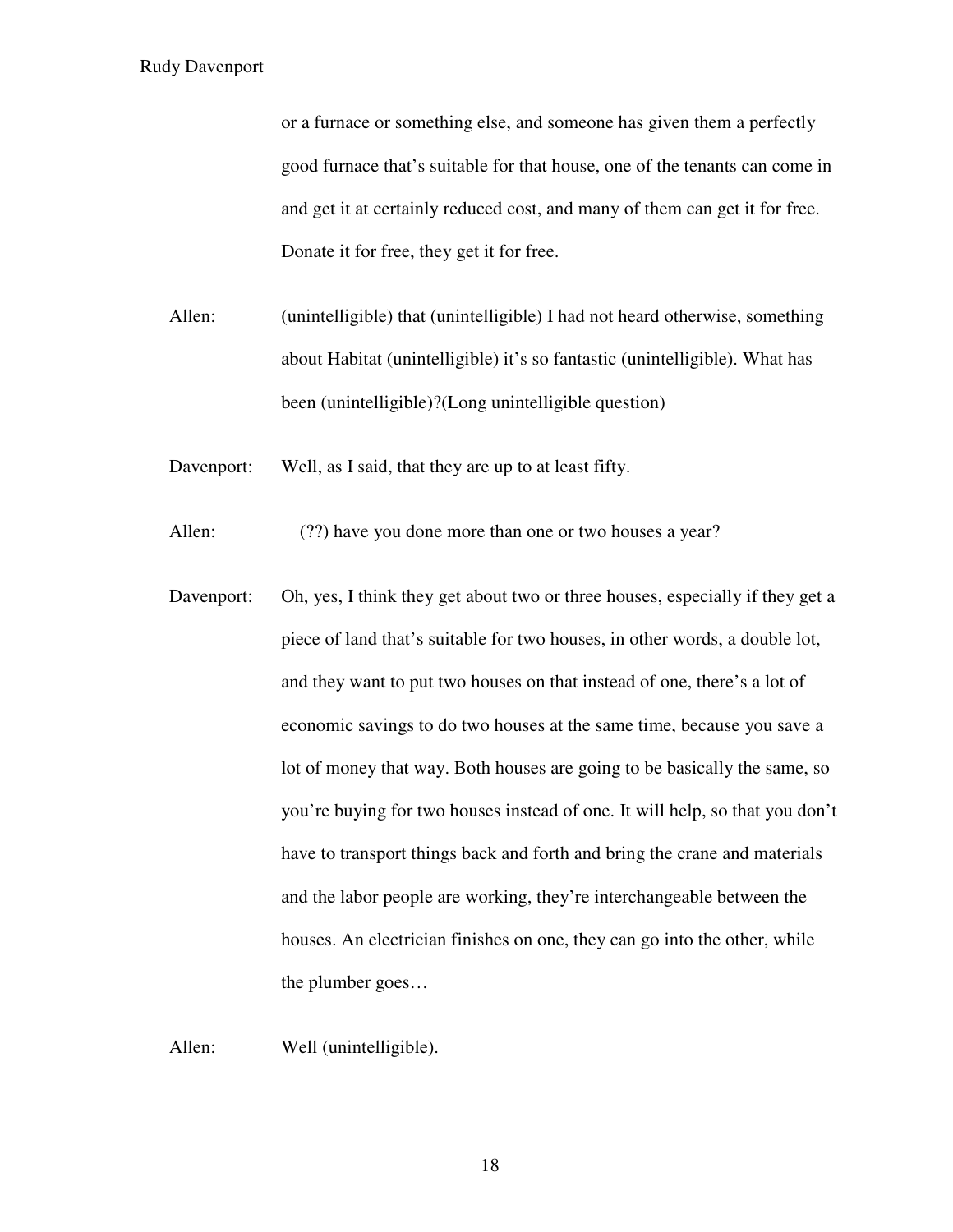Davenport: Isn't that nice?

Allen: Yes (unintelligible).

Davenport: Well I must say, too, because it is faith-based, there's a tithing that goes on with regard to Habitat houses. We believe that 10 percent of what we raise locally should be used to support housing in less fortunate areas and to build houses in places like Haiti or some other very, very, poor countries with inadequate housing. So what we will do is to use 10 percent of all monies raised in Springfield, and build houses outside of the country, in poor areas of the world. I've been to Africa and the Caribbean.

Allen: My job (Long unintelligible).

Davenport: Sure, sure. Well, what I liked about it too is that Habitat for Humanity – like I'll use Haiti as an example because I'm more familiar with the program out there. But it costs them maybe 3,000 dollars to build a house. So you can see we're not talking about what housing costs in the states here.

Allen: Because housing is different.

Davenport: It is different, yes.

Allen: (unintelligible)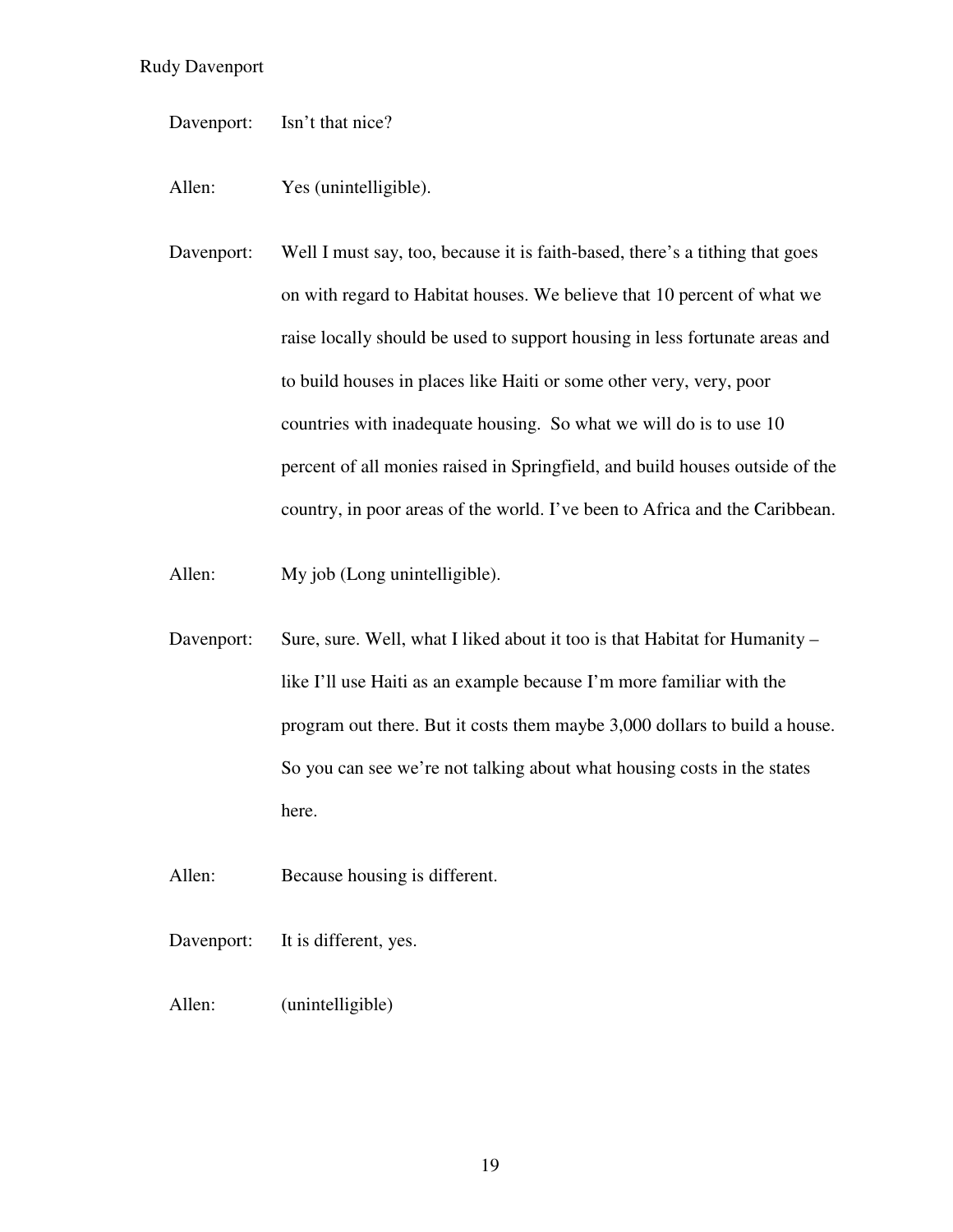- Davenport: But you've got to remember that 2,000 or 3,000 dollars is an expensive sum for families that are not earning, that it's an impossible task for them to do it on their own. Whereas we can do it through our tithing and other means, it would be impossible for them.
- Allen: (??).
- Davenport: Well, it doesn't make any really, if you give to the local here, the local is going to use 10 percent to send to the National for that overseas work. If you give to the National it will probably be mostly used for overseas development.
- Allen: Okay. And do you have anything else to say about Habitat? What positions did you serve in that?
- Davenport: Well I was on the founding board, so after doing all kinds of things along with being a board member, so I served as the treasurer for the – I think – maybe first two years. And then I was elected the president. I did a vicepresident one year, and then elected to president for two years. And so it was really being the CEO of the organization for two years. So that was a good experience for me, but as I said, the organizational was successful, and because it was successful, we were able to generate adequate funds and volunteers to move take care of things. I was able to move out into other things….

Allen: And (unintelligible)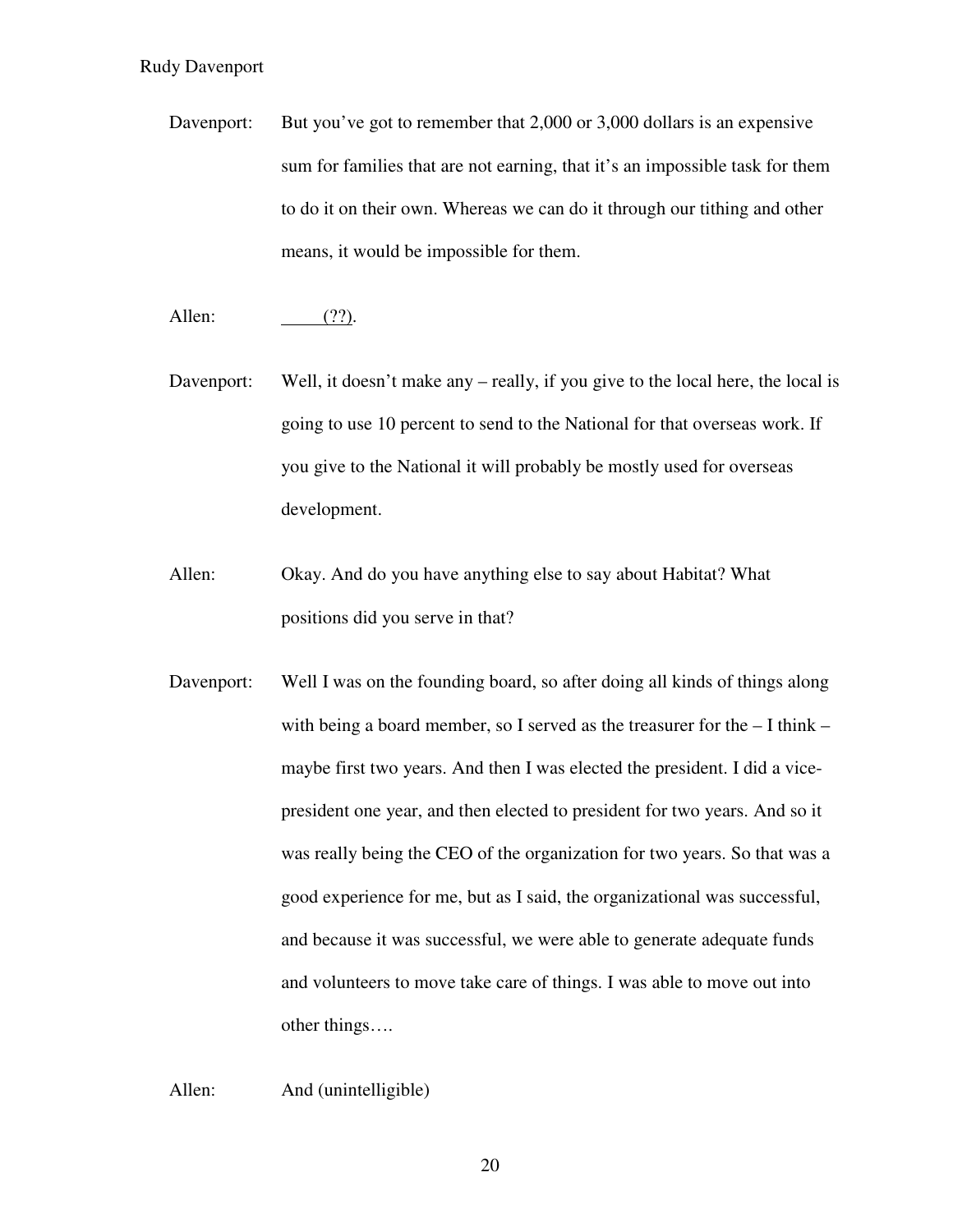Davenport: I don't have a record. I remember that we started in the early days, we started with at least a majority of black families. I remember, by the time I was President, we were building maybe five houses a year, something like that. I'd say three of them were black families. Certainly much more than were represented in the population, there were twice as many. Only because we met the criteria of what Habitat was looking for, which was being poor. We met that criteria. And the most in need. We had more people with children, and other situations where they were in dire need of a place to live. It always hurts, if anything was ever done about it, or if anything could ever be done about it, the people on public aid we couldn't serve, because they were either eligible for a stipend from public aid, and we did not take government money, so that left them out there, we couldn't buy it – maybe that's changed, I don't know, if Public Aid gives them enough money to buy, but I doubt it, because in principle, Habitant for Humanity never did duplicate anything the government was either working on or trying to do. So we wanted to steer clear, that ours was strictly for people who could not get government help.

Allen: (unintelligible) for Habitat?

Davenport: Oh yes, it's a very successful organization, successful in Springfield, and they're serving four or five families a year, and putting them in homes, so that's very good for the future success of the organization. And the funny thing about how the loans work, the more you build, and the more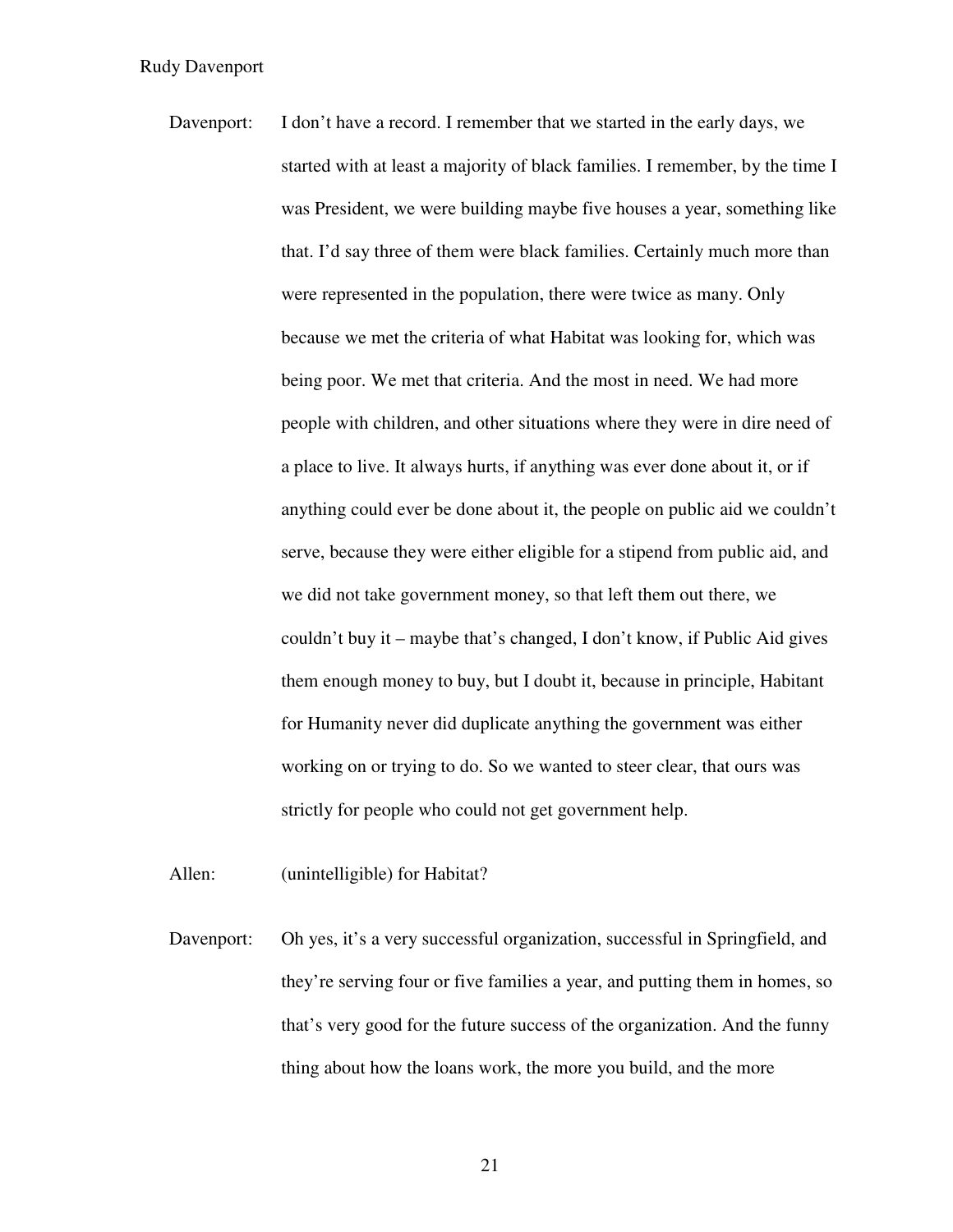experience you have, the more success you'll have because you really know how to do things. One of the biggest mistakes that we've made, and it was on my watch, I have to admit, was that we thought when someone gave us a house, we were really getting something for free. But actually what they were doing on some of the houses, not all of them, but some of them, were really in such bad shape, that when we did a cost analysis after completing our work we found out that we could have demolished the house, and built a new house at a fraction of the cost that we put into the house trying to save it. So unless someone really has a penchant for saving old houses, and really, that's good, if they do enjoy refurbishing old houses and have an appreciation for that, then it does save a place for people to live. Some houses, they just get to be so old that they're past their usefulness.

Allen: (unintelligible)

Davenport: Sure.

[End of Tape 1, Side A]

Allen: Rudy, in regard to Habitat, I wonder how you felt as you were a founding father and given a leadership position in that organization, how you felt as a black person, because it was a diverse group; as well as racially integrated?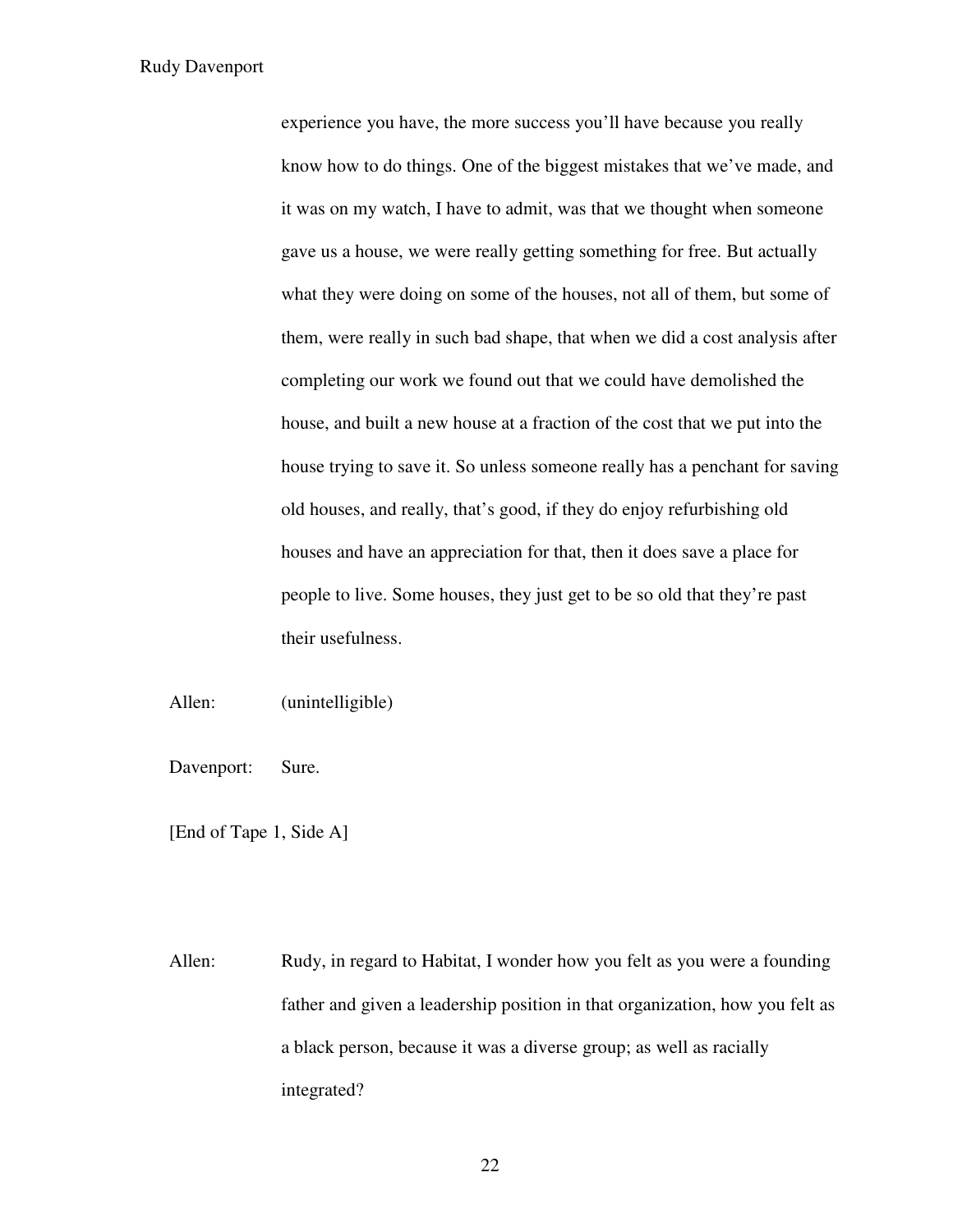Davenport: Well I think about it being a faith-based group from the start, that certainly did help me. The people generally were open to the – but I realized early on, that the mission of Habitat actually involved fundraising and some other activities which I was not the equal of others in. Their pockets were much deeper than mine, their contacts much broader. And they were able to do things, even in their church that I couldn't do in my church, because of the limited funds that we have. So having said that, I came to realize, that still is not a reason to avoid my responsibility. They had indicated that they wanted me to be a member of the board, and that they wanted me to assume a leadership position in the organization, so I had to assume everything that entails leadership. That meant talking to other people, and if it meant raising money to fund a house, and they were able to raise it seemingly much easier than I, it just meant that I had to work two or three times as hard to accomplish the same thing. But that was a good experience for me, and it made me understand that certainly as a black person, I may not have all of what some white people have due to their inheritance and other ways in which they receive their wealth, but I did have something and that was my – I had good faith roots. I knew God would put me through, I knew God would see to it, because I thought I was working for God in that enterprise of Habitat for Humanity, and knew that I was working for God. So it really did give me a lot of strength, to be able to bring me through any feelings of inferiority. Many times I guess I was my own worst enemy, because I'd strike out even before I get to the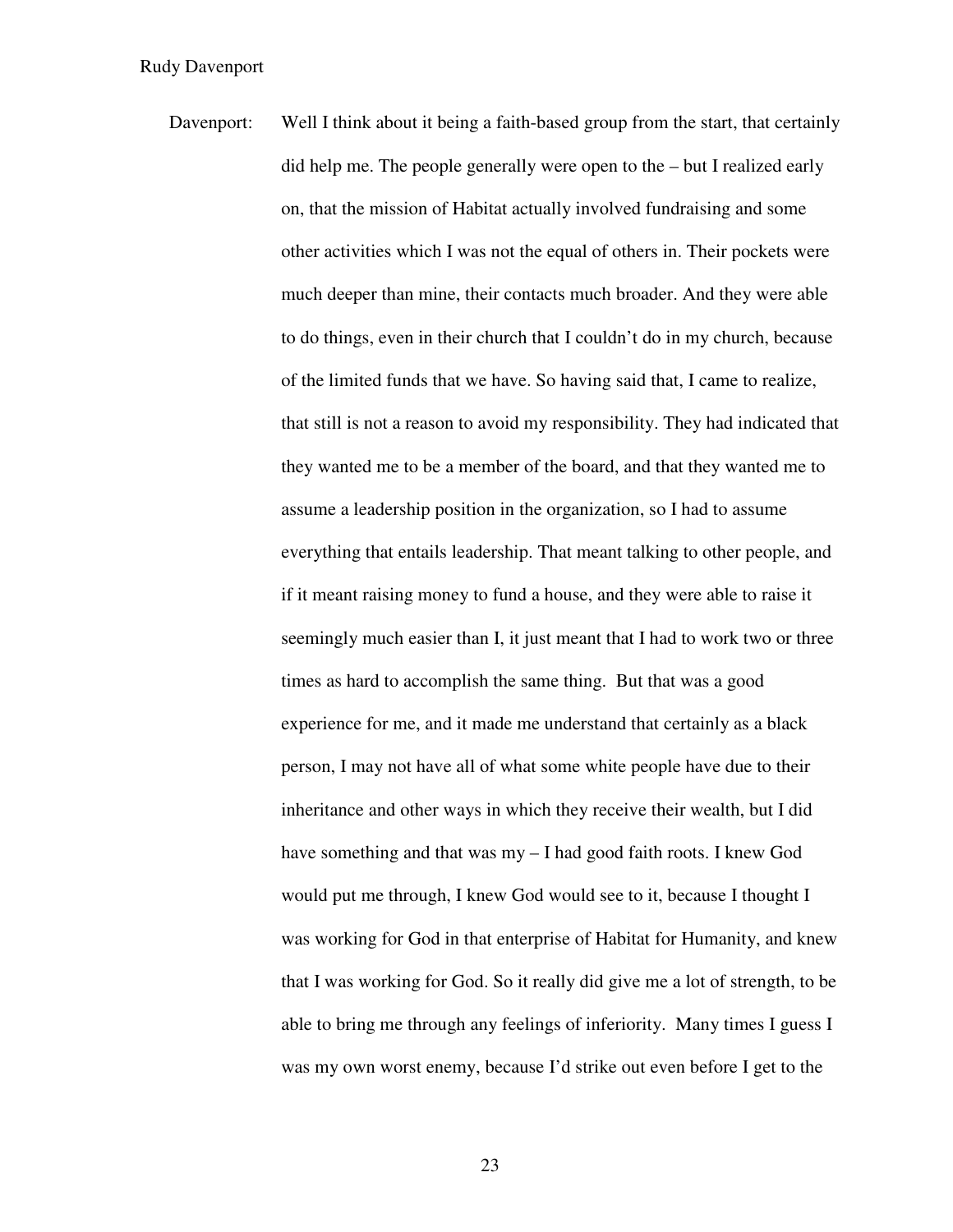plate to bat, because I assume that I can't be successful, as maybe some other people in the enterprise, so I will not give it a try. But once I tried it and once I found out that I really did like raising money for a good cause, I didn't have the problem that I thought that I was going to have, then I didn't have a problem when I became President and CEO that I maybe thought that many times because of white people that inherited wealth and deep pockets and other reasons, they have a tendency to believe that they've been there and they know that, and they know better than you know of maybe how to go about doing things. And you should be relegated to maybe the menial labor or something. Certainly they've had experience in management, and you should yield to that experience. I knew the community, certainly I knew the black community, and I knew some things that perhaps they didn't know about the black community, and how proud people of the black community are, and how people in the black community like to be a part of their own future, and to have some say-so. So those houses, as they came up and went through the early beginning, we found out that it was really a wonderful experience bringing consumers in as your partners from the beginning and so that they had a vested interest in their projects.

Allen: (unintelligible). Just in general, not just about Habitat, when you (??) at the black community has given,  $\frac{(\cdot)}{(\cdot)}$  resources to help others?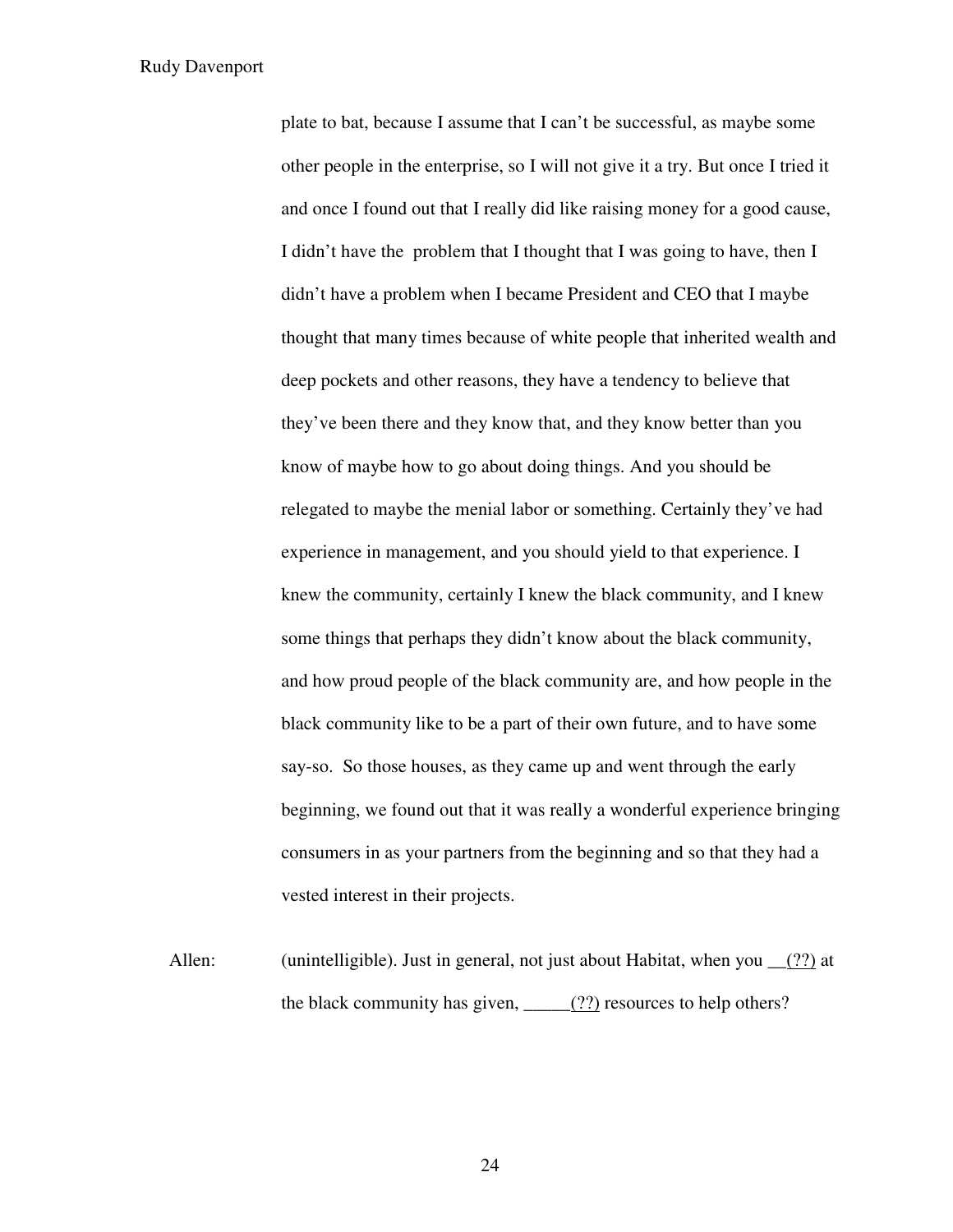Davenport: I can prove that black people have given more (laughs) of their resources. If you look at how much a black person pays, in taxes, I'll just use that as an example. Whereas, a per capita income may be half that of whites, they pay the same amount in sales tax, they pay the same amount in a lot of use taxes that they have, and certainly real estate taxes and other forms of taxation that are really very hard on poor people because they're not proportional. So actually in a way they pay more to help other poor people through their taxes. It's hard, maybe, for others to understand, and that's because they already have a picture of the only thing that black people do is consume the resources of other people. And that's not even - there's no truth to that. But people like to believe things that maybe perhaps make them feel good. And I think that's one of those feel-good things. The poor in America has always paid proportionally more than their counterparts who happen to be better off and are wealthier than they are. In fact, we find that wealthy individuals can influence the government to an extent, where they see that they pay less. And that is one of the privileges of having money, of being wealthy, is that you can influence the government to really take away from those – somebody maybe less fortunate than yourself, and add to their wealth. So it's really a misnomer to think – at least I think so – that poor people do not pay their share. I think they pay more than their share.

(break in tape)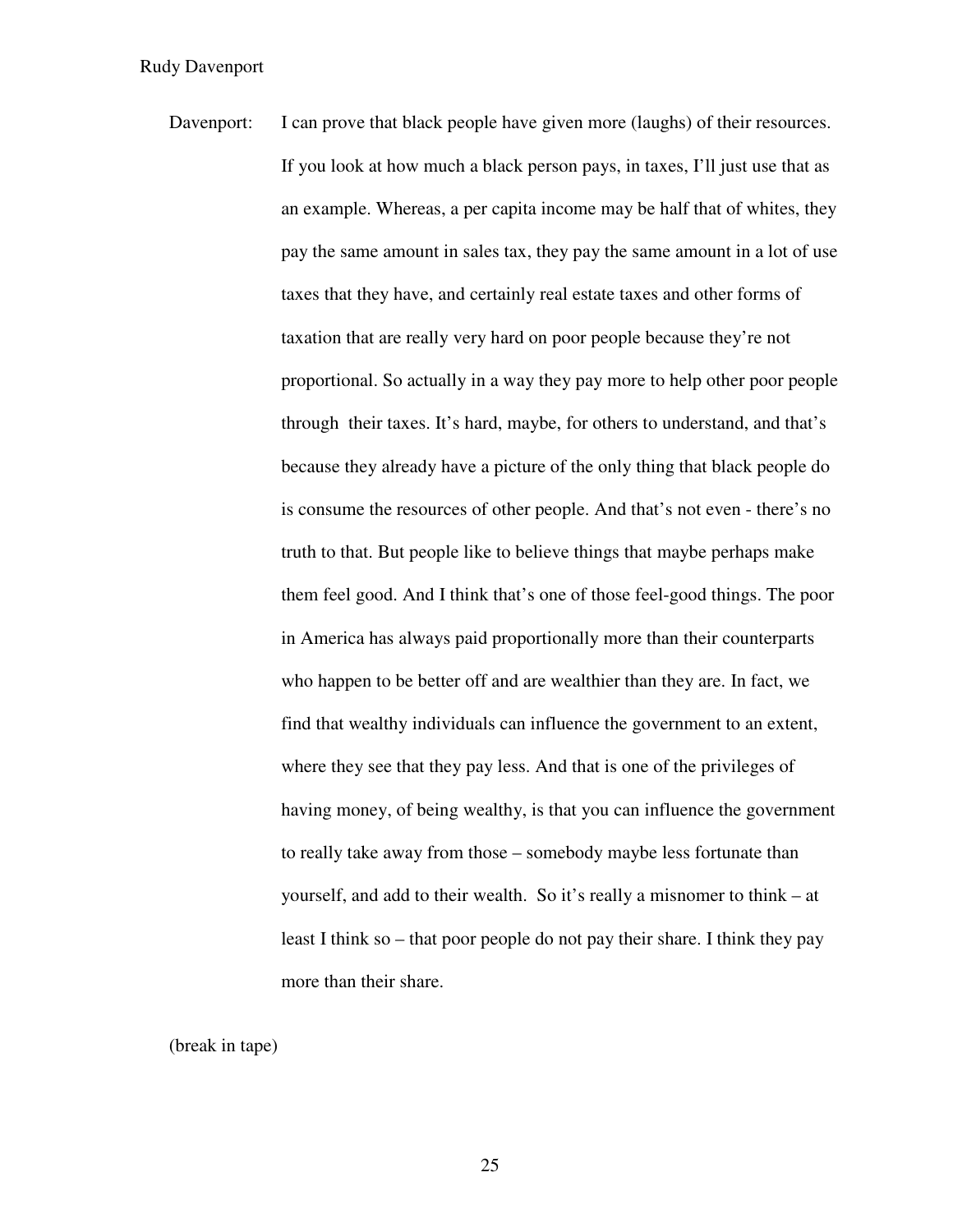Davenport: I wasn't sure if that's what you wanted, but I'm going to talk on it anyway, because it really was one of the accomplishments of which I'm very proud of. And that came out of People on Progress, I spoke to you about working with William Washington and on this project I worked with him. And that was on the voting rights lawsuit that he had in Springfield. And under the Civil Rights Act of 1964, that was a law passed that had to do with the voting rights. And again, this was in the wake of the Martin Luther King Jr. time period, and Martin Luther King Jr. was still living when this was passed. It just made the statement that it's a federal violation for you to have a government which denies black citizens, a class of citizens, and then black citizens, the right to have proportional voting – proportional representation in the voting. And Springfield had a commission form of government where the city council were elected – there were five members on the council at that time, and the council members were also head of a department. But they had to be elected at large. To become a member of that body, someone had to be elected throughout the city by a majority of voters. And this made it virtually impossible for a black person to win. In fact, we took the city to court on it, and the federal judge at the time ruled in our favor, saying it was impossible.

Allen: (unintelligible)

Davenport: Yes.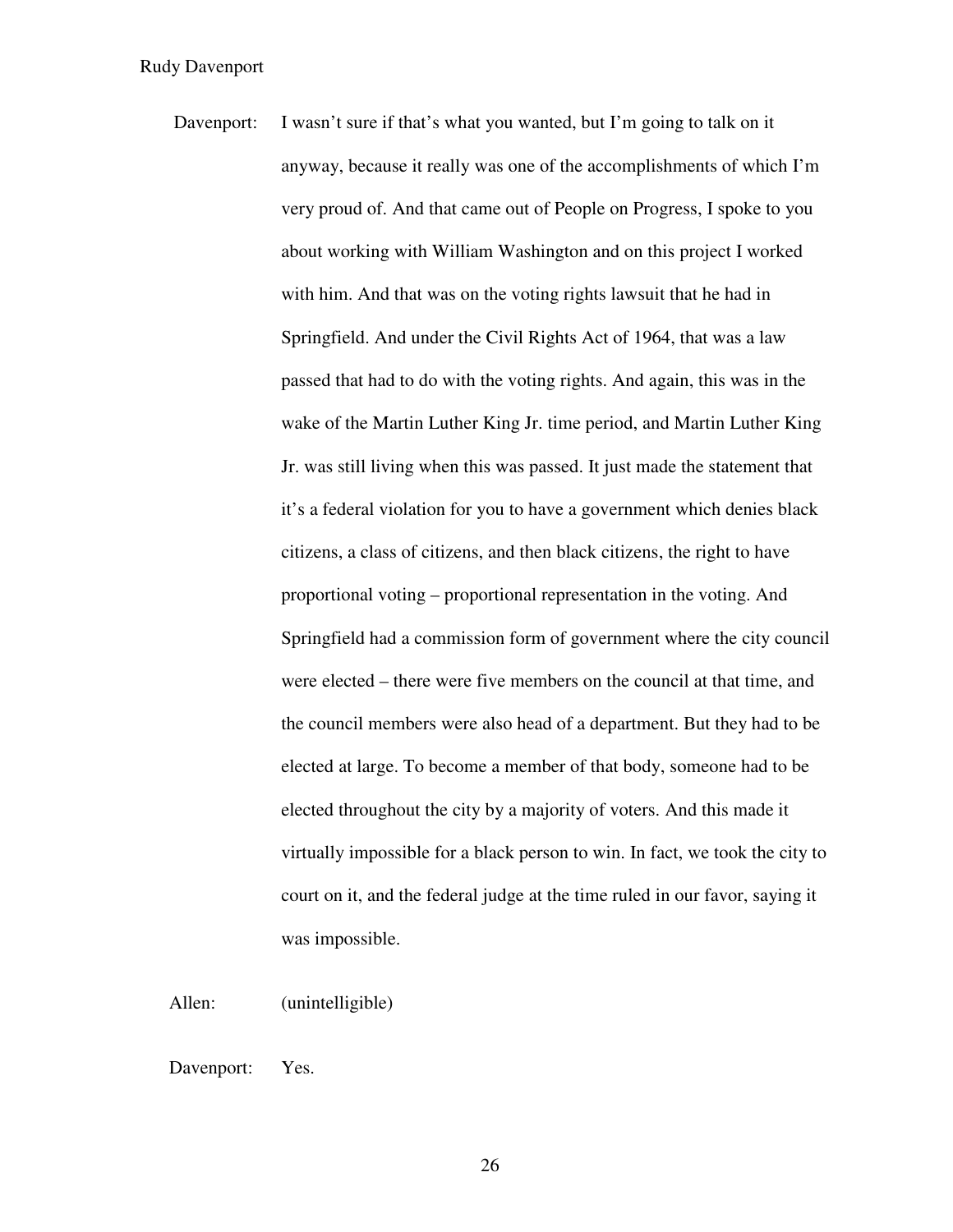Allen: (unintelligible)...and was there a name to the group?

- Davenport: No, there wasn't a name; it was just some individual citizens, but not all NAACP. Each one of the citizens were taken for a particular purpose. The original three that brought the law were Frank McNeil, Bill Washington, and Rudy Davenport. And then the plaintiff group was expanded to include Archie Lawrence and Howard Veal. And this was under the advice of the attorney. McNeil was a part of it, I think he was a county board member at the time, certainly he had been active in the community, and Bill Washington was on People on Progress. I was on it for the NAACP. No, I'm sorry, Archie was NAACP, and I was just People on Progress. That was Bill Washington and I as People on Progress. And Archie was NAACP and Howard Veal was Urban League.
- Allen: Who was your lawyer?
- Davenport: It was the NAACP attorney-I can't think of his name? I've got him on paper, I can look it up.  $\underline{\qquad (??)}$ .
- Allen: Okay. Go ahead and tell us the story.
- Davenport: It was like an ad hoc group that came together to accomplish this. And so the NAACP lawyers, they are assigned out of the NAACP legal headquarters in Washington, they came from Washington, together, and that took months.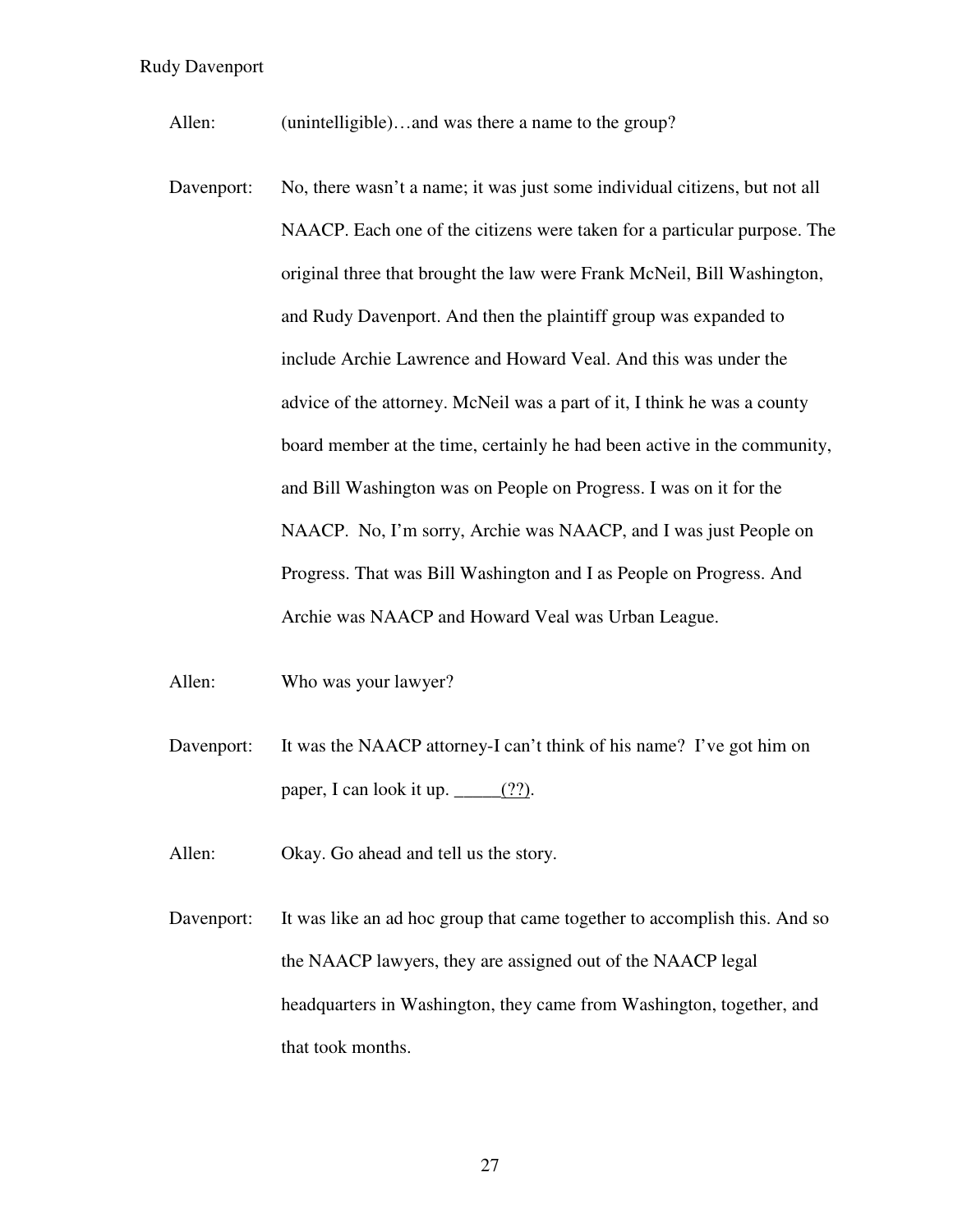Allen: (Unintelligible) Just speak a few words on that because I remember...

Davenport: Yes. Okay, yes. The legal portion, the legal defense part, I'd call it. And it was separated from the NAACP, for mainly, the need for them to be independent. They were going into court; they needed to be independent on their suits and other things that they were doing, because the NAACP branches such as we are, may be working on something which is counter productive to what they would be working on. So they formed their own – became their own corporate entity, put out their papers and became an independent organization, although they were still affiliated with the NAACP. They were affiliated as part of the NAACP board of directors, but their operations were separate than that of our operation branch.

Allen: How long did that take you?

Davenport: Well it took, it seemed to take, a long time to develop. (laughs)

- Allen: But wouldn't you have to remember that even today, you have some people who don't want to resist(??) and they'll go to court. And it takes years. (Unintelligible)
- Davenport: Yes, that's something (??) they can't (??). But it is very (pause) blessed, let me put it that way, how it worked out. Because I believe that the national office was looking for a case on the voting rights.

Allen: You're saying that this was one of the first?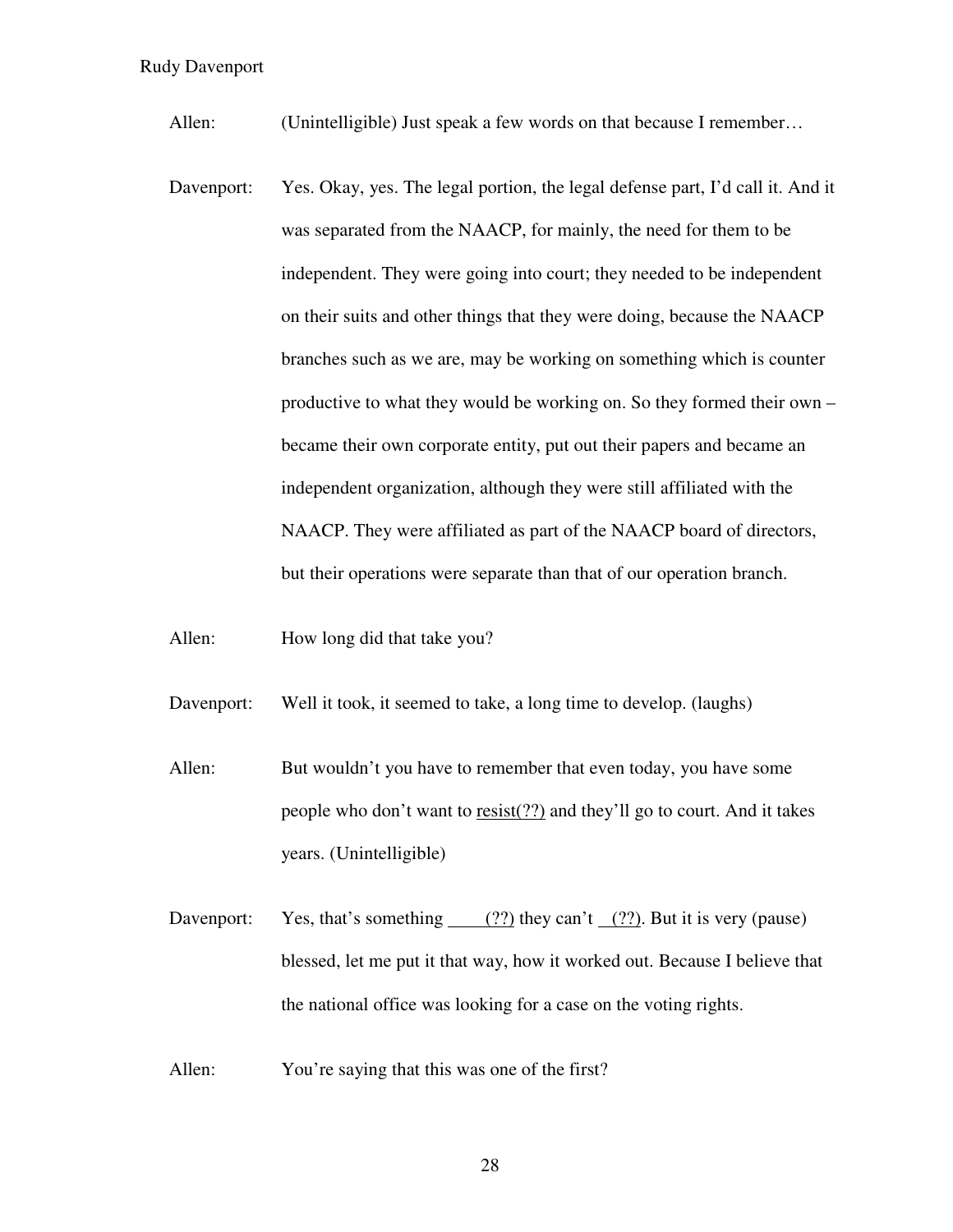- Davenport: One of the first, yes. One of the first. And they decided to really put some resources behind it. And I think there was one other that they were using, and they had to come in with some five or six lawyers talking, consulting, seeing what it was that they could do, and of course this was a massive legal effort so they did not intend to lose it. They did use local attorneys here, I'm trying to think of his name, but anyways, they used local attorneys, and they also used attorneys out of the national office.
- Allen: Okay, so it was a combined effort.
- Davenport: A combined effort. And these were people in the court room at the time, giving their legal services. And of course, they ask all of the lawyers were there, the question was raised, who's going to pay for all of this legal service that these people were getting here. And of course our lawyers immediately said, "Well the plaintiffs will have to pay for it." (Laughs). If that happens, well we looked at ourselves, the five plaintiffs there, we were up to 400,000 dollars already and still counting. But we did not have to do that because we were victorious in the case. But if we had lost the case, there was a chance that the judge may have found that we have filed frivolously, and might have actually charged us with the attorney fee for this case.

Allen: Going back to the voting rights, okay?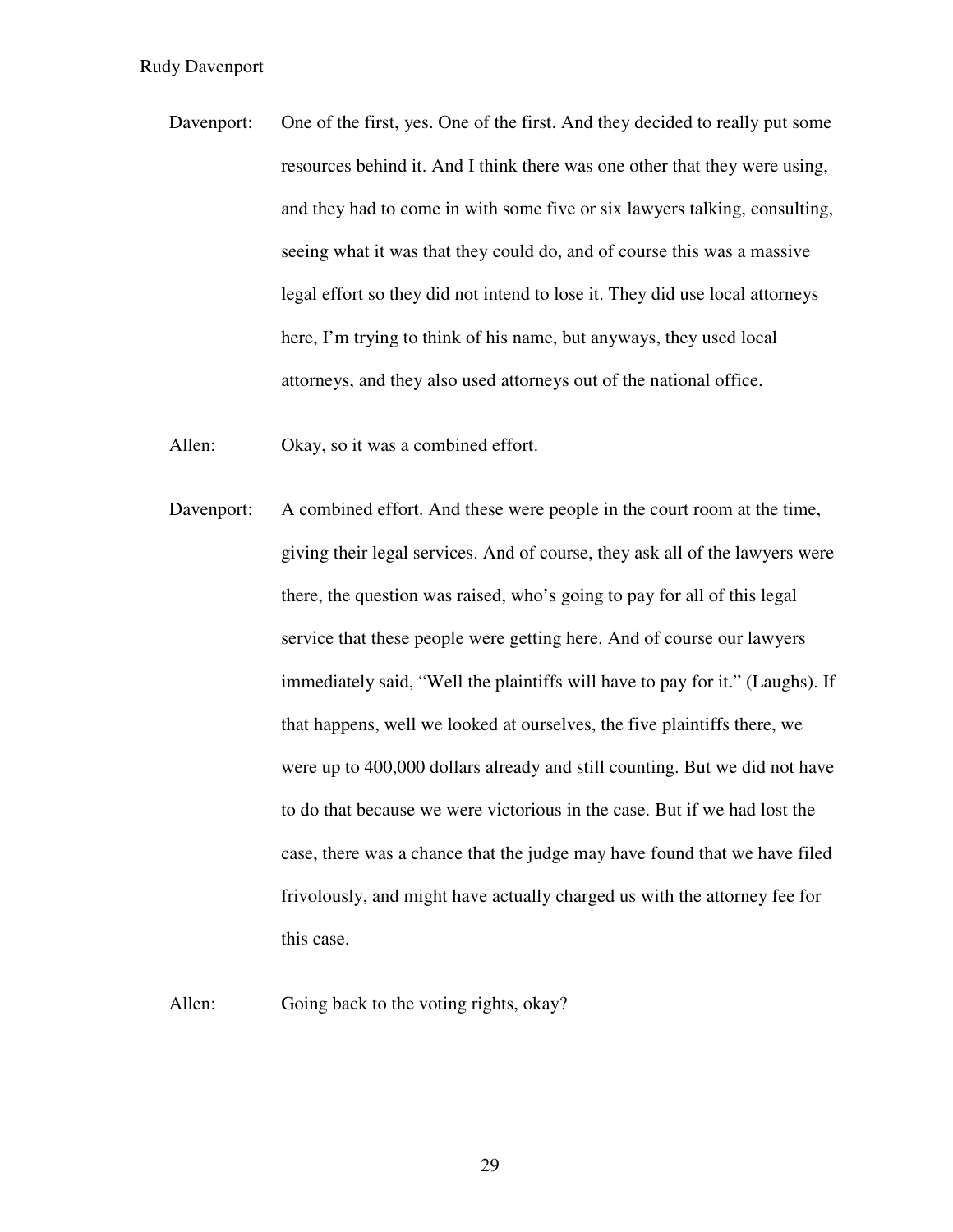Davenport: Yes, and it was really my first taste of how extensive a litigation can be. But this lawsuit did change the city government. And fortunately for us, we won, therefore the city had to pay our attorneys, and that took care of the cost of bringing the litigation, but the success of it carries over to this day, and we feel it's a good case study, if you will, of something brought by just a few people that had tremendous results on the city. And I guess that's why that voting rights suit stands out in my mind, because of the results that it did accomplish. Not that building a house for a poor family isn't a major result in itself, but we think that the lawsuit helped not only this generation but every future generation of minority, black people, in the city of Springfield. It certainly helped in providing blacks on the city council, there never had been a black before. And when we had the lawsuit, two blacks immediately went on the city council.

Allen: How quickly was that implemented?

Davenport: After they got the procedures for getting – after the order went into effect that people could lead the – first they divided the city into ten districts. That's part of the lawsuit. And as soon as they got the election machinery in place for the next elections that were coming up, there was one ward that we almost certainly would have a black city council person in because the ward was all black, or primarily black. We did have a Alderman elected in that ward, but it came as a surprise, somewhat, that we had another black elected to the city council, and maybe less than two or three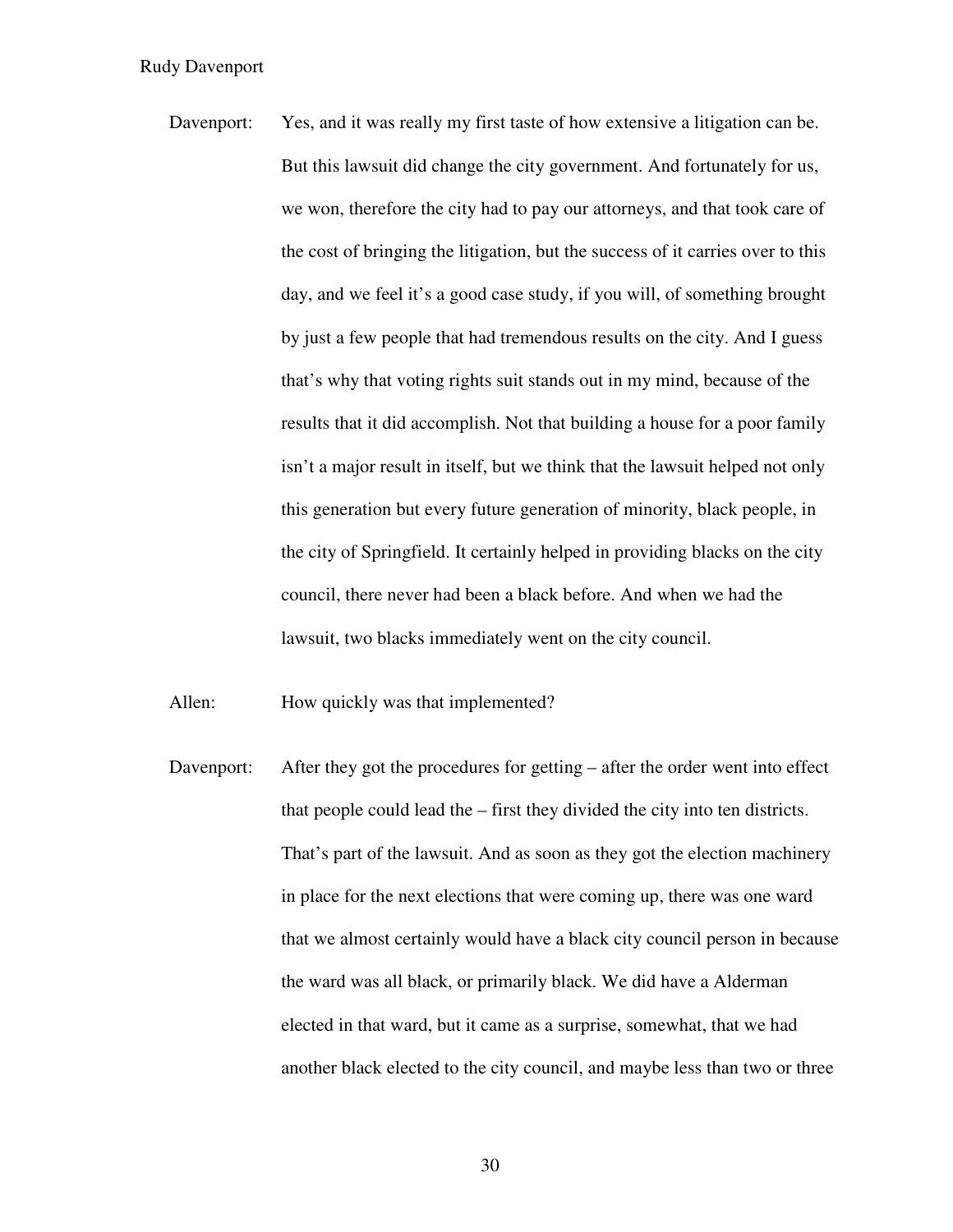percent black. Well, once we opened it up and it was open, then it did show that we had qualified people who could serve on the city council, and serve with distinction on the city council. So it really did – it made all the difference in the world, I believe, in the quality of life in Springfield.

- Allen: Now, you know that that opens up another set of (??) have because of you and (unintelligible). Has that affected their relationships?
- Davenport: Well, it's hard for me to really see a lot of change because we have forces moving in two opposite directions. One, we have the voter registration that we try to encourage people to register to vote, going one way, and on the other side of it, you have a general voter apathy that goes on in Springfield, and in the country, I might add. If you look at the primary elections, this primary election we were lucky to hit 20 percent, if we got that many. And this is not only the black community, this is whites and everyone. But there's a general apathy that has prevailed with regards to voting, and that apathy is especially prominent, and especially hurts when we see it in the black community, because we realize what a lot of people have gone through to make that right to vote, it's not just a privilege for us. And then because others do it, then we neglect it.

Allen: How much do you think housing has affected...

Davenport: Yes. Well, it hasn't diffused it to the extent – I mean, originally, we knew that one ward would be black and it has not diffused it to that extent. Now,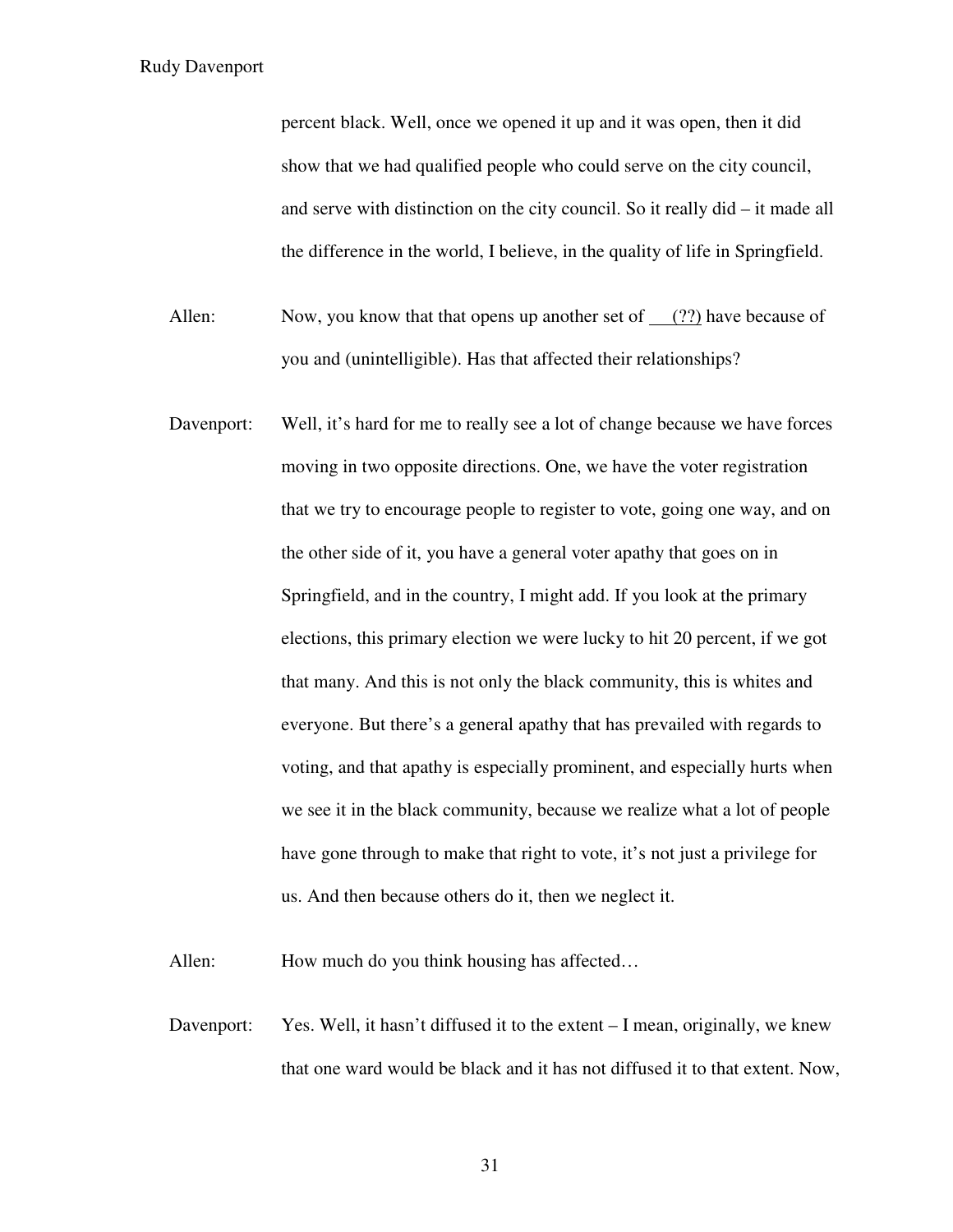this is an indictment to how housing patterns are and how deeply they are embedded into our culture. We see scattered site housing and we see other efforts that went out to diffuse the apartments(??), but you have to remember also that we have an influx of black people coming to Springfield. Most of those will live in that identified ward, Ward 2, and that's pretty much why that ward will stay predominantly black. Because even if black people leave and diffuse across the city, you don't see white people from throughout the city coming in to live in Ward 2. So that one ward remains predominantly black, and newcomers to the city that are black take the place of those that move out. So the racial pattern, and it's so deeply anchored into our psyche, it's sort of like having a dog in a doghouse, and you keep locking the door to the doghouse so he can't get out, and then you leave the door open, and guess what, the dog stays in the doghouse. (laughs) He doesn't run out. But anyway, that's another story for another day. (laughs) But it is. Racism is so pervasive and so deeply embedded in our system that I'm beginning to believe that nothing short of a major reconstructive effort can ever change it.

Allen: Now you're saying not only in Springfield but nation-wide?

Davenport: Nation-wide. And maybe even worldwide. I don't know, that type of thing. But we cannot do anything worldwide, but we certainly can do something nation-wide. I think the United Nations should try to do something, but they are limited in what they can do. But certainly the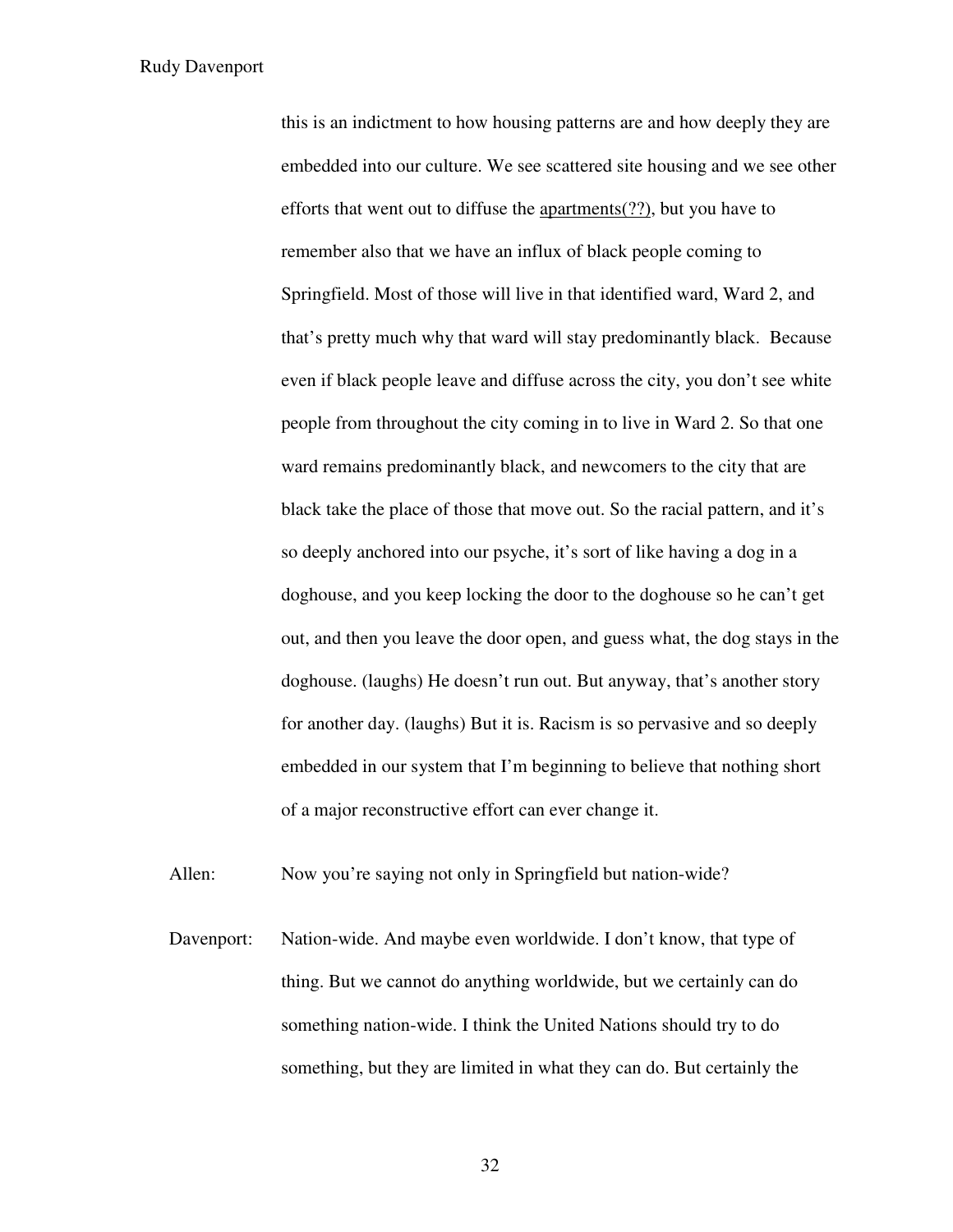United States can do something. And I have a lot of people disagree with me on this one, but I'll leave it on the record anyway. And I really believe reparations, in some form, is going to have to take place to generate the type of equality that we're going to need to make our country whole.

- Allen: (unintelligible) You probably haven't really talked about employment in particular for the government (unintelligible) You always had X number of people in the police department, and we've always had the garbage department in the city that was run by (??) but we don't have that now. And I think we're back  $(?)$  they know that under affirmative actions they've got to do something.
- Davenport: No, you're right. It's not a pressing issue, and certainly people look at things differently. White people have – and they are victimized by the media and movies and everything else, the same as we have been victimized. And they have an idea, or some type of idea if they should happen to mix with us, that something disagreeable is going to happen as far as they're concerned. There's no good reason why people of any color shouldn't be moving into Ward 2, but there's many psychological reasons that they don't do it. So – and it's the same thing with other people making up our mind for us as to where we as black people should fit into their lives. And most of them see it in a subordinate type way. Not as easily but as something less than them. And unless we have some type of major league constructive effort, something that's going to get into our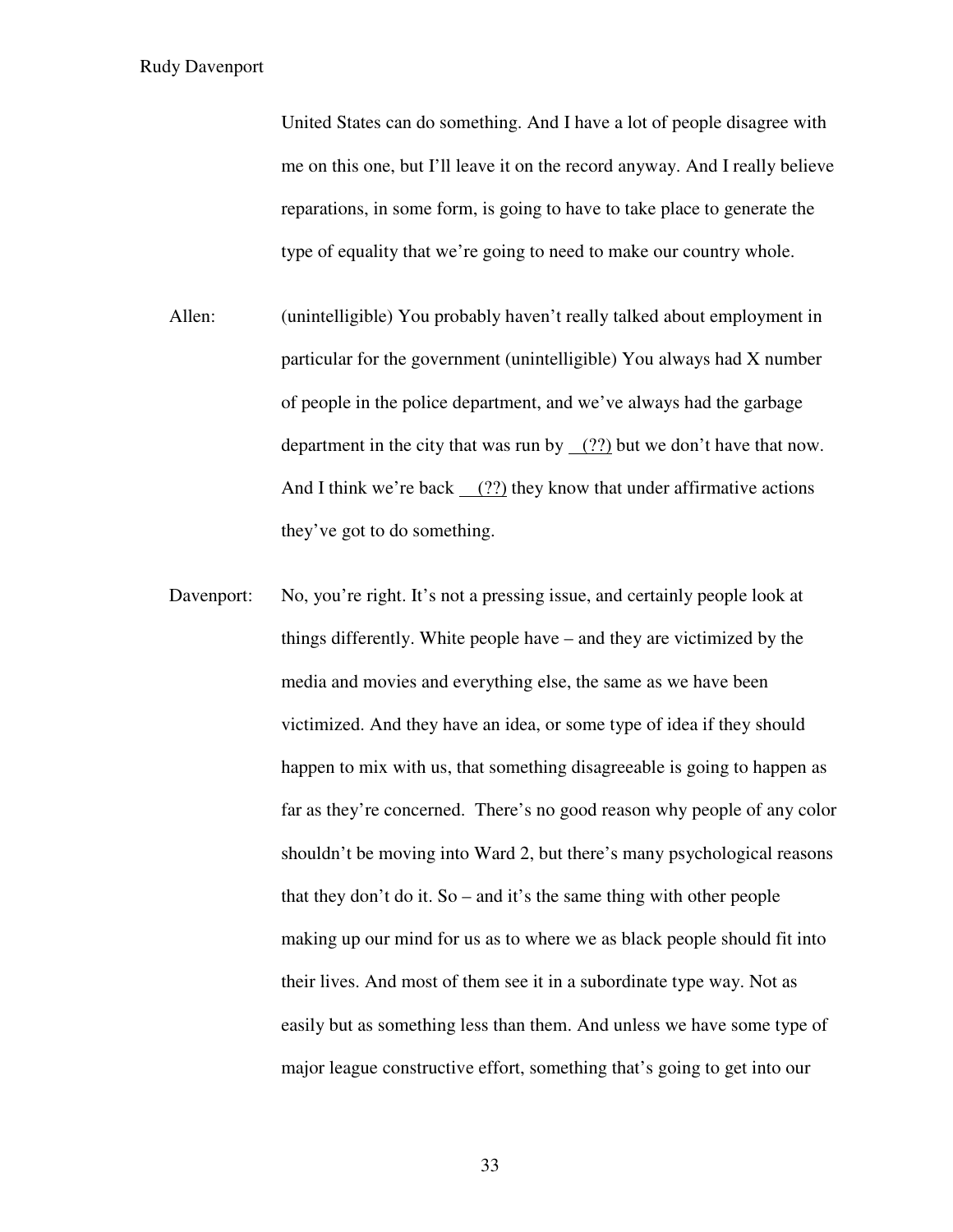psyche and make us change, it's not going to happen. We have situations that are really shameful, going on right now, today, which is the results of our foolishness and mishandling based on race rather than reality. So let me give you this example if I may. When we were all wrapped up in alternatives to public education, a contracting firm was hired to provide the education, and we used Feitshans-Edison as part of the experiment to see how this was going to work. Well, they did not have the students to go to Feitshans-Edison all coming on board new, so the board went out to the principal for whatever grade that they were going to have at that school initially, that Feitshans-Edison needed some students to start this program of contractual education. And principals were advised to ask parents if they'd like to have their children attend this experimental school, and it was shown that certain kids did a lot better at these experimental schools than they did in regular public education schools. Well, they asked the parents but they didn't ask the parents equally. They asked the parents of the worst performing students (laughs) and they thought it would be a good chance for those students to get out of having what they had to go through at this home school and attend Feitshans-Edison. So actually, Feitshans-Edison was loaded down proportionately with lower performing students. And yet, when they came on board, we expect for them to produce high performing students in one grand leap. And it just didn't happen and the school didn't happen. Feitshans-Edison is still having a very rough time doing what they have to do to educate those children. But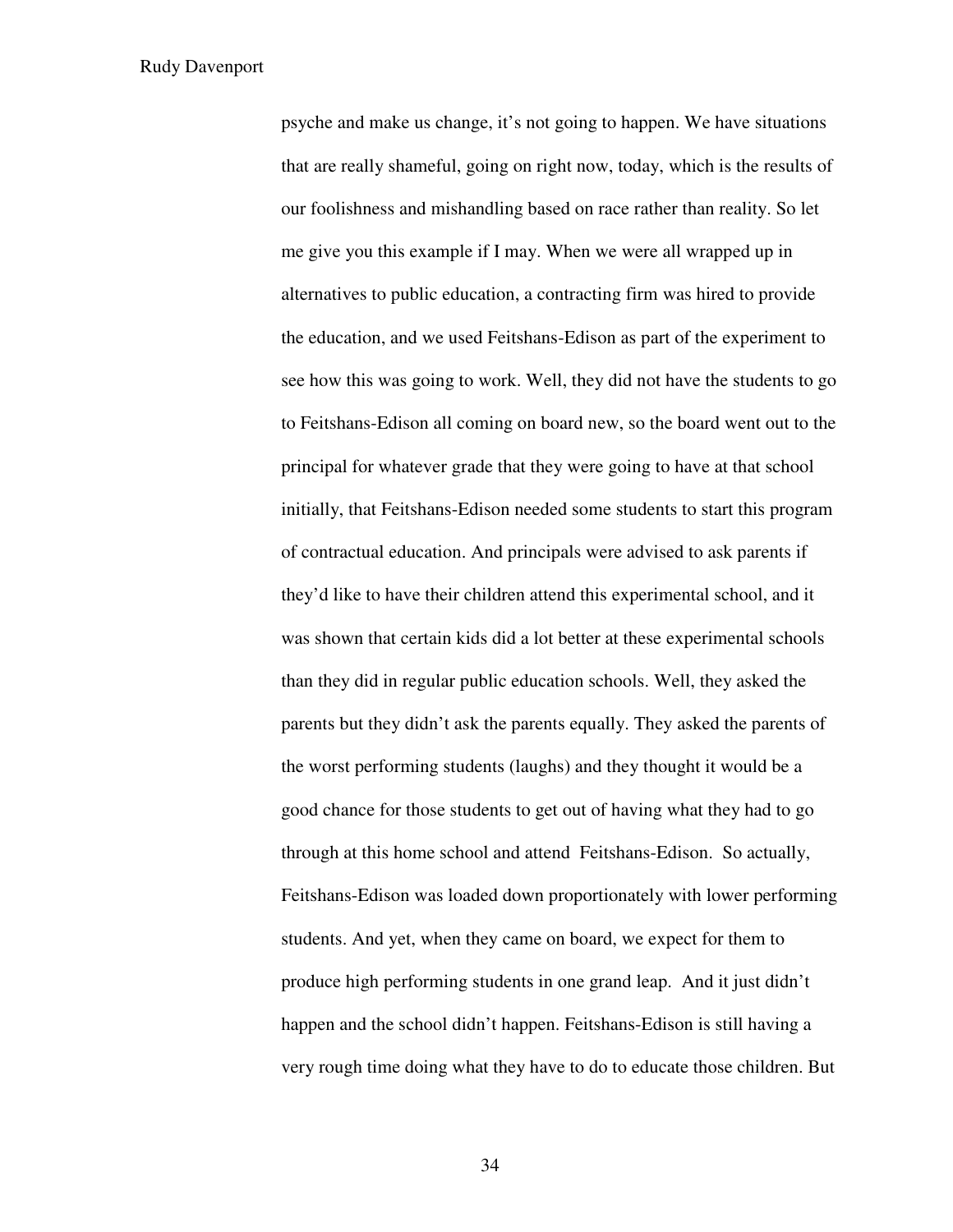they're doing a heroic job of it. They're doing better than what I would expect people to do under those circumstances.

- Allen: What do you think about a (unintelligible) Freshmen going to universities have to spend a year catching up before they can be selected.
- Davenport: Remedial work, all of this is going on. But basically I don't have that much knowledge of the upper-end college track. That's not my thing. But the lower end is where my answers are. To give them an example, Head Start is an excellent program. We know that poor families, the economically deprived, the economically disadvantaged families, they send their children to Head Start, they get nutritious food, they get good activities and they get (??) so no matter where they start out, age one, age two, by the time they get to kindergarten – and they've been tested, black students are at an even level with their white counterparts. So no matter what handicap they started out with at home, participation in Head Start has brought them up to a level where they are equal. And then they start in Kindergarten, they remain for maybe the first couple of years of it. And then after maybe three years, the white students start pulling away, start doing a little bit better here and little bit better there, so by the time they finish elementary school, the white students are a full year ahead of the black. And then at the high school level the gap becomes even larger.

Allen: (unintelligible).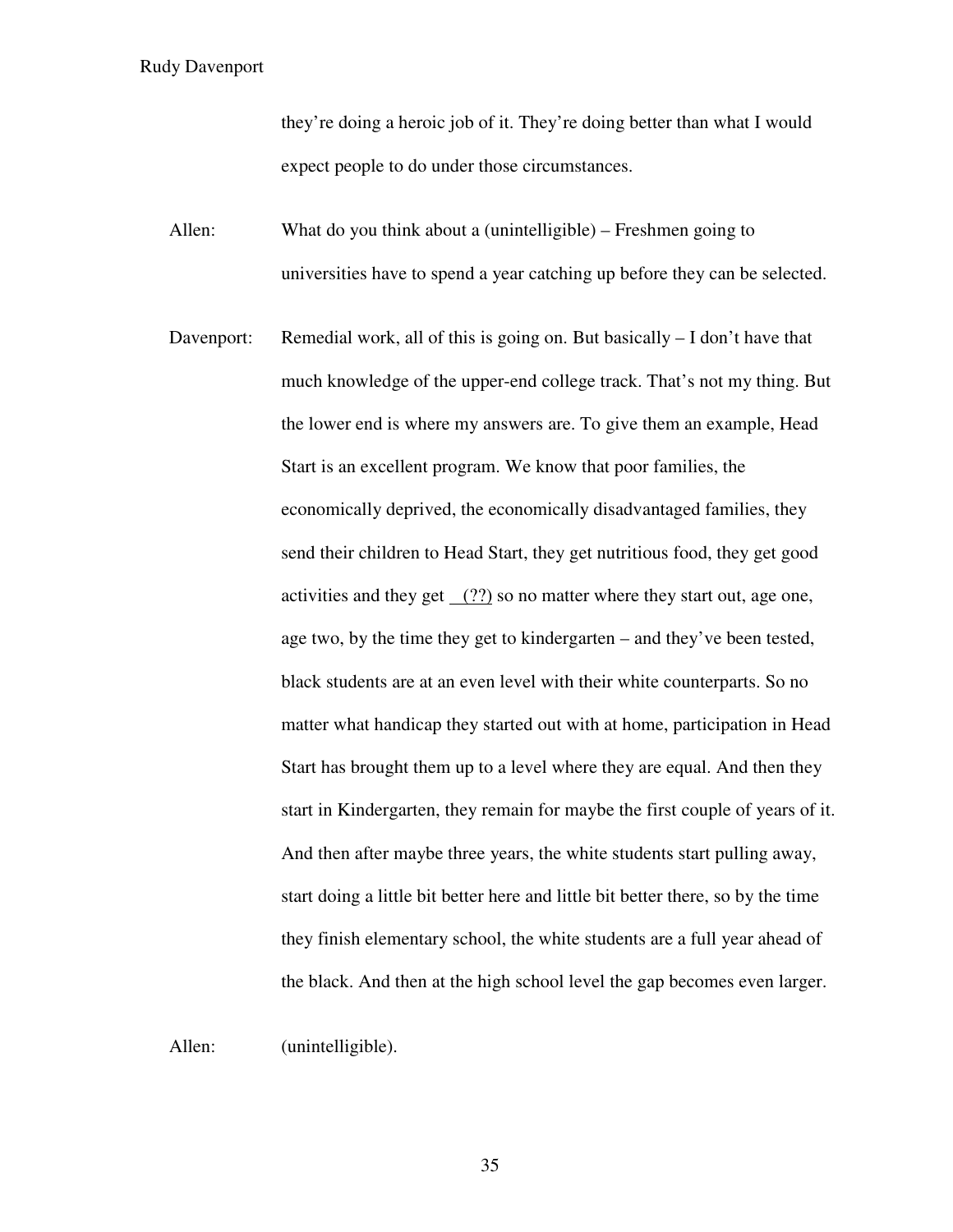- Davenport: So it starts early, we do know what to do. We know what to do. And it's just to put those resources in that need to be put in. And as we say, we can't do it without the public. Public education is not going to work without the public. And right now we have even politicians, that know better, bad mouthing public schools to a large extent. And certainly not voting for the money that they need.
- Allen: Now your grandchildren, are they in public schools?
- Davenport: All three are in public schools. And the schools are very well and it gives me a chance to go inside the schools to see how people are performing, and those people are performing as I said, heroically, under conditions without the support that the public actually should be giving them. Now we will spend money, it seems, people want to protect their own interests. People that drive want to protect the roads. I read in the paper the other day, this person wants to protect property and other things, but who will protect the children?
- Allen: (unintelligible) because we don't have we really don't have some of the parents and the parents are so needed. (unintelligible) The reason you'd go to a black school, I didn't know, because we were up north – (unintelligible).
- Davenport: My folks didn't send me to college. I didn't go to college until I had been in the military and came out of the military to go. They could not have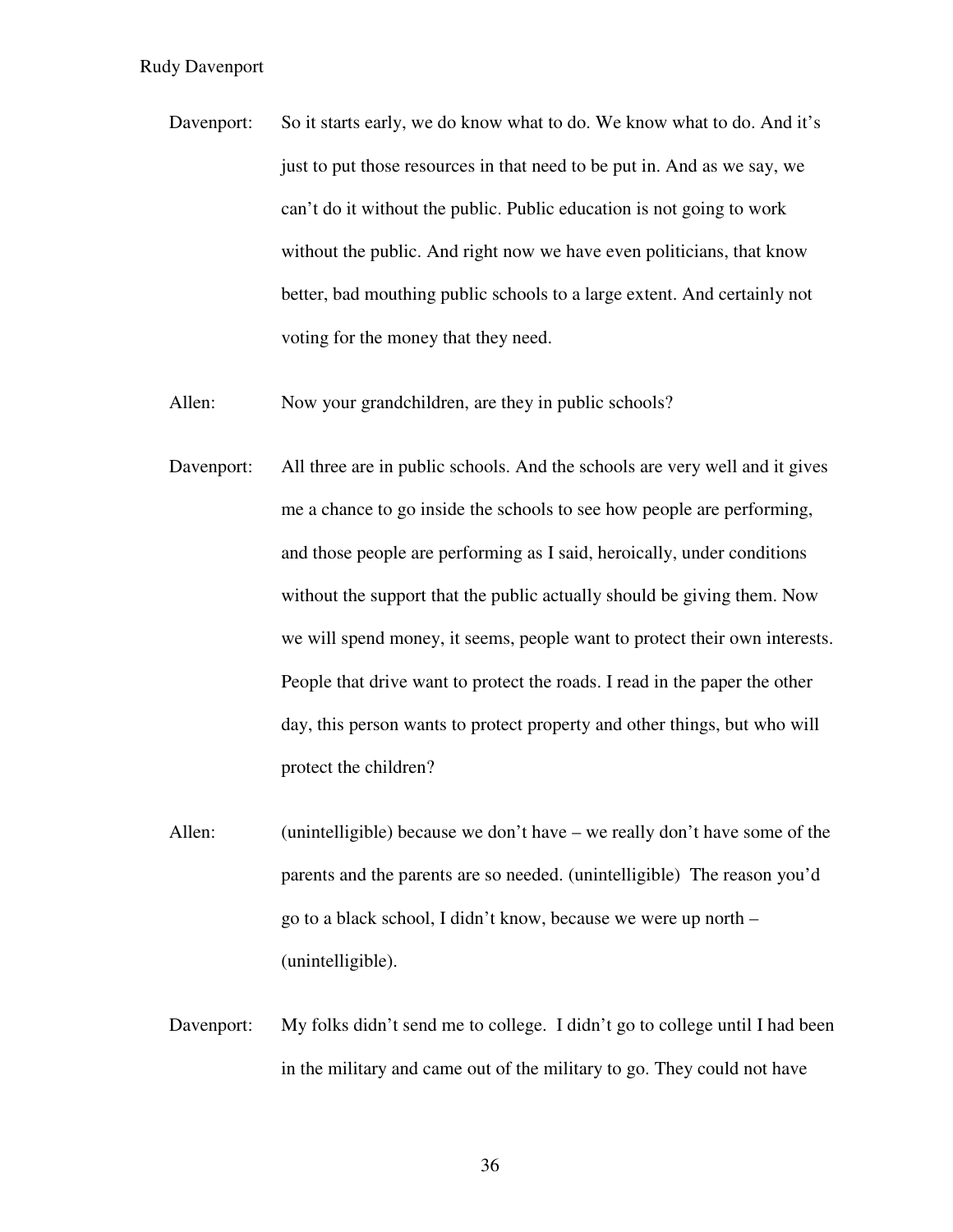afforded to send me to college. And at that time, we thought that high school was sufficient anyways. You completed high school, you went out to work. And you had a job like everyone else had a job, you had a high school education which meant you were at least literate and able to do enough literate things. Our particular thing was just straight racism. We couldn't get jobs as streetcar drivers or things that even a high school education would have qualified us for. We had a high school diploma, but still unable to get the job.

Allen: You were qualified to (unintelligible).

Davenport: (laughs) I thought of it, yes.

[End of Tape 1, Side B]

Interview #2: April 1, 2004

Davenport: Good morning Bettie, how are you? I hope things are going well. This is Rudy Davenport, and we're back to continue.

Allen: This is Bettie Allen, continuing my interview with Rudy Davenport, and the date is April  $1<sup>st</sup>$ , 2004.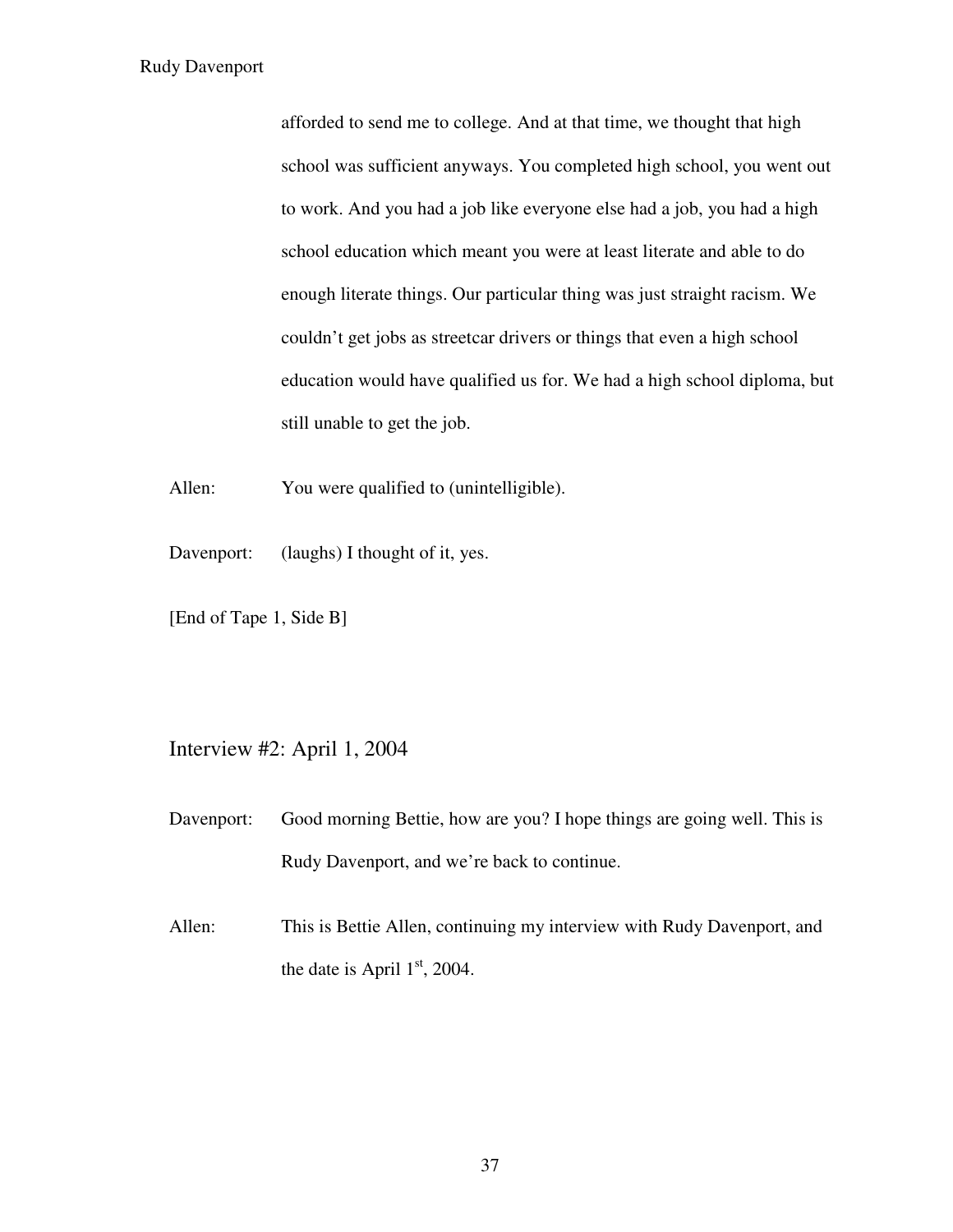Davenport: And good morning Bettie, it's good to see you again, and I guess we're back to continue. Let's see – what was it that we were doing with regard to my interview?

(break in tape)

- Allen: Testing. This is Bettie Allen interviewing Rudy Davenport, on April  $1<sup>st</sup>$ , 2004.
- Davenport: Good morning, Bettie, this is Rudy Davenport and it's a pleasure to be back with you and hope things go well.
- Allen: Okay.
- Davenport: Well I think that we may want to pick up where we left off on our last interview. I'm thinking of something that – not necessarily interesting to a lot of people, but certainly interesting to me, being in Springfield, and of course a part in of it had to do with my personal life, marrying – some people would say rather late in life when you marry at seventy or sixtynine or so, but I did marry in 1998, which put me just about at seventy. But I'm very happily married and I've adopted three children since that time. So it's a very good time in my life.

Allen: And your children, what are their ages today?

Davenport: Well their ages today, the oldest is [please provide her name here] – [she] just made thirteen yesterday, March 31<sup>st</sup> so she's a teenager, and that's an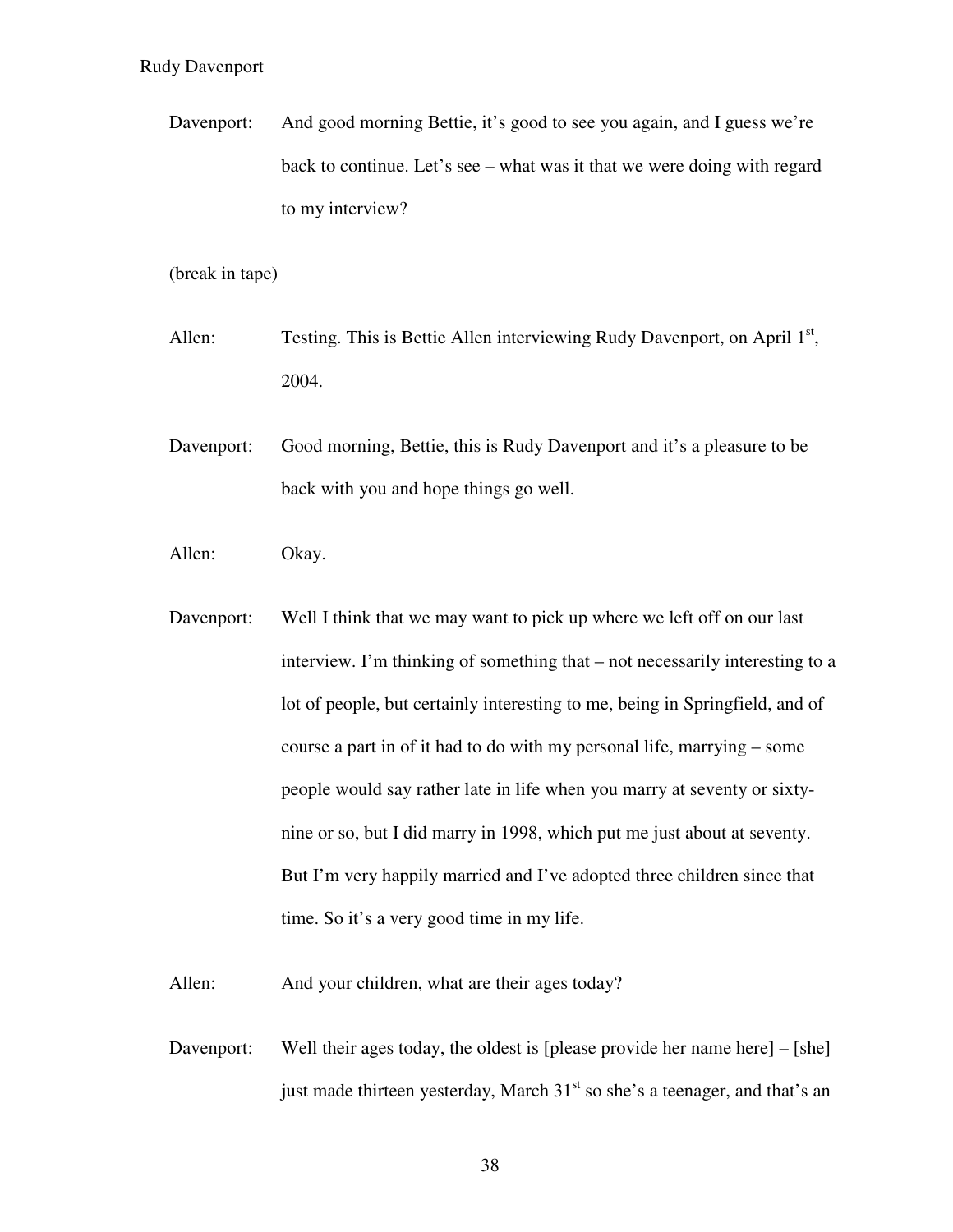experience. The next one in line is another girl, Rayhab(??), and Rayhab(??) is eleven years old, and she attends Du Bois School . She will be eleven in July. And the little boy, Jonah, is at Iles, and he's eight years old. So they're still pretty small, but we've had some…She's thirteen, and she was in kindergarten when we got her, so it's about eight years. Yes, it's about eight years.

- Allen: So Jonah (unintelligible).
- Davenport: Yes, yes. He was an infant when we got him, yes.
- Allen: One of the things that we probably need to spend some time on, is that you have been in the NAACP and you have served in many capacities. Would you like to share that with us?
- Davenport: Yes, sure. I was in the NAACP. Really came in when Agnes Houston was president, and that had to be maybe about twenty-five years ago, I would think. But I served only peripherally as a member, paying my dues, and more or less other people took care of the actions and the other things with regard to the NAACP. I was elected to the executive committee in… it must have been about 1994. And from the executive committee I became president, and I served four years as president in the nineties, and then stepped down and became vice-president, because I wanted to work in the "Back to School, Stay in School" program, I'm very interested in education. And we had a young man come on board that was very good,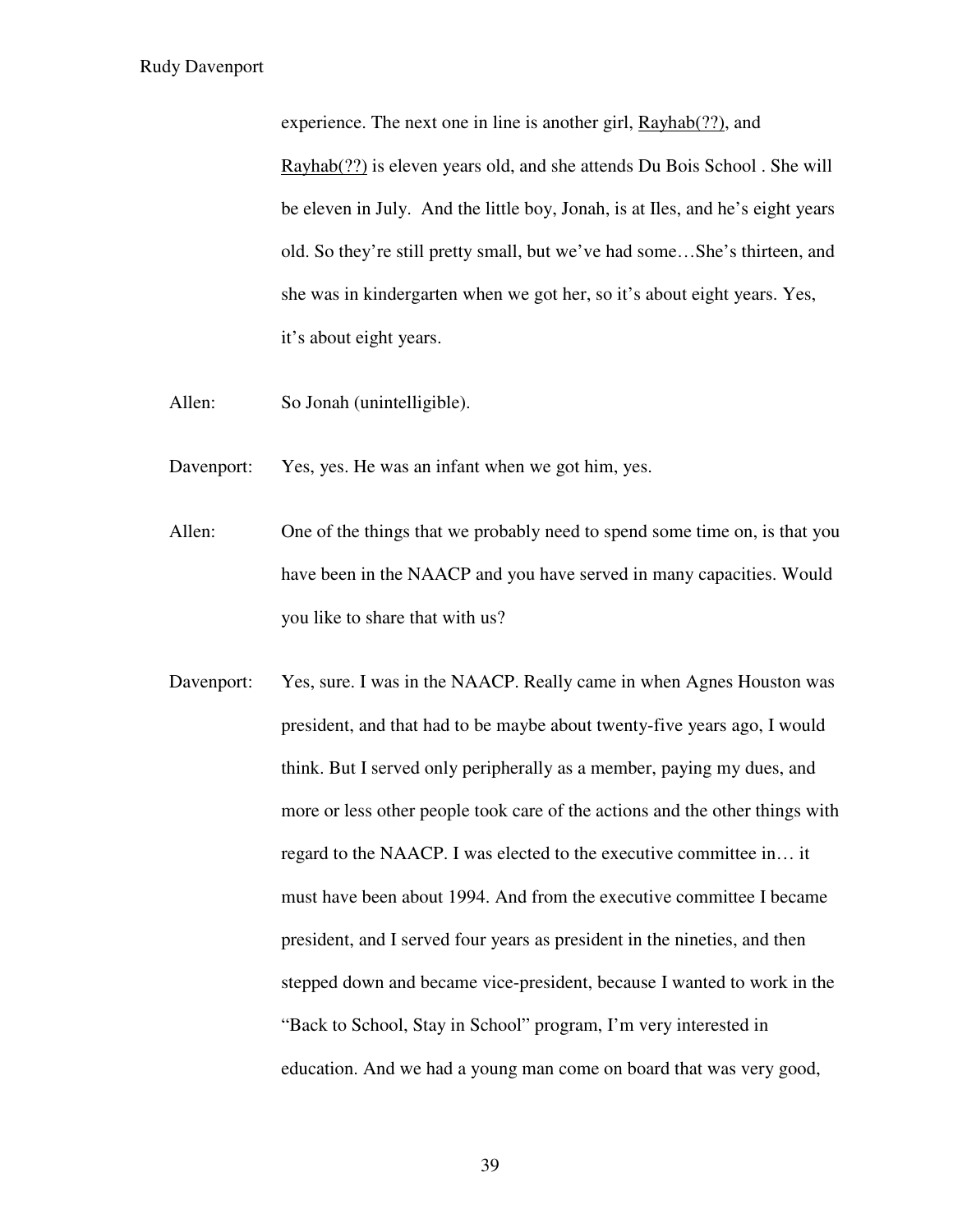Carl Madison, and we wanted to make sure that he had an opportunity for leadership in the organization, so Carl served four years, and right at four years, I found out that he had to transfer to Ohio because his job moved. I happened to be a vice-president at the time, and really that's how I got to be president. So I'm completing a term as interim president, that I got to by being the vice-president, that will be out in December  $31<sup>st</sup>$ , of this year, 2004. So we're always looking for younger and stronger people to come on board, because one thing about all of us as we get older, we start looking around for our replacement. And that's the way life is and hope we can find those replacements that are going to be the very best for the organization.

- Allen: Talking about strong leadership, you certainly were in touch with two very strong leaders. One was Mrs. Houston, and other was Mr. Madison. Would you care to elaborate on the different styles of leadership?
- Davenport: All of us have a different style of leadership and if you don't believe it, just talk to my executive committee sometime. (laughs) They are forever reminding me when I do something calling for some leadership in the organization. Perhaps what someone else did before, and what happened, and how this was handled by someone else? Each leader has a different style, and each leader has different main objectives that they want to see achieved by the organization. It's not so much the history of the organization that get our interests and take up our time, as it is the future.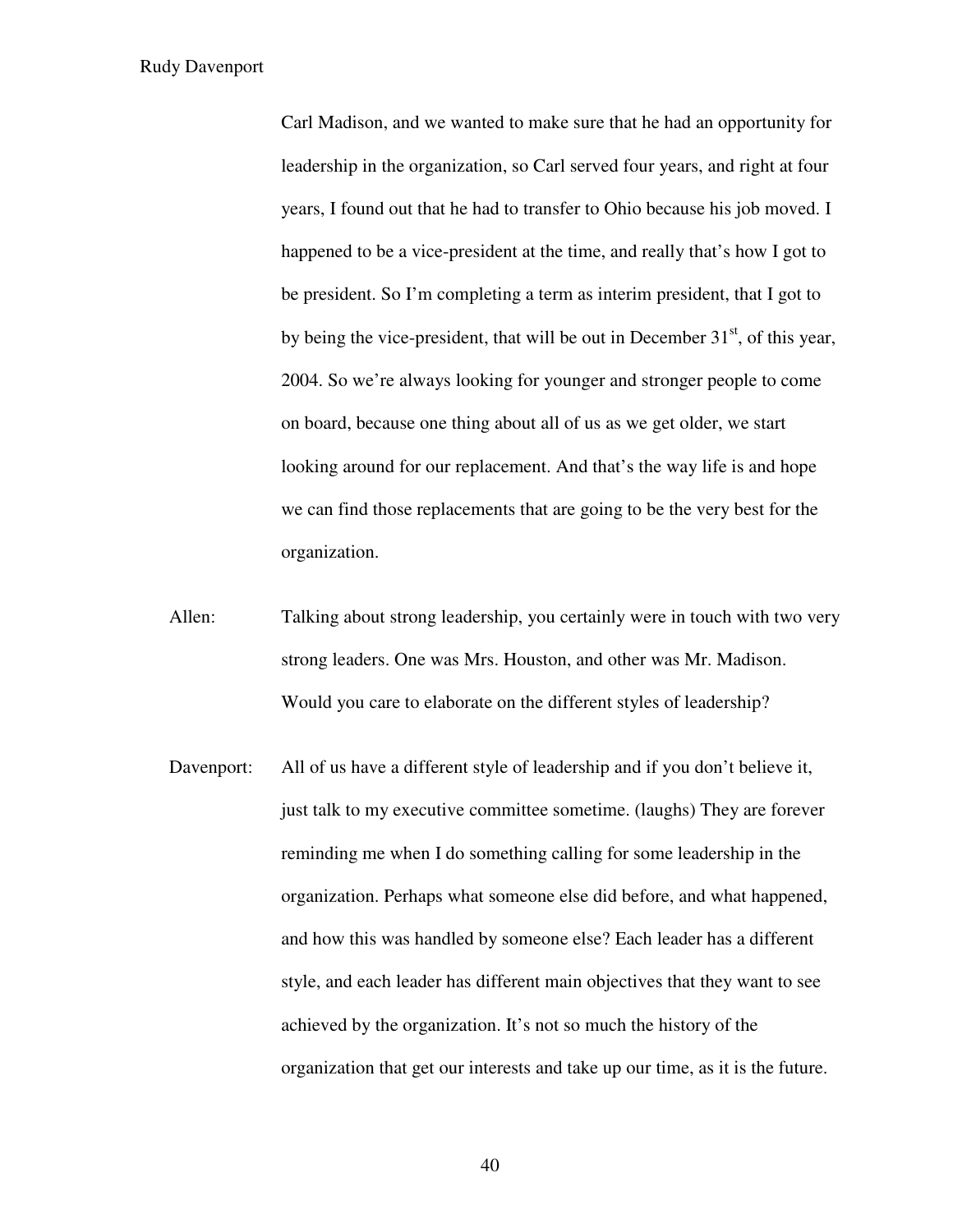As a president, we're always looking to the future, looking to the here and now and what's going to result in the future, based on what we do in the here and now. But we really don't have a lot of time for reflection or even comparing with other leaderships that we've had. Both were very good leaders, I might add. Both were dedicated to the organization and that's what counts. They both brought some very strong attributes to their leadership, things that I really, frankly, cannot duplicate. It's not whether I want to do it or not, it's just that they have certain God-given talents with regard to leadership that they were able to carry out. And they were two different individuals, that is Carl Madison and Agnes Houston, and I'm different also.

- Allen: Yes. One of the things that I think is interesting to see in those persons is that they were from different generations. And I think that makes a difference in how the program goes. (intelligible)
- Davenport: Well I like to think that I can, as long as I at least through December  $31<sup>st</sup>$ of this year. It really is a matter of mindset. If you are forever looking back to what we used to do and how we did it then, and we find ourselves faced with different problems today, in the NAACP. And these call for a different solution. This is not only characteristic of the Springfield NAACP, this is throughout our national organization. We're always evolving and always changing to meet new challenges. And this calls for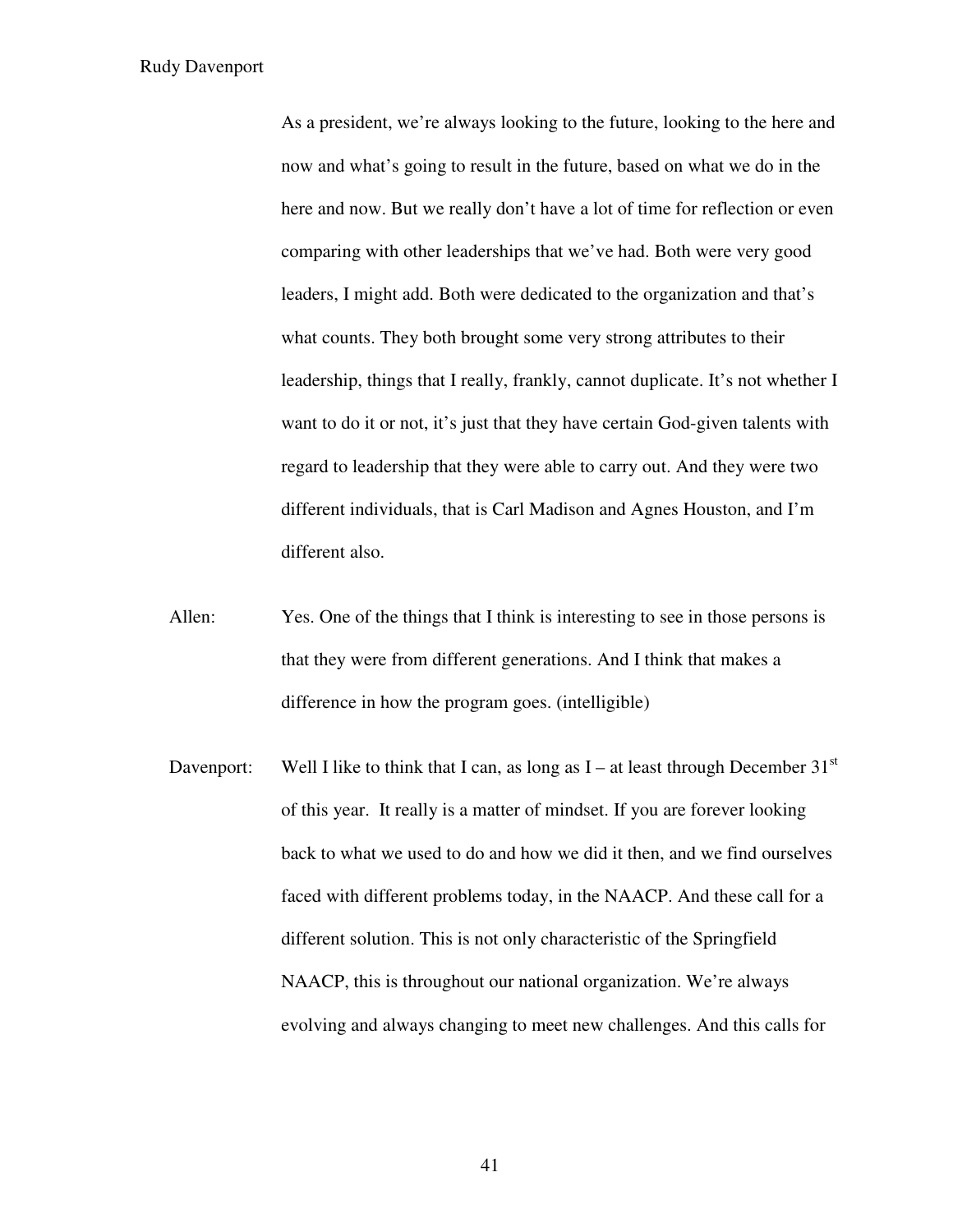change. And a lot of us at this place, think change is a little uncomfortable at times, and change is difficult, but change we must.

- Allen: I remember you were distributing a book about a young man who had become a doctor. Would you like to speak a little bit about that? Because I think this is the gentleman that  $-$
- Davenport: Yes, his name was Ben Carson I believe.
- Allen: And I think he was involved in, more recently, the twins that were attached to each other…
- Davenport: Yes. Ben Carson is an eminent pediatric surgeon. In fact, he's one of the leading figures in that field, simply because he worked under very adverse conditions, Africa, and other places where their medical facilities did not compare with ours, yet he was able to do miraculous work with regard to separating Siamese twins. And because of that, he came and started working in the US and had a reputation as being very good. So others called on him, worldwide now, not just the African community where he found a great deal of satisfaction in doing that work, but he's in such demand now, that everyone that has a very difficult case will call on Dr. Ben Carson to perform the surgery. (unintelligible) it was brain surgery. You can well-imagine how intricate and complex it is if you have Siamese twins, two twins involved in that surgery. And the survival rate is less than fifty percent. It's a very low survival rate, but Doctor Ben was able to at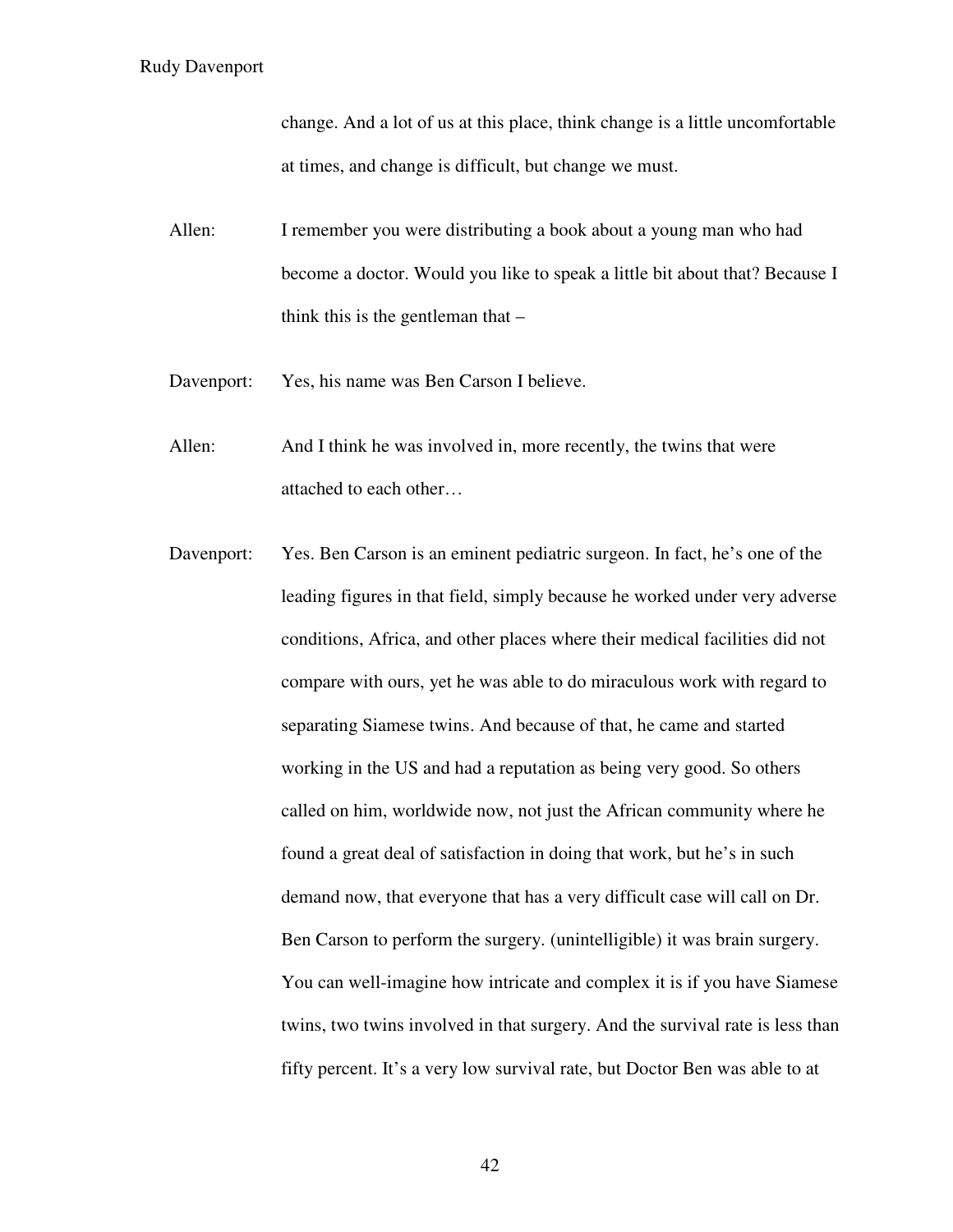least bring that survival rate to over fifty percent of the ones that he worked on. And this is just outstanding.

- Allen: I was thinking of that distribution of the book, it was one of your programs in the NAACP.
- Davenport: Yes, yes. I read the life of Doctor Ben, (laughs) and after reading his life, I was so influenced by what he had done with his life that I wanted everyone to share his story. Here he is, raised by a single parent, he and his brother, his mother doing maid service in Detroit, in the inner city. She'd park him in the library just to have him off the street and safe from gang violence, and drugs, and all of the bad things that happened to our youth. And she was able to raise two sons and one of those sons was Dr. Carson. And that doesn't mean that Dr. Carson did not have experiences with bad influences in the city, he had some, just like any other youth. But he had a mother that would not take no for an answer from the school district that he went to in elementary school, because they were going to track him in low performance things, because he really was a bright individual, and because he was, a lot of times, they misdiagnosed him as being either mentally retarded or something wrong with him, and they were going to place him in a track which really would have hampered his education and deterred him for life. But his mom knew that she had a boy that was different, but yet one that was very occupied with learning. He would spend hours at the library learning on everything he could. He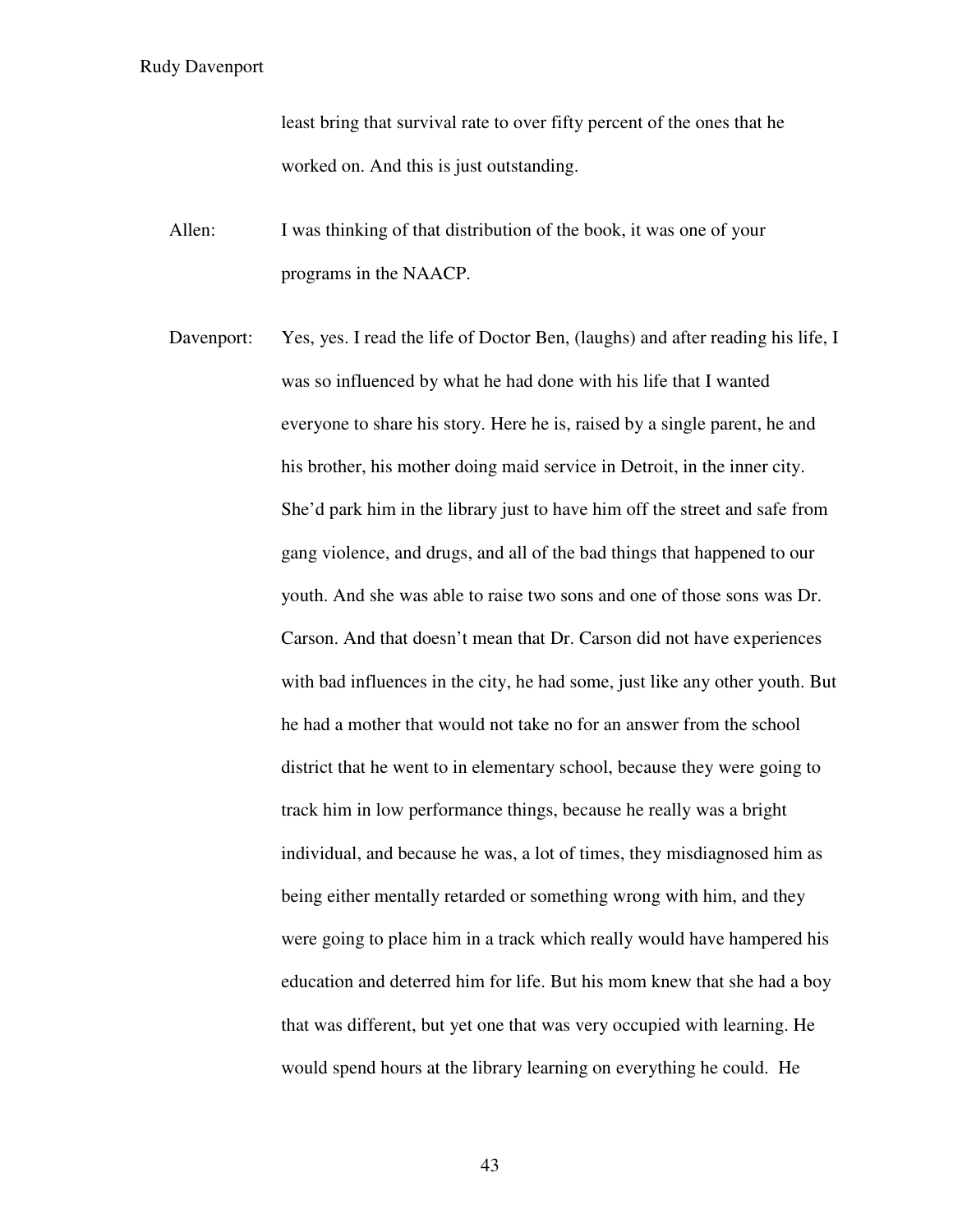happened to be – in high school, he did so well with his academic work he got a scholarship to college. As they say, the rest is history. (laughs) Went on to medical school and all.

Allen: How did you distribute that book? Where?

Davenport: Well, we got a grant from the city, under their (??) program, it's a program that the city has some money for community based organizations, and under our "Back to School Stay in School" program, we qualified, we're a  $501(c)(3)$  program, so we qualified. We made an application to the city, and they gave us about \$7,000. That's what the application is for. So we got them as paperbacks, and we got them at a discount through the publisher through Barnes and Noble, the distributor here, and the publisher gave us a nice discount so we were able to get them quite reasonably, and paperback. We wanted to have as wide a distribution as possible. We wanted to make sure that those students and families that had found themselves in situations like Dr. Carson, and see the light, that's in a situation like that.

Allen: And did you take them to the schools?

Davenport: Yes, we took them basically through our "Back to School Stay in School" program used the schools to distribute, and also used our contacts that we had with people in various social agencies. We wanted to make sure that they got to people that were having difficulties with their families and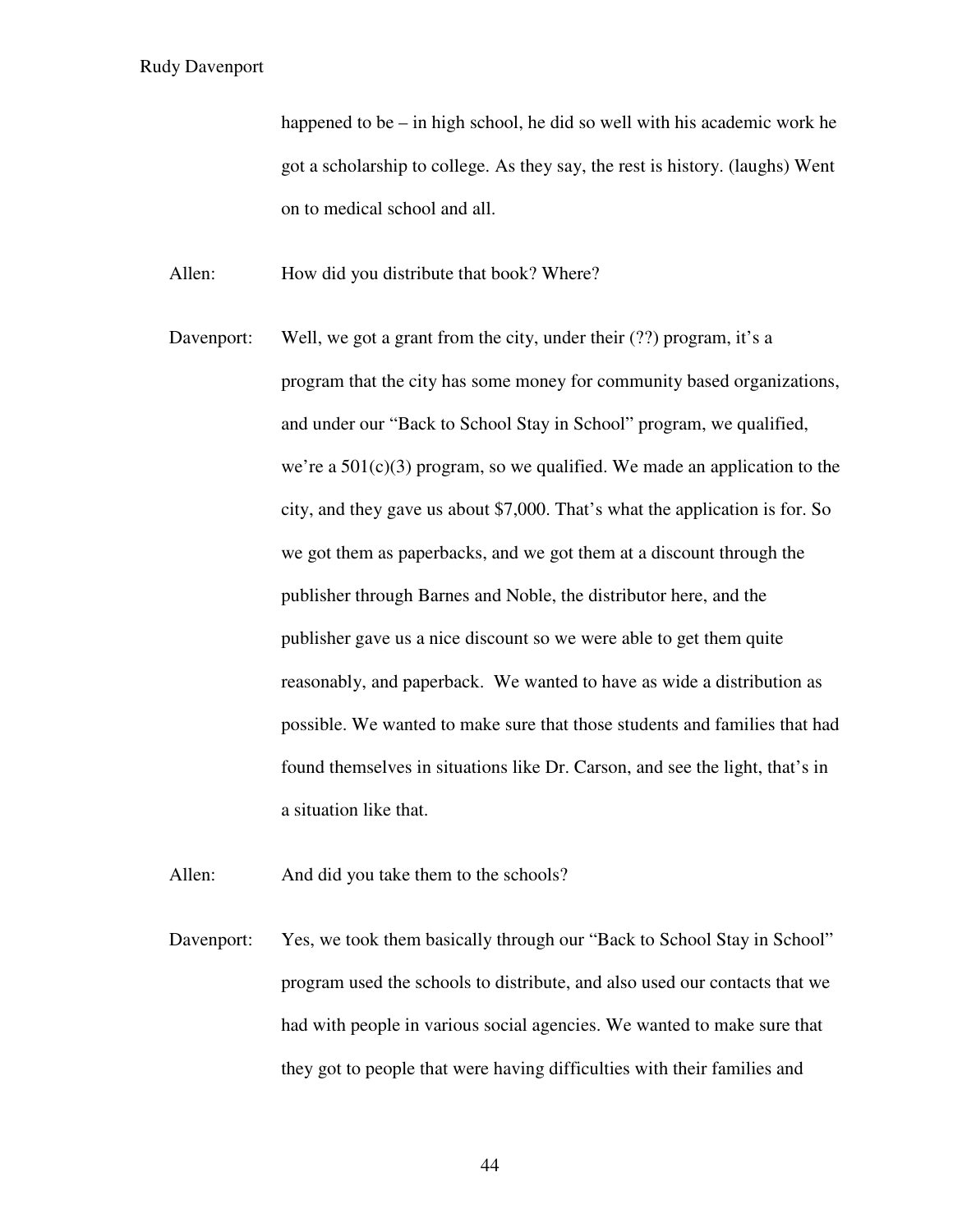difficulties with the school. In other words, we wanted to get to the ones that we thought would do the most good. Some agencies like Contact Ministries, Urban League, and others, wherever we could. I think we distributed over 1,100 of those, so that was very good.

Allen: What other programs like that are –

Davenport: Well, under our "Back to School" programs – we have an ongoing line of trying to help children in school. Our mission is to see that every child, at least for the (??), in doing that, we have our brochures that we distributed in all of the schools. We have people that are meeting with the guidance deans of the schools. I had left the presidency about five years ago to take over that program, the "Back to School Stay in School" program, because I'm quite interested in education, and that was the time that – in fact, I was the one that started the program in Springfield. They had it nationwide, but they didn't have it in Springfield. And I could just see so much of what my children were going through in school, that the black children were having a great deal of difficulty. It's one of those things that you don't see that it's real until you see the results of how it comes out, and what they call an achievement gap, where white students are doing much better academically than black students. So this leads us to the next thing, well, what is wrong, and what is it we can do to help. If you want people to serve as mentors and tutors, you've got to do it first yourself. So we did the "Back to School Stay in School" attack. Because I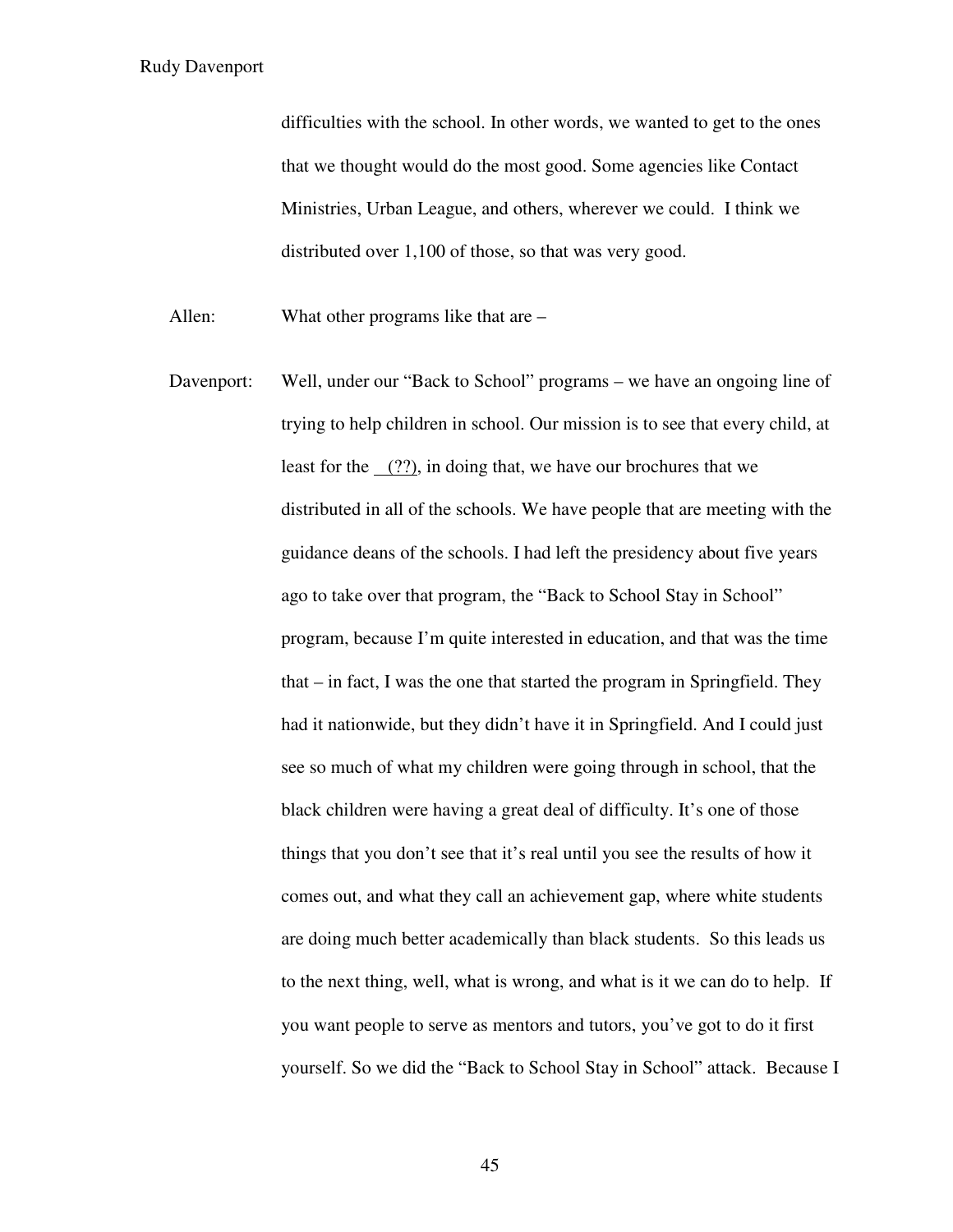am the president and it just takes up so much time, I just brought on a director for that program, she is going to be taking and doing some things with it. So it looks like it's going to be in for the long haul in Springfield, and hopefully these are cases – difficult cases – but they're not impossible cases.

- Allen: Very good. Now back to education----
- Davenport: Yes, that's my favorite, Bettie, I know that civil rights are important, civil rights are very important. But I'm making it a point now at my age and what I do – I'm not doing jobs that I either see other people doing, or maybe other people show an interest in doing. I'll gladly move aside and move out of the way, because there's so much to be done, and so few people working at those things, so it's a lot to be done.
- Allen: What is the current membership of the NAACP?
- Davenport: It's about 320 now in Springfield. We've been level at that, the last four or five years, or a little longer than that. I'd say maybe the last ten years, it's been right about at 300, up to 320, up to 350 then. And you have turnover and people come and go. But usually about 300. We do have a membership drive at a peak if we really work at it, and get our material out of it and have people going out to maybe some of the churches, and have them talk to the leadership of the churches, and have them have an NAACP day, or NAACP presentation that we give.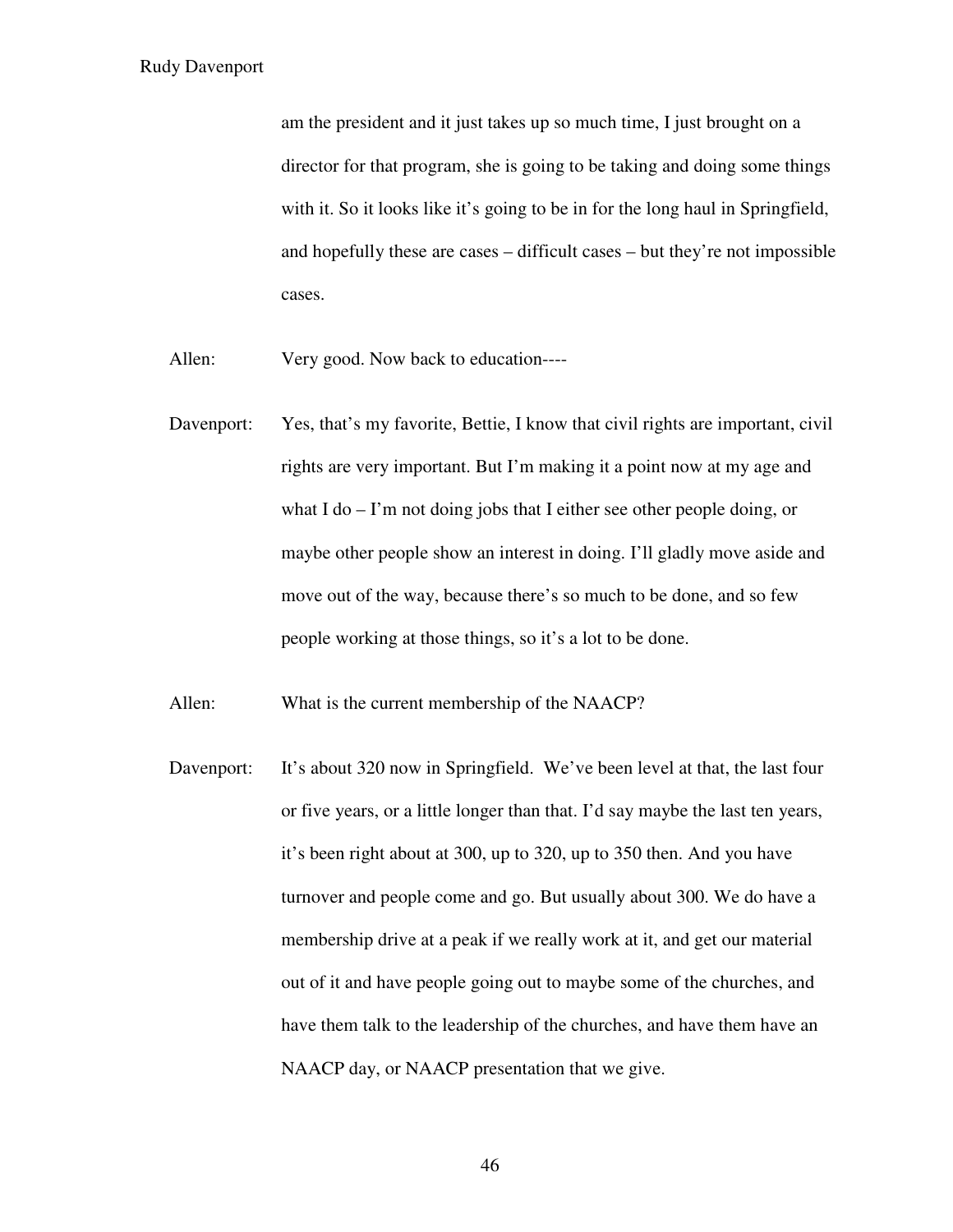- Allen: (unintelligible)
- Davenport: Well, I wish I could give you a good report on that. Registration, we've never had a problem in registration. It's execution, it's in the execution. So we can have people go out, we had them out at department stores, and other places, and registering voters and get them on the rolls, however, that does not translate into more votes in the ballot box, and that, I think is where the real lack of execution is. Now, how do we do that? Personally, I think we just need good old fashion follow-through. That means, you are going to do this type of work, we need to not only register people, but we need to follow up with them as to what their needs are and where they are on election day and what do they need to do to get to the polls.
- Allen: What is the response of the black person who continually points to voting, there was a time… (unintelligible)…religious right…(unintelligible, both speaking).
- Davenport: Sure, and I think that one of the things that we're a small town compared to say, Chicago and some other places where people can register, vote and no repercussions will be taken against them. Springfield is the type of place where almost anyone who wants to know what you're doing, can find out, and they will find out. And I think that some of that reluctance is in the church. You know, church members, are people with jobs, with other things, but sometimes they have a fear that if they do move out and take some type of leadership action with regard to voting or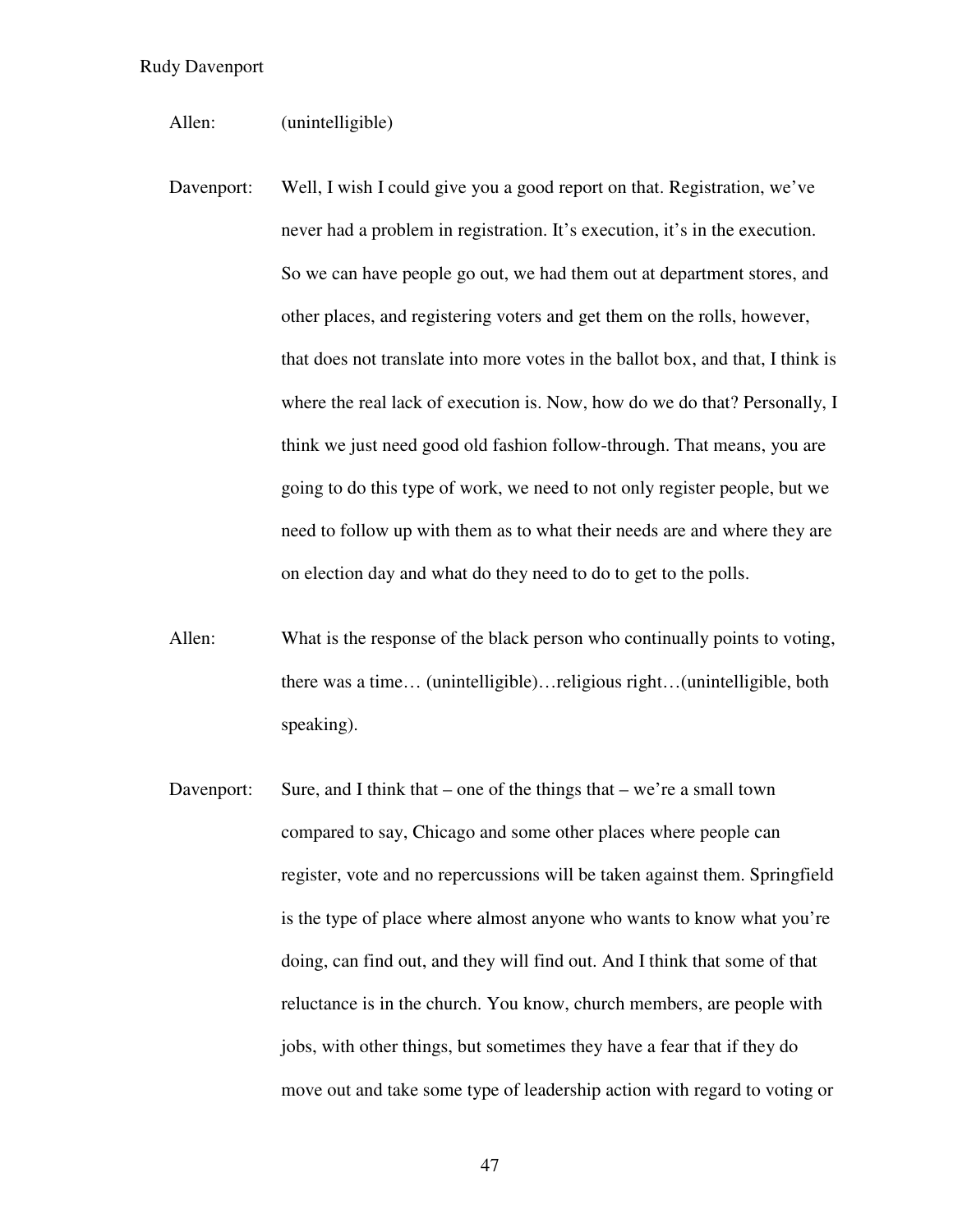any other civil rights activity, then there will be repercussions. I can understand it, on one hand, and yet I'm disappointed. But it does happen, and I know that it still happens, because we just don't have the numbers. I think we used to have – it came up with ministers just having influence in the community, political influence, and that was the case, because people look for that – we've mentioned that endorsement, and now, we do not have that anymore, because people running for office, all of the money that they raise they do not have any leftover, for ministers, or for precinct committee men, or for anyone else in the neighborhood. Because neighborhood people in politics now, the workers, really don't have any – there's none left, when it comes in, because the other media is so expensive.

- Allen: TV.
- Davenport: TV, especially TV. Before there was no TV and very little advertising, so people had to depend on that personal contact with ministers and precinct committee men to influence the voters. And it's not that people are not spending the money, they're spending it, running for elective office, but they're just spending it differently. And as a result the black community doesn't get any of it, the way that they used to get it.
- Allen: I worked at the polls, and it was hard for one precinct committee person, did whatever money for three… (unintelligible).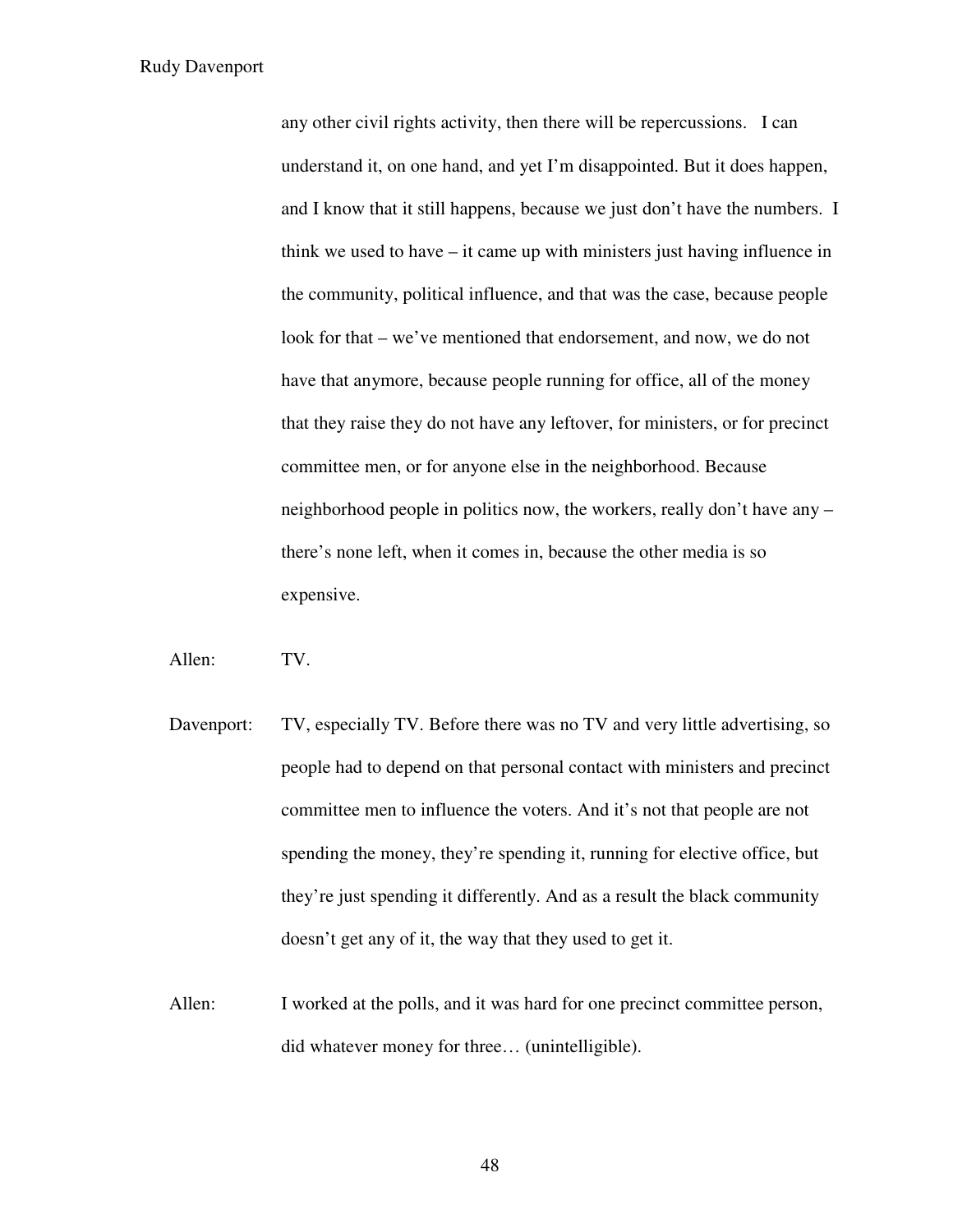- Davenport: Yes. They either do not they don't get the money, that's why they don't spend it, because as I said, the media's just taking up all of that money.
- Allen: All right. So are you going to have to recruit people to work at particularly look at (??) (unintelligible).
- Davenport: We always always have had to do things ourselves. If you look at the major milestones in black improvements in the United States, it has always been initiated by people doing the extra things, going the extra mile, and independent of what they were paid, or whether someone supported them, and all of these other things. And it's the same way with us today. You really have to look at it, how bad do we really want our black children to have a quality education? Do we want it bad enough to see that the school board does what they're supposed to do, that the people who allocate the funds statewide do what they're supposed to do? Do we really want to give our children that priority that's called for by having our elected officials do what they're supposed to do?
- Allen: I think that that is a good question and I ask myself. For the last fifty years you've had to do the work so who has done it(??)?(unintelligible)
- Davenport: Yes, there's always going to be leaders. They see a situation, they can tolerate it no longer, they talk to another person about it, and that other person they talk, to cannot tolerate it any longer, and then it always starts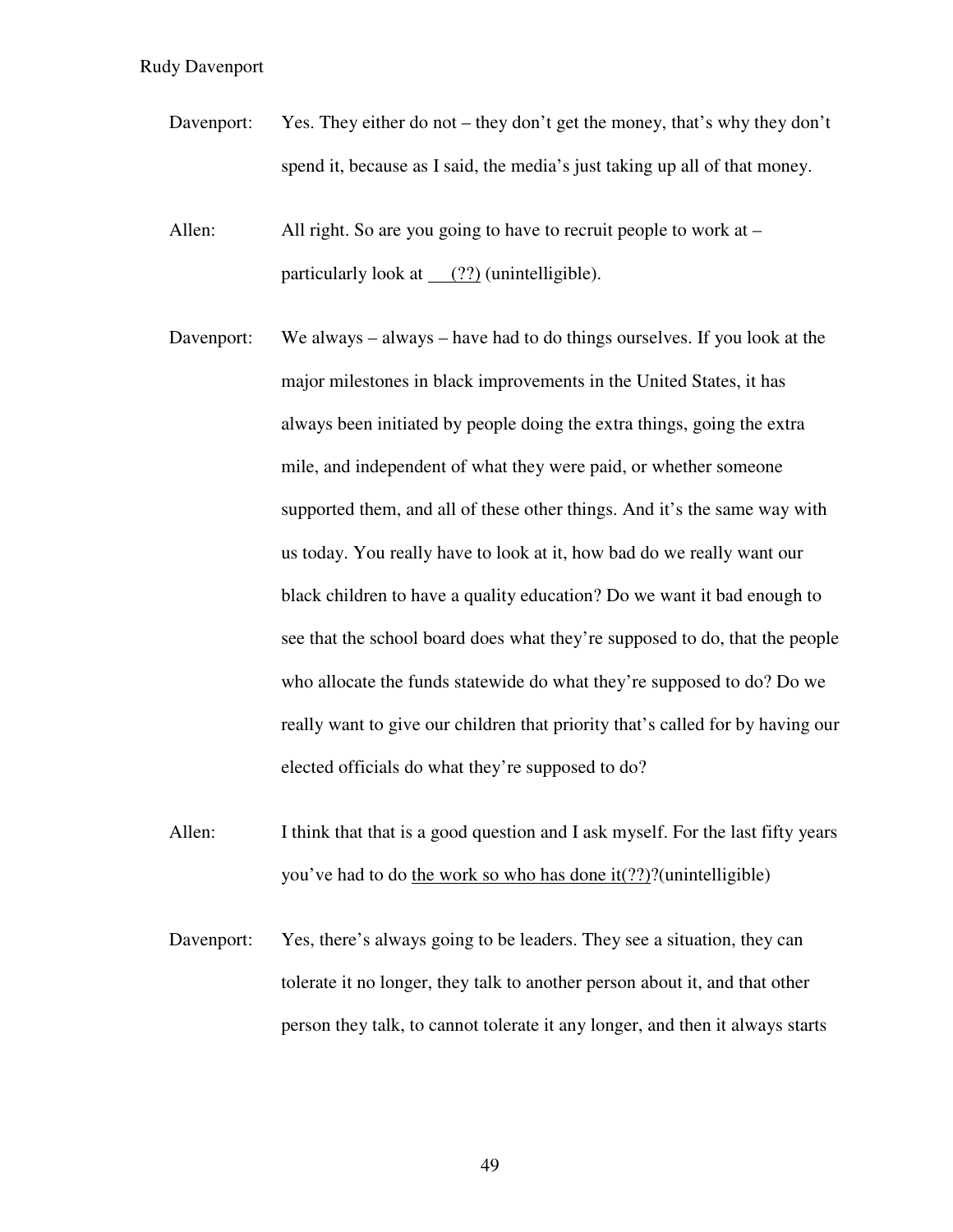with, "Well let's – " and then we go from there. "Unity for the Community" seems to have that.

- Allen: Yes, and the tenacity.
- Davenport: Yes, and then the tenacity. It seems that there's a lot of people in the room in the meetings that I was attending early on, that came there – and not only the number of people, but they came there with the purpose of linking up with something that's finally going to get at some of their grievances.
- Allen: Or a show of numbers...
- Davenport: They're safe.
- Allen: (unintelligible)
- Davenport: Yes, and all of the people over there understood the importance of them being there, so that the numbers would be increased. They did not take it upon themselves to send someone else or to do this. Now, can those numbers be maintained? Only if they're going to go into something where there's sufficient interest in the community to do something about it, to make change. And it will be quite interesting to see how we understand that change is necessary in the city of Springfield, if we want to see that justice and equality exist, otherwise we're going to have continuances of, well, use the Renatta Frazier case. And that particular case, I think, has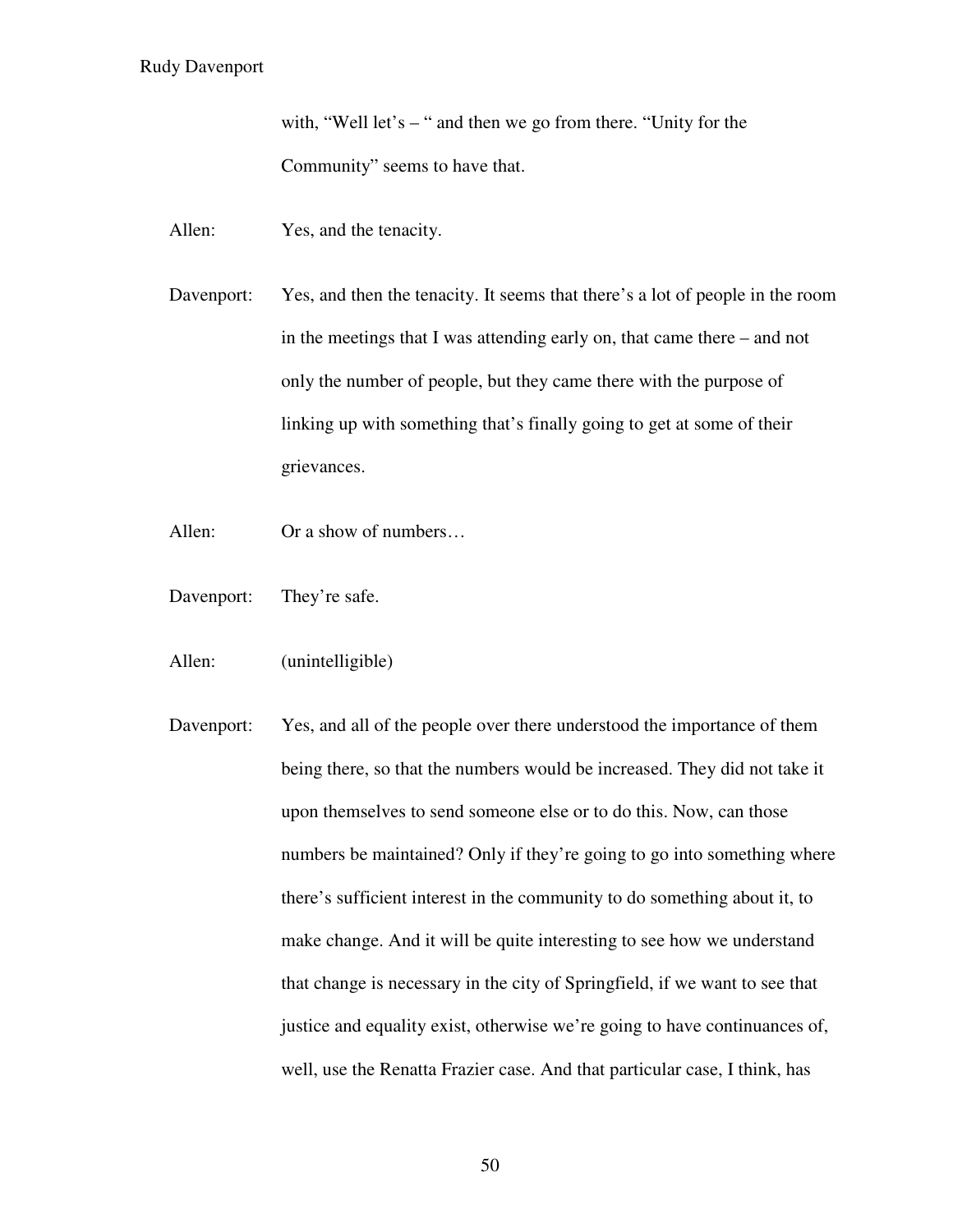brought some people to meetings of "Unity for the Community." People are definitely interested in mistreatment of individuals.

Allen: Yes, and I was surprised that the whites who had similar grievances.

- Davenport: Mm-hmm. Or, they sympathize with our grievance, which happened in our civil rights, Dr. Martin Luther King. They had white people that died, that sympathized with the black people and what they were going through. There's a lot of people that just cannot stand injustice. And so I think that that type, if we keep reminding ourselves of the cause of that case, you know, how it came into being and are the underlying causes still in place, then that means that you have a job to do. They might have settled with the lawsuit, but the underlying causes are still there.
- Allen: I think the one thing that is good about Unity is you don't have to depend upon you alone (??) it's extended all around the community and throughout the community that comes in from the committee about what they're doing and they know who the doers are. (unintelligible).
- Davenport: Yes. Things that happen to us in life, you can go either way with them. You can use it as a blessing or a curse. That's true. Sometimes we get these aches and pains and we look up and we say, "Oh Lord, why me?" but maybe the Lord is trying to tell us something, and help us to just maintain our health a little bit better, do something; that we're maybe doing [something] that we need to stop doing –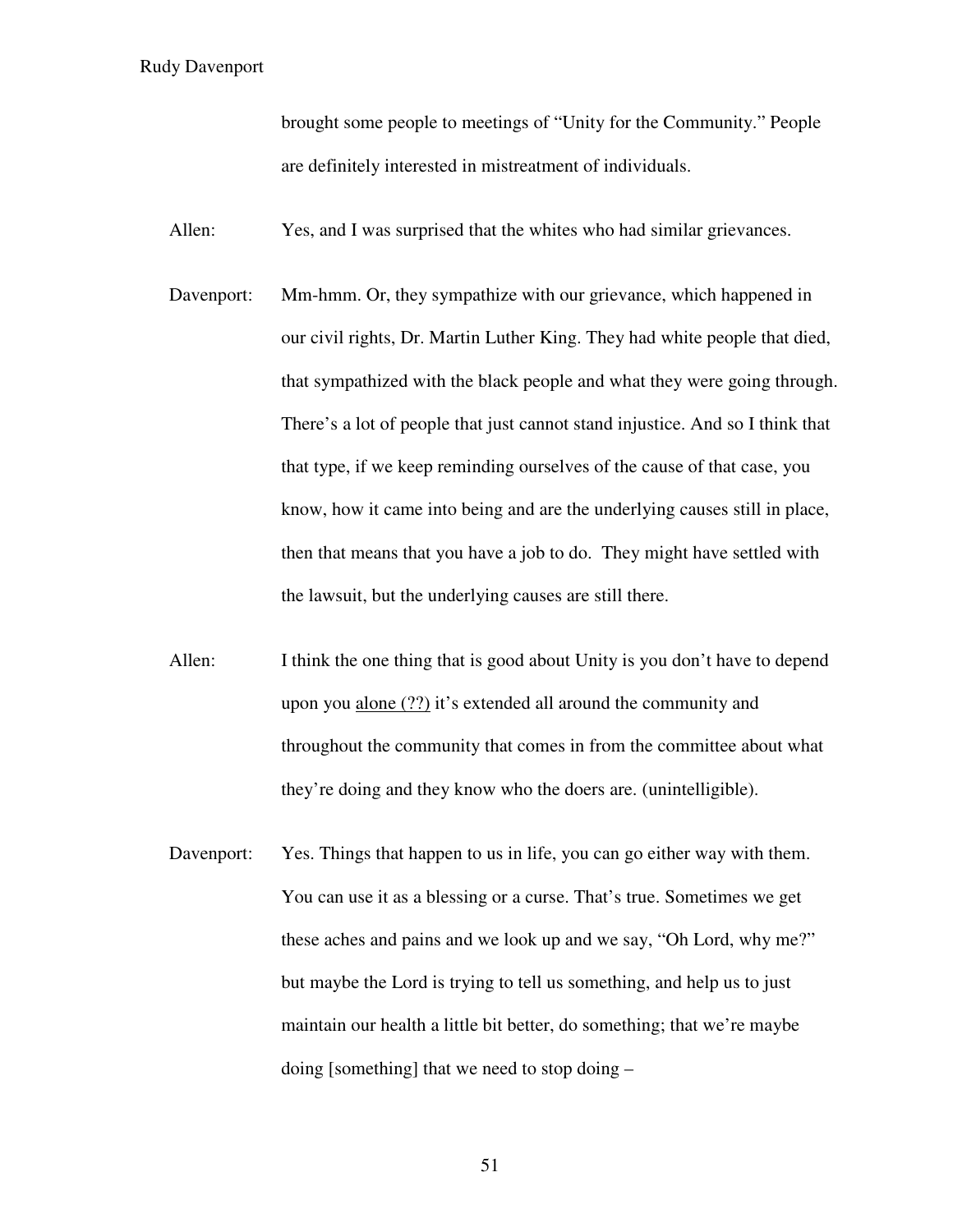- Allen: (unintelligible).
- Davenport: Yes, and so we can't claim it's all bad, even if it does nothing but bring us closer to him, it's good. So we can look at that "Unity in the Community" and that experience. I haven't talked to anyone who wants to go through that again what they did as far as the partisan election and the primaries. But I still think the interest is there for voter registration and voter participation. And I think that somewhere, a lot of us want to put all of that together. We still have that dream of being politically astute and having to political savvy to organize ourselves, and then we can influence others.

(pause)

- Allen: (unintelligible) Rudy, what do you expect in the future?
- Davenport: (laughs) There's an old black spiritual saying, "I'm afield on the battlefield." (laughs) And it says, "I'm afield on the battlefield for my Lord," but for me, it's, "I'm afield on the battlefield" until America's problems come to reality for all of its citizens, especially those of color. Too long have we denied people their promised rights, that were promised in the Declaration of Independence, when this country was founded, that we'd have certain inalienable rights. For a long time, those rights have been denied. They were denied – America's had a chance at reform. It's not that we have not had chances. And we could have reformed it July 4,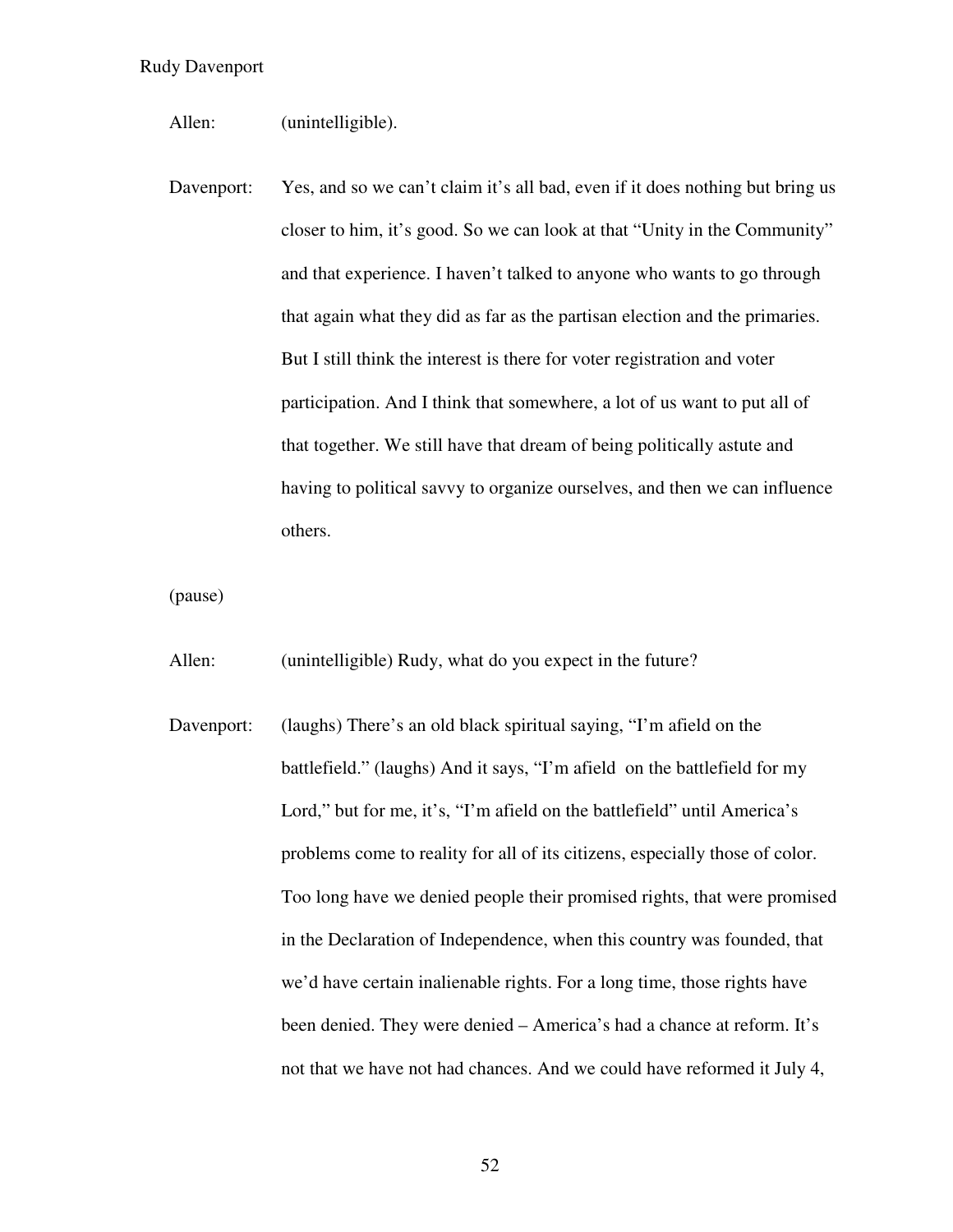1776 when we declared our independence. We also should have declared our independence from slavery. That would have helped. But we did not. We didn't have the will to do it at that time. And we were controlled by the plantation owners of the south, who again, had their way, because it was vital, I guess, for us to have their support in the Revolutionary War. But after that, even when we split in a brutal and bloody civil war where the lines were very well defined and well drawn, and promises were made. Well, the promises were made and certain things did follow. Reconstruction was a factor. We got black colleges established as a result, and some educational things going. And that lasted maybe about twelve years, until the honeymoon was over. (Laughs). And again, those in the south found that they could use their political power to gain what they wanted to gain, which was dominance over the black people of the south. And they used that power, and they used that power to elect Presidents that would pull the federal troops out of the south, and actually turn the south over to the state black laws at the time. So they were able to get in to legalized segregation, and legalized discrimination and all of the bad things that happened to black people in this country. So it moved on up into the twentieth century, and I call it the century of lynching because in the first part of the century we probably had more lynching and race riots, similar to the one we had in Springfield, and similar to what occurred and founded the NAACP that – it's just been a terrible nightmare for black people in America. And even through the civil rights era, when the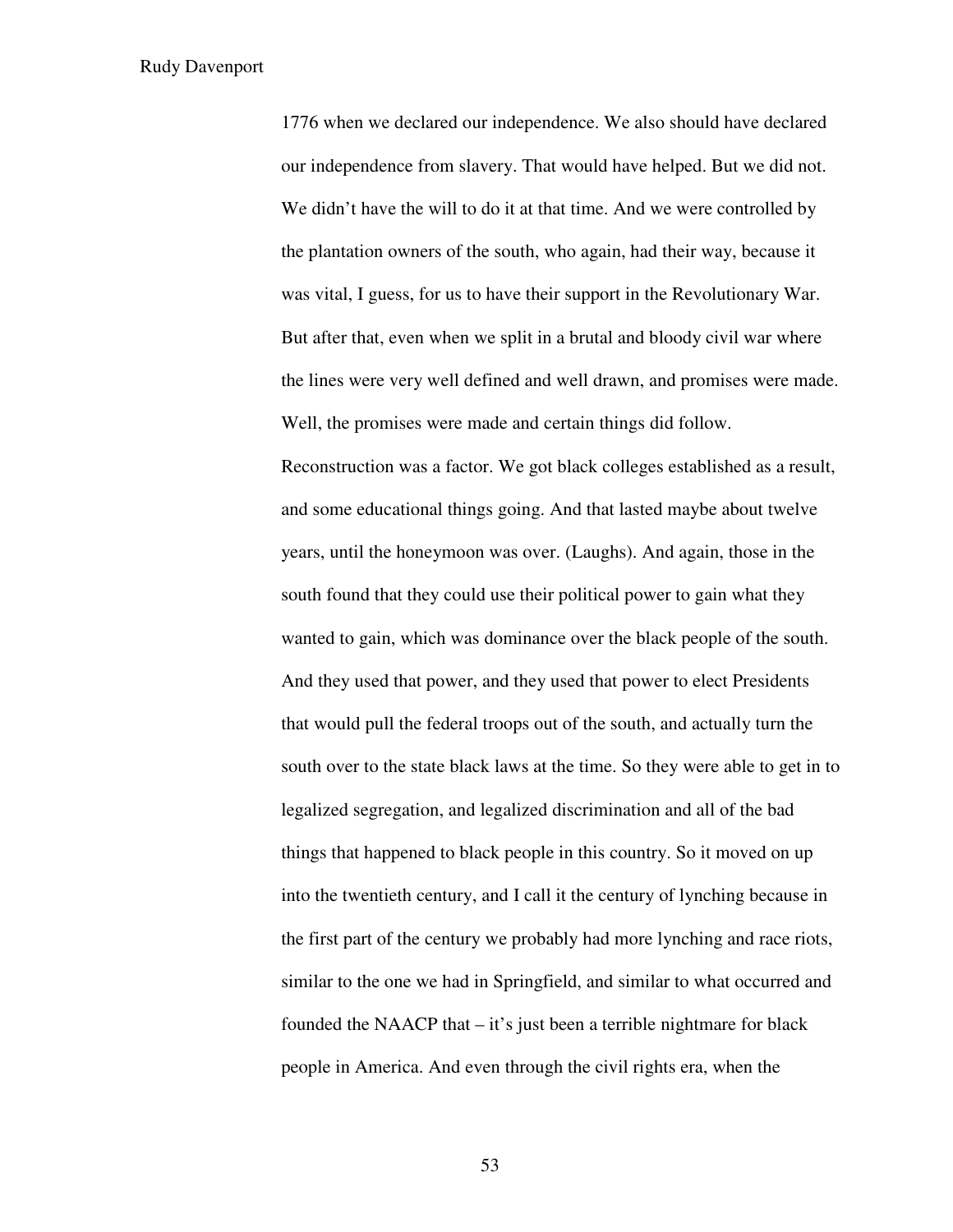promise of civil rights became a reality, and things really did open up, like they were going to live up to the promise of America – civil rights laws were passed and certain things followed. But then it was not long before reactionary forces set in to rob black people of those gains, because without economic progress there's no way you can protect the other things that you have in America, unless you're keeping up economically. So at this time, you have to look at the future, and wonder what it portends for America. And I think that – when I say America, I'm thinking of America in general and Springfield specifically.

[End of Tape 2 Side A]

[Start of Tape 2 Side B]

Davenport: I think that one of the things we have to look at in the future is, how do we address the overwhelming problem of the prison population? Here we are, instead of educating black, young Americans with things that would be progressive and where they can have jobs and raise their families and live the American dream, here we are incarcerating at record levels. And that includes the city of Springfield. We do not have enough space at our county jail to even take care of people because of the crime that's being committed. And most of this, not a lot, but most of it has its roots in the discrimination and the lack of economic jobs and education, and where we put ourselves. And when I say that, I mean we put ourselves, both black and white, in a predicament that we are finding that's intolerable for both.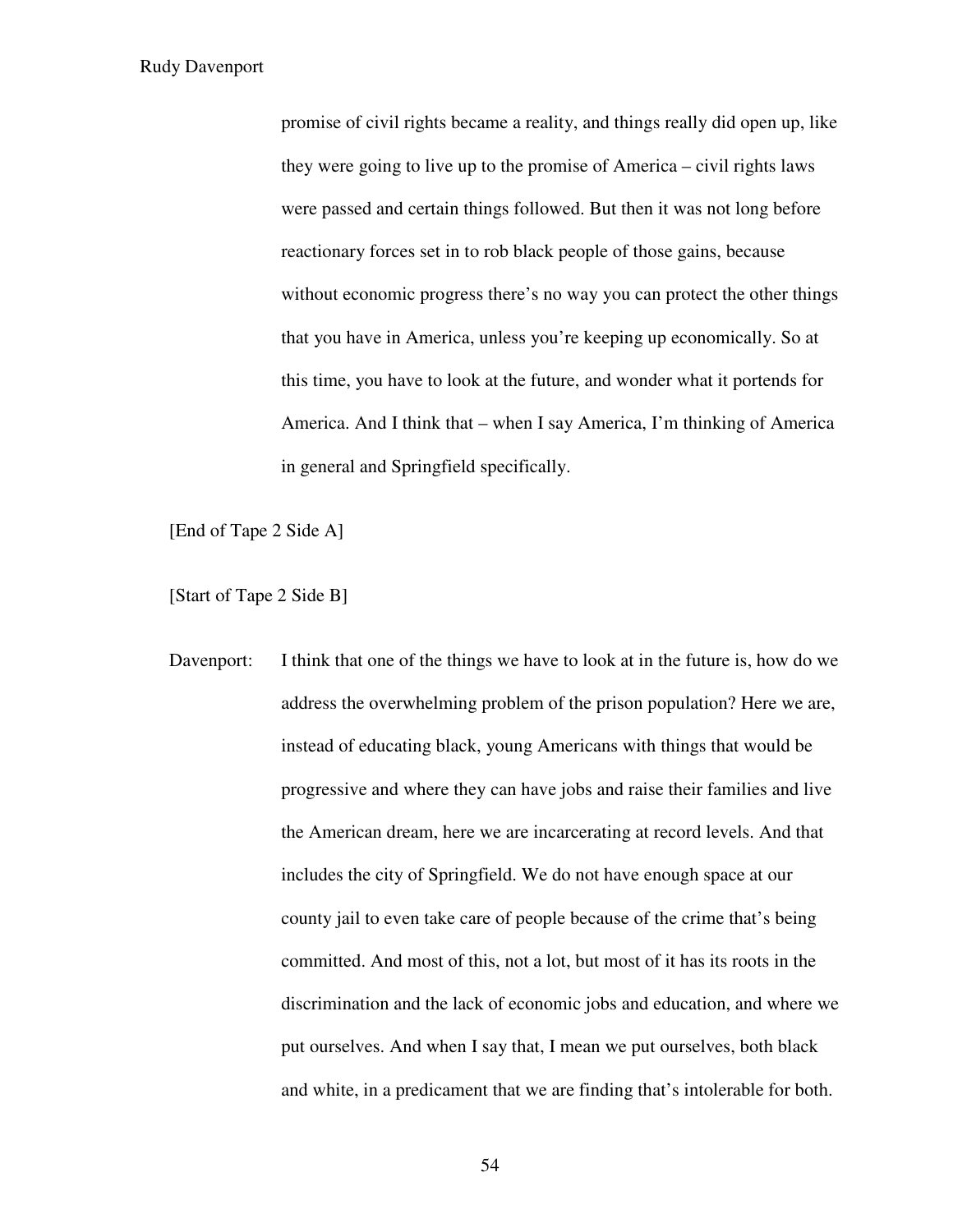Black people, we put ourselves in that position, because for too long we have tolerated just enough to get by. Just enough to keep us alive another day, without really getting to what we need. And we were satisfied with what we got, instead of getting what we need, for the viability of our children, and for the future. As I said, a lot of it has its roots in slavery, obviously, we are a product of our history, and a lot of it is in our favor(??) and our years of discrimination and being denied. I mean, we've had just because the Supreme Court makes a statement in the 1850s, that a black person has no right, that a white person needs respect. When this is the law of the land, and I mean, this was the law of the land for 100 years, that you could not file a claim in court on land, unless someone gave you permission to do it. Locally. And so this makes it very, very difficult for a lot of people to understand that you just can't say, "Well, you're equal now," and, "Well, you ought to make something of yourself." Well, you can't do it. You can't do it because you do not have the etrament(??) of equality.

Allen: That's great. I guess (intelligible).

Davenport: Yes, it really does. It's at its worst in the last half of the  $19<sup>th</sup>$  Century and the first half of the  $20<sup>th</sup>$  Century. We saw America at its worst, I'd say. And we are seeing now, with the rate of incarceration, and what's going on, even in our county jail, that we should be ashamed of ourselves. And by that, I mean no one should be incarcerated without the availability to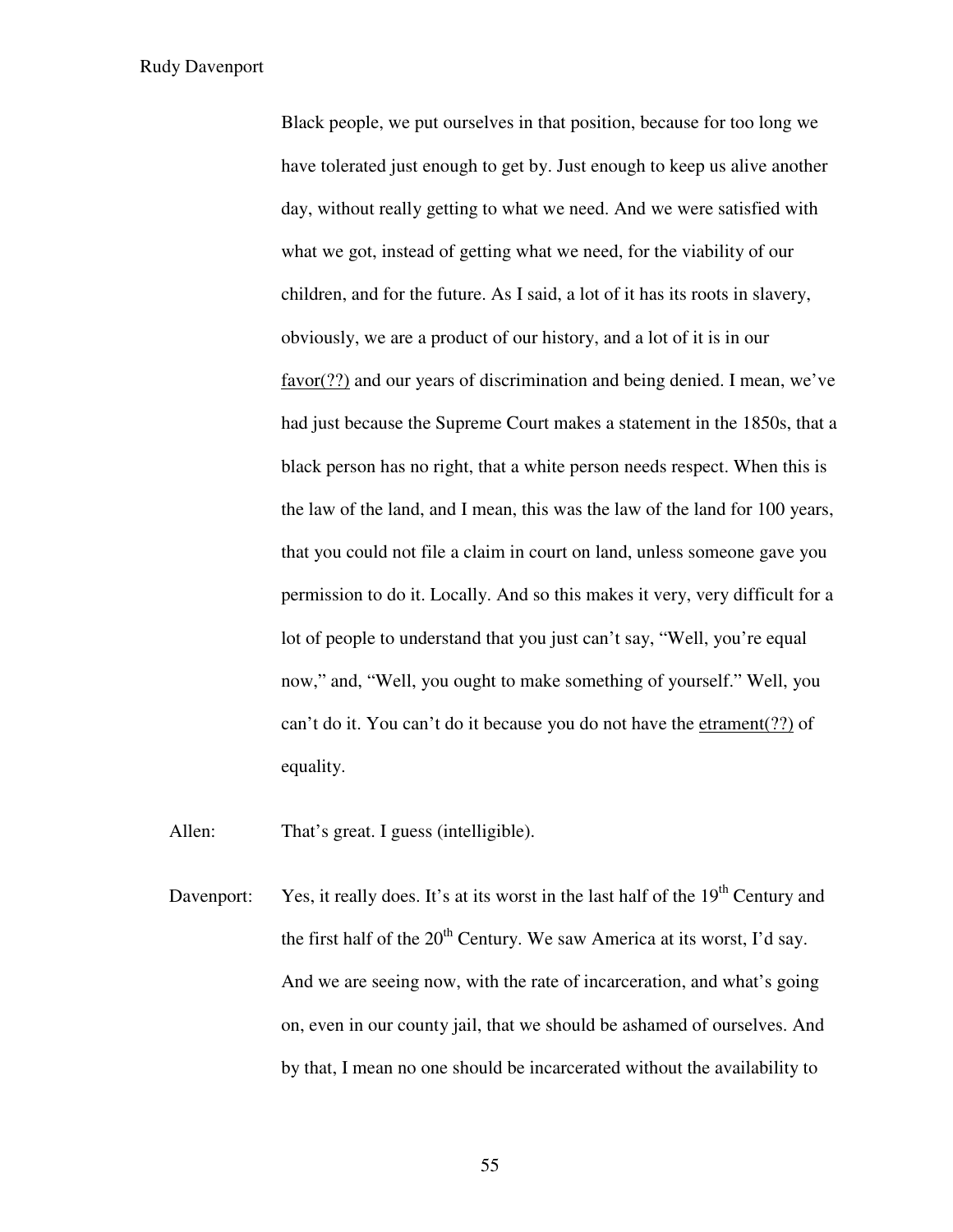legal counsel. And by that, I mean we owe it to whomever it is that's incarcerated to provide that legal counsel. And that legal counsel should be just as good as any other legal counsel. And I think we're having some churches now, that are recognizing racism is a sin, and they're asking their members to do something to rid the country, or the area, of this racism, or sin. And a lot of it comes down to just plain fairness. If you're going to bring somebody up, if you're going to make them bold, are you going to have to share what you have with them? Black people, on the other hand, if they want their equality, they will do anything for it. They are going to be called to do anything for it. They're going to have to be smarter, they're going to have to have more – certainly going to have to have more political discipline than anyone else. They're going to have to have more monetary discipline than anyone else, because they have so much catching up to do. And when previous wealth continues to earn interest, it's very difficult to bring that about. There has to come a reparations movement of some type, I think, in our community, and in America.

Allen: Did you see (unintelligible)?

Davenport: No, I didn't see it but I'm not surprised. I'm not surprised because --

- Allen: No, they're  $\text{free}(??)$ .
- Davenport: Yes, I think that certainly, in the NAACP, we have certain cases that we have filed for some type of reparations that's due. These cases really are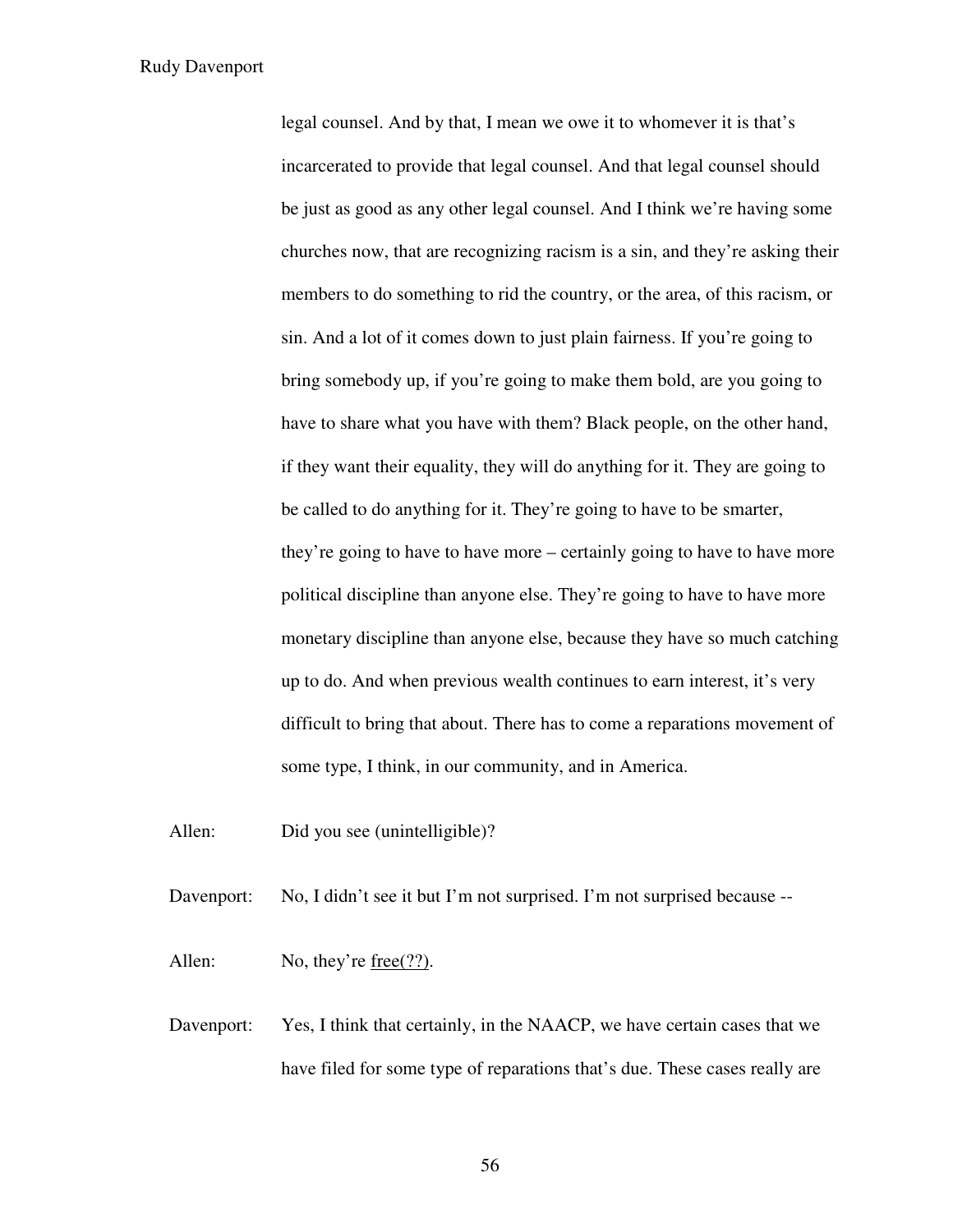won against insurance companies who discriminated in the policies which they sold in the  $19<sup>th</sup>$  Century, and this discrimination caused black people to pay a disproportionably higher premium than white people for the same insurance policy.

- Allen: (unintelligible).
- Davenport: Yes, right they –
- Allen: Did you have any personal experience...
- Davenport: No, my wife, my first wife did. My first wife did, and they sent out a settlement that they were getting. They were trying to settle those where they can. So there are some movements, but it's very slow. What we really need – we need to free ourselves of the shackles of the dominant chairmen in the Congress from the south, who dominate the committee. We have Congressman Conyers from Michigan, each year tries to introduce a bill and gets debate on reparations. And they will never let it out of committee. The country cannot have a free and open discussion on this very important matter. We do need it at a national level. And until we get it, we're going to keep passing appropriations and more money to build more prisons.
- Allen: What do you think about Bishop Tutu's reconciliation idea, in regards to reparations?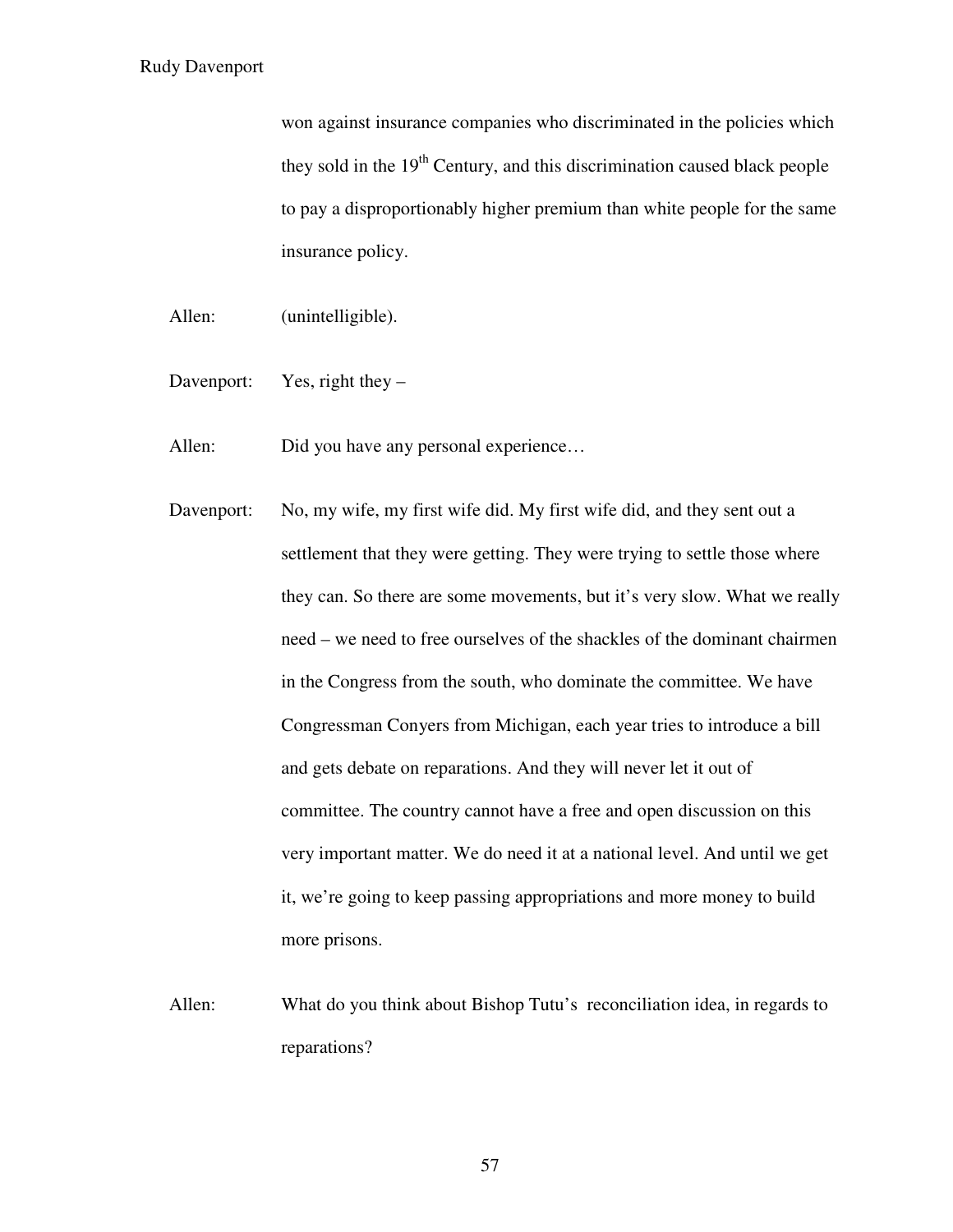- Davenport: They're very much the same, and I think that the only thing that is different is the approach. We try, the approach for ours is through Congress. We're trying to get it on the books as a law. His approach, and I've seen that through spiritual – he's a spiritual leader, and he's using his leadership to move those things through the spiritual aspects of our society, and the world. He's trying to bring us to see, that we cannot live in this dichotomy of one white doing well, satisfied, and one black doing poorly and never can be satisfied.
- Allen: Do you think there's a new type of slavery new slaves of this country that is not black $(??)$ ?
- Davenport: There is nothing like slavery that I have seen by people of color, even that are not black. Even the Native Americans did not experience the slavery that blacks had experienced. Were the Native Americans treated poorly? Certainly they were.
- Allen: I think they were, yes.
- Davenport: Certainly they were treated poorly.
- Allen: Exterminated them.
- Davenport: Exterminated them, moved them off their land, sent them to Oklahoma, they died, in the Trail of Tears. There is nothing quite as sad as the day of slavery. I'm not saying that other people did not have terrible experiences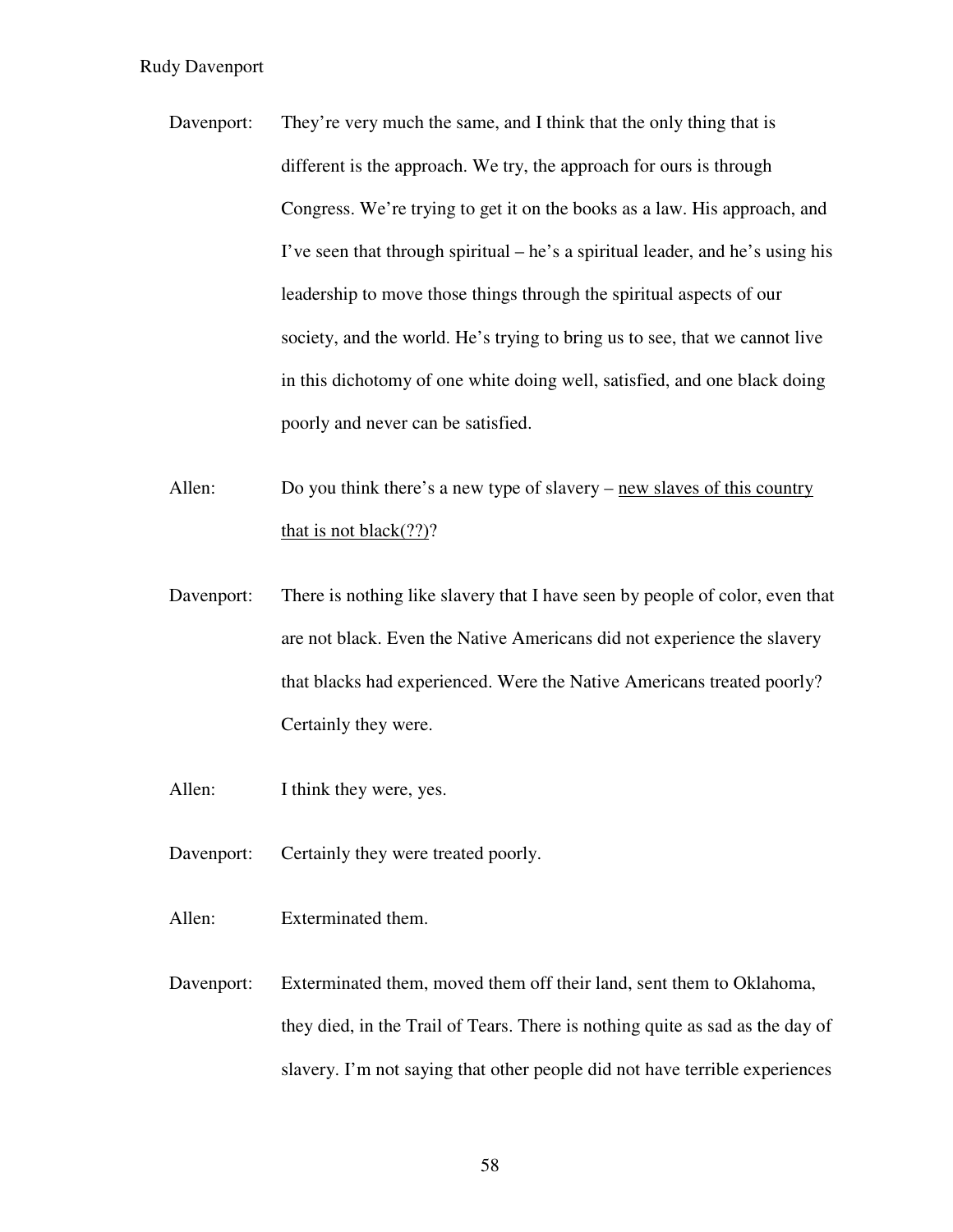at the hands of the dominant white race in America, yes it's terrible. And it still happens. But at least they had some of their own treaties opened where they could go into court and they had certain lands, that they were able to build casinos and other entrepreneurial things on to try to make up for some of the things. Now, it can never be made up, but I'm just saying the door actually opened for them a little bit broader than it has for black people, I think.

- Allen: (unintelligible).
- Davenport: Yes.
- Allen: I mean, the Indians that –
- Davenport: Yes, it was very concrete –
- Allen: And this is the whole thing, it's the whole pride and they did whatever they wanted.
- Davenport: Yes, they did. So it's terrible on both ends. I'm not denying it. My question that I want to bring up and talk about are never against other people of color. Because they are all suffering. But it's just that I want to understand that there's nothing quite like the suffering of black people in America. That experience of black people in America is really unknown in history. You don't have anything like it.
- Allen: You don't compare the (unintelligible).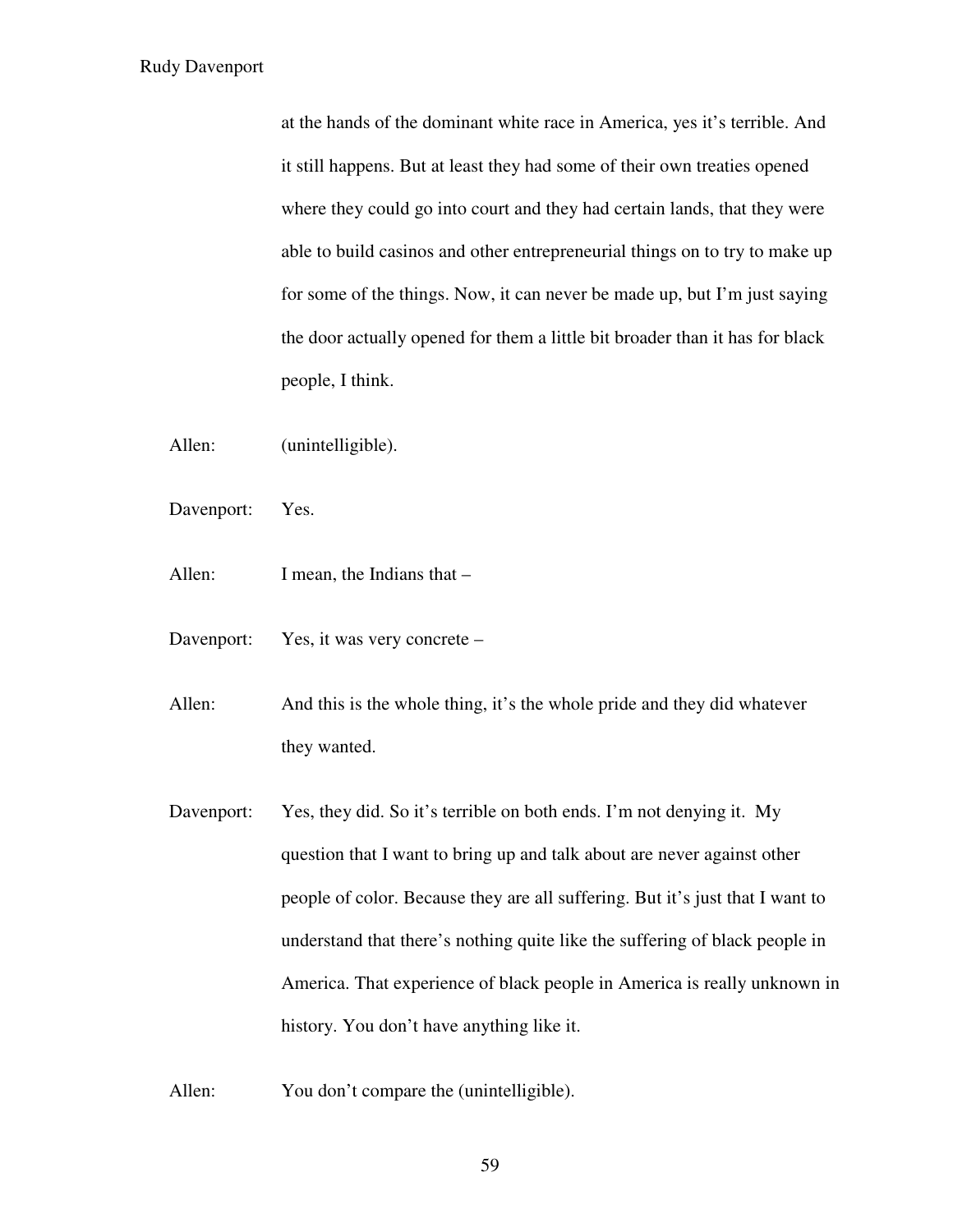- Davenport: Never like that, never like that. Slaves could always work themselves into some type of independence. Slaves could always leave through military service, if nothing else. Some measure of equality. It's certainly a freedom. In fact, if you look back in history in other places, race is never a matter for slavery. Generally in other countries it was usually prisoners that they would take, when they captured something, or someone that they overwhelmed in battle that they made slaves of. Now, these people might be people of color, or they might be people looking just like they looked. In America, this is different, because race – race is a pretty important thing, and it's still a pretty important thing.
- Allen: I see your point, I'm not disagreeing with your point. It's just (unintelligible) It's just been a bad –
- Davenport: It's been a bad thing. It is, and it's still bad, Bettie. That's why I said the future does not look bright because we haven't made it to look bright. It's a very sad picture. So even when we have our annual banquet, our annual meeting, there's no reason for us to be celebrating, really, the way that we should be celebrating. We're celebrating for victory, and in fact this is the fiftieth year for *Brown v The Board of Education*.
- Allen: That's what's critical about the reports in the papers(??) in the past few weeks. You can't celebrate.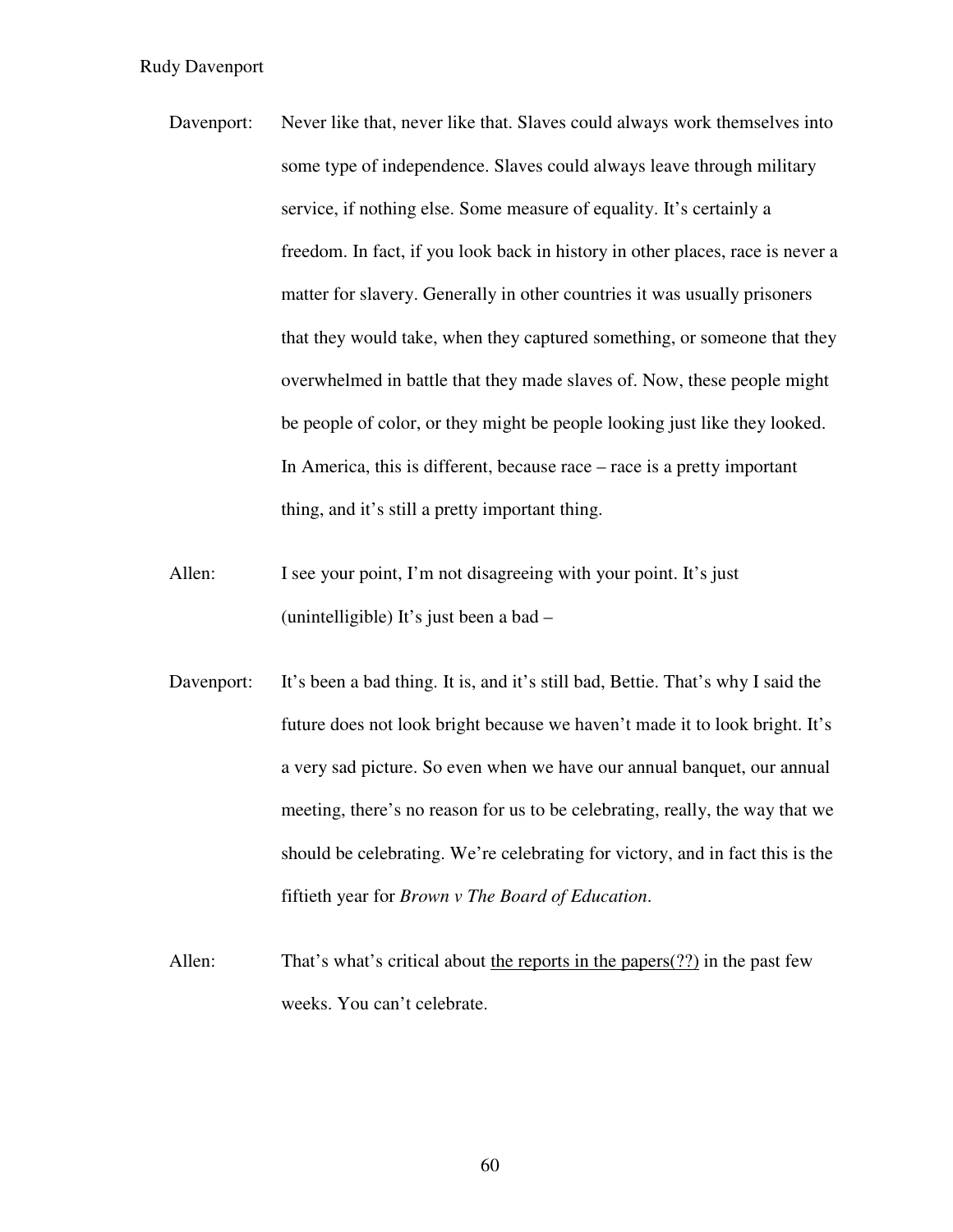- Davenport: Right, no you can't. And in fact, the national association, the Illinois national association had me write an article on it, and that was the very thing. We can't celebrate, because too many things can be documented that we have really failed in the dream of *Brown v Board of Education*. So, again, racism is so ingrained in America –
- Allen: They don't know that they're even –
- Davenport: Yes, they don't know, they don't (unintelligible; both speaking)
- Allen: They're mad at you because –
- Davenport: If you bring it up, and say, now, wait a minute, the problem with racism, we have to have an accounting and a settlement. That accounting and a settlement means that you're going to have to spend more per pupil on educating black children because they need it more. That's what it comes down to. Because you robbed their forefathers in the beginning, and they want their money now. They need it.
- Allen: "I didn't do it." (laughs)
- Davenport: (laughs) That's right. Others. No, they didn't do it, but they don't mind using the wealth that was built up by others. No, it's a matter of  $-$  and really, they're not the only ones to blame. We black people have not taken our work seriously. I blame myself first, Rudy Davenport. I'm first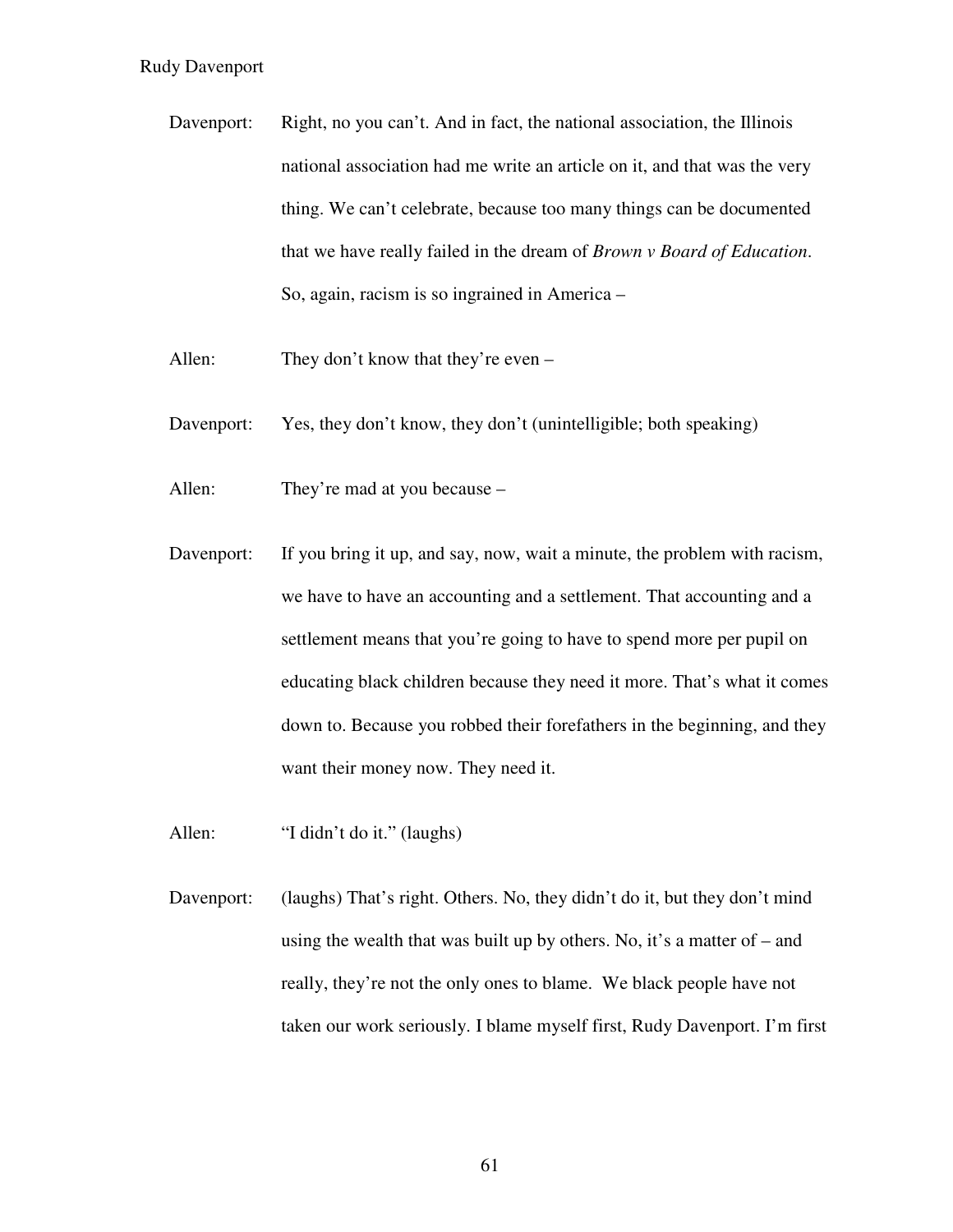and foremost standing in the dark, confessing that I really could have done a lot more, and I now I see it.

Allen: So –

- Davenport: I think the future is, again, a lot of work, to be better. When I say I'm standing in the dark, guilty, it's not on the minor level, like on the level of just what it's going to take to get the job done that we want to get done. We have to be willing to live a moderate life, really. You've only got one life to live, and when you compare it to eternity it's just a little dot at best. (laughs)
- Allen: I was blown away when I read that article in the paper about the old (unintelligible).
- Davenport: Oh, yes.
- Allen: Bernie, Bernie Estridge(??).
- Davenport: Bernie Estridge(??) yes,
- Allen: I know he never had much of a job and so you (unintelligible).
- Davenport: (laughs) Yes.
- Allen: (unintelligible).
- Davenport: Well anyway, yes.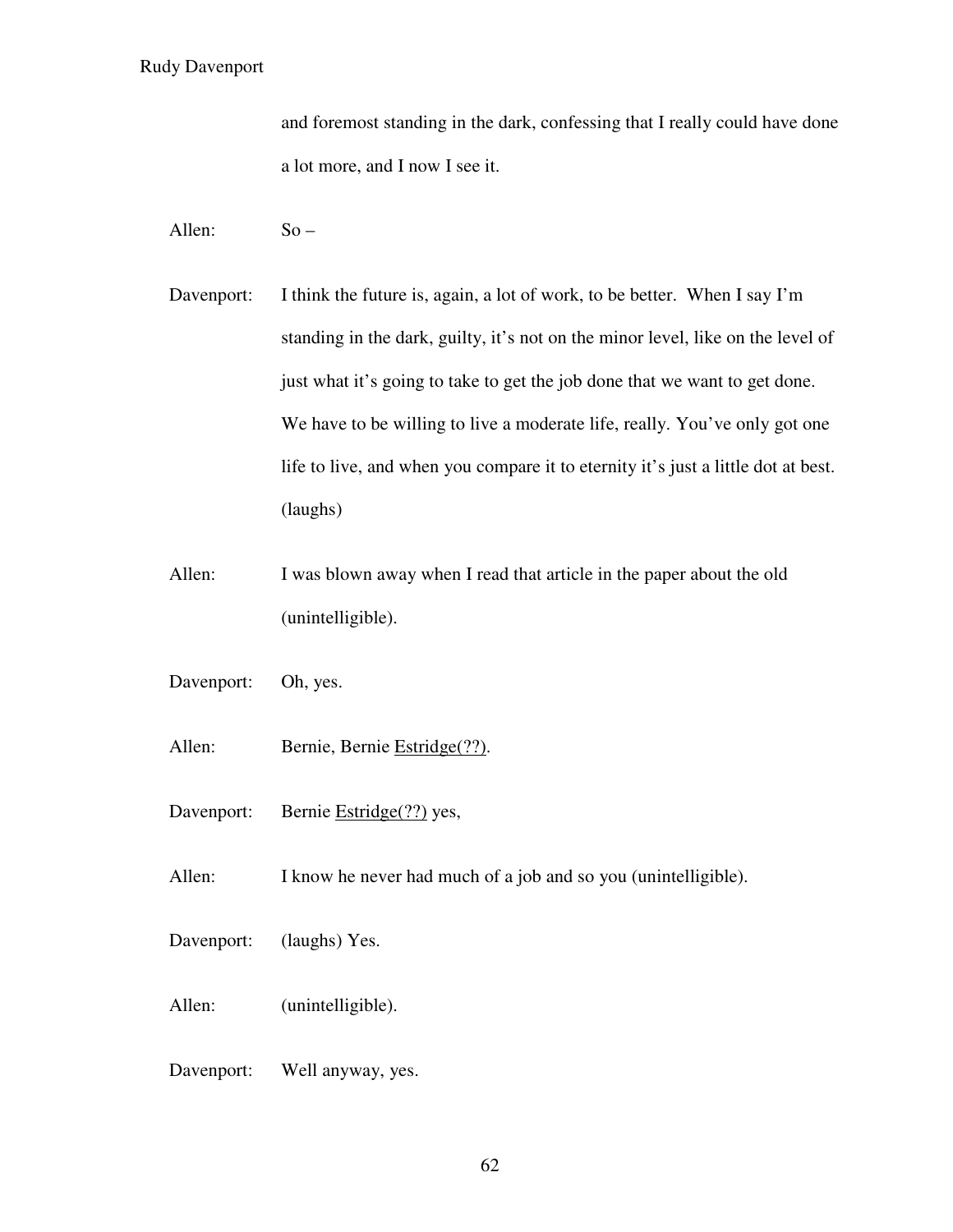- Allen: (unintelligible).
- Davenport: Yes, a moderate life, yes. A sacrificial life. It's well to live well, but it's even better to live responsibly. And I try to teach my grandchildren that, because we all like to live well, and it's really – if you live responsibly, you will be living well.
- Allen: Give back to the citizens. Use the ability God was able to give us to improve.
- Davenport: Sure. Living responsibly. And that also means responsibly for your brothers and sisters. We can't always point our fingers to those people who don't go to the polls and those people that don't do this. I'll keep doing what I'm doing, hopefully, staying on the battlefield, petitioning my government, petitioning my school board, and petitioning other people that have the future, have our future in their hands. And asking my brothers and sisters to join us. Whatever the future holds, whatever challenges. And you cannot live without looking at the storm clouds gathering overhead. If you think that we can keep building prisons, and keep going on this road to incarceration indefinitely, it's not going to happen. If you think that we can still allow our youth and our population to be devoured by cocaine and other influences that we have allowed into our communities to come prey on those that are in it. I learned a long time ago, follow the money trail. You follow the money trail, you'll get to who the real enemy is. And they say, well, if people don't consume, then they
	- 63